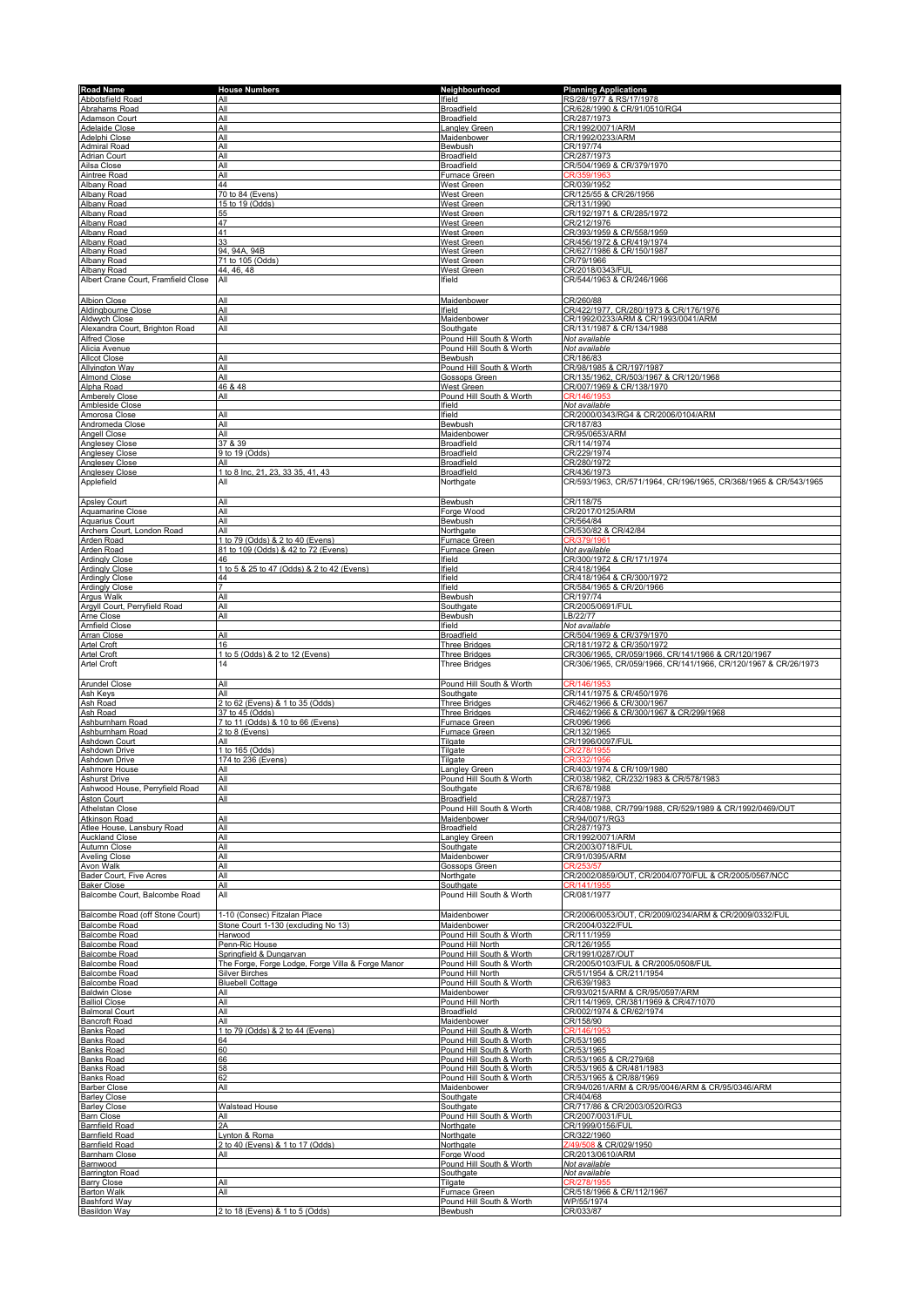| Bassett Road                                 | All                               | <u>Maidenbower</u>                  | CR/96/0294/ARM                                        |
|----------------------------------------------|-----------------------------------|-------------------------------------|-------------------------------------------------------|
| <b>Bastable Street</b>                       |                                   | Forge Wood                          | CR/2015/0718/ARM                                      |
| <b>Bateman Court</b>                         | All                               | Furnace Green                       | CR/123/1967                                           |
| <b>Baxter Close</b>                          | All                               | Maidenbower                         | CR/583/90 & CR/93/0141/ARM                            |
| <b>Baylis Walk</b>                           | All                               | <b>Broadfield</b>                   | CR/287/1973                                           |
| <b>Beachy Road</b>                           | All<br>All                        | <u>Broadfield</u>                   | CR/343/1971                                           |
| <b>Beale Court</b>                           |                                   | <b>Bewbush</b>                      | CR/118/75                                             |
| <b>Beamont Close</b>                         |                                   | <u>Ifield</u>                       | Not available                                         |
| <b>Beckett Lane</b>                          | All                               | <u>Langley Green</u>                | CR/1994/0628/ARM                                      |
| <b>Beckford Way</b>                          | 1 to 15 (Odds)                    | <u>Maidenbower</u>                  |                                                       |
| <b>Beckford Way</b>                          | 17 to 57 (Odds), 2 to 22 (Evens)  | Maidenbower                         | CR/96/0420/ARM                                        |
| <b>Bedale Close</b>                          | All                               | Southgate                           | CR/114/1968, CR/395/1968 & CR/215/1969                |
| <b>Bedivere Road</b>                         | All                               | lfield                              | CR/2015/0389/FUL                                      |
| <b>Beeches Crescent</b>                      | All                               | Southgate                           | CR/528/1958 & CR/376/1959                             |
| Beechside                                    | All                               | Southgate                           | CR/141/1976 & CR/450/1976                             |
| Behenna Close                                | All                               | Bewbush                             | CR/383/85                                             |
| <b>Bellamy Road</b>                          | 1 to 10, 28 to 25                 | Maidenbower                         | CR/1995/0001/ARM                                      |
| <b>Bellamy Road</b>                          | 11 to 27                          |                                     | CR/1995/0119/ARM                                      |
| <b>Bellamy Road</b>                          | 10 to 35                          | <u>Maidenbower</u><br>Maidenbower   | CR/1996/0138/ARM                                      |
| <b>Belloc Close</b>                          | 13                                | <u>Pound Hill North</u>             | CR/379/1956                                           |
| <b>Belloc Close</b>                          | 1 to 12 (Inc)                     | <u>Pound Hill North</u>             | CR/52/1956                                            |
| <b>Belverdere Court</b>                      | All                               | <b>Three Bridges</b>                | CR/180/1983                                           |
| Benjamin Road                                | All                               | <u>Maidenbower</u>                  | CR/93/0330/ARM                                        |
| <b>Bennett Close</b>                         | All                               | <u>Maidenbower</u>                  | CR/1993/0220/ARM & CR/1993/0297/ARM                   |
| <b>Berkeley Close</b>                        | All                               | <u>Bewbush</u>                      | CR/793/88                                             |
| <b>Berstead Walk</b>                         | All                               | Bewbush                             | LB/30/RS/23/75                                        |
| <b>Beryl Close</b>                           | All                               | Forge Wood                          | CR/2017/0125/ARM                                      |
| <b>Bethune Close</b>                         | All                               | <u>Pound Hill South &amp; Worth</u> | CR/98/1985 & CR/197/1987                              |
| Bevan Court                                  | All                               | Broadfield                          | CR/287/73                                             |
| <b>Beverley Mews</b>                         | All                               | <b>Three Bridges</b>                | CR/1996/0529/OUT, CR/1997/0317/ARM & CR/1997/0317/ARM |
| <b>Bickley Court</b>                         | All                               | <u>Bewbush</u>                      | CR/118/75                                             |
| <b>Biggin Close</b>                          | All                               | Southgate                           | CR/114/1968, CR/395/1968 & CR/215/1969                |
| <b>Bilberry Close</b>                        | All                               | <u>Broadfield</u>                   | CR/717/1969                                           |
| <b>Billinton Drive</b>                       | 2 to 26A, B, C, (Evens)           | Maidenbower                         | CR/572/90                                             |
| <b>Binney Court</b>                          |                                   | Pound Hill North                    | Not available                                         |
| <b>Binstead Close</b>                        | Al<br>10                          | Ifield                              | CR/82/1954                                            |
| <b>Birch Lea</b>                             | $\frac{1}{1}$ to 9 (Inc)          | <b>Three Bridges</b>                | CR/195/1966 &CR/106/1967                              |
| <b>Birch Lea</b>                             |                                   | <b>Three Bridges</b>                | CR/216/1961                                           |
| <b>Birchwood Close</b>                       | All                               | <u>Maidenbower</u>                  | CR/1994/0117/ARM                                      |
| <b>Birdham Close</b>                         | All                               | <b>Ifield</b>                       | CR/82/1954                                            |
| <b>Birkdale Drive</b>                        | 31                                | <b>Ifield</b>                       | CR/1998/0759/FUL & CR/1997/0096/FUL                   |
| <b>Birkdale Drive</b>                        | 85 to 91 (odds)                   | <b>Ifield</b>                       | CR/2001/0074/FUL                                      |
| <b>Birkdale Drive</b>                        | 42 to 56 (Evens) & 33 to 83 (Odds | <b>Ifield</b>                       | RS/12/1981                                            |
| <b>Birkdale Drive</b>                        | 8 to 40 (Evens) & 1 to 31 (Odds   | Ifield                              | RS/4/1982                                             |
| <b>Birkdale Drive</b>                        | 246                               | <u>Ifield</u>                       | RS/40/1980                                            |
| <b>Bisham Close</b>                          | All                               | Maidenbower                         | CR/96/0428/ARM                                        |
| <b>Bishopstone Walk</b>                      | All                               | <b>Broadfield</b>                   | CR/314/1984                                           |
|                                              | All                               | Ifield                              | RS/28/1977 & RS/17/1978                               |
| <b>Bitmead Close</b><br><b>Bittern Close</b> | All                               | <b>Ifield</b>                       | RS/15/1978                                            |
| <b>Black Dog Walk</b>                        | All                               | Northgate                           | Z/49/508 & CR/029/1950                                |
| <b>Blackcap Close</b>                        | All                               | <u>Southgate</u>                    | CR/215/1969                                           |
| <b>Blackett Road</b>                         | All                               | <u>Maidenbower</u>                  | CR/95/0653/ARM                                        |
| <b>Blackfold Road</b>                        | All                               | <u>Furnace Green</u>                | CR/190/1965                                           |
| Blackheath                                   | 11, 13, 15                        | Pound Hill North                    | <u>CR/315/1973</u>                                    |
| <b>Blackheath</b>                            | 2 to 6 (evens) & 1 to 9 (Odds)    | <u>Pound Hill North</u>             | CR/414/1972                                           |
| <b>Blackheath</b>                            | 8 & 10                            | Pound Hill North                    | CR/414/1972 & CR/68/1973                              |
| <b>Blackthorn Close</b>                      |                                   | Langley Green                       | <u>Not available</u>                                  |
| <b>Blackwater Lane</b>                       | 17 & 19                           | Pound Hill South & Worth            | <u>CR/2007/0031/FUI</u>                               |
| <b>Blackwater Lane</b>                       | 23                                | Pound Hill South & Worth            | CR/226/1963 & CR/26/1982                              |
| <b>Blackwater Lane</b>                       | 35 & 37                           | Pound Hill South & Worth            | CR/257/1980 & CR/1/1981                               |
| <b>Blackwater Lane</b>                       | 11                                | Pound Hill South & Worth            | CR/28/1962 & CR/166/1968                              |
| <b>Blackwater Lane</b>                       | $\mathbf{1}$                      | Pound Hill South & Worth            | CR/28/1962 & CR/177/1969                              |
| <b>Blackwater Lane</b>                       | 5                                 | Pound Hill South & Worth            | CR/28/1962 & CR/182/1968                              |
| <b>Blackwater Lane</b>                       | $\overline{7}$                    | Pound Hill South & Worth            | CR/28/1962 & CR/224/1968                              |
| <b>Blackwater Lane</b>                       | 9                                 | Pound Hill South & Worth            | CR/28/1962 & CR/232/1968                              |
| <b>Blackwater Lane</b>                       | 14                                | Pound Hill South & Worth            | CR/28/1962 & CR/324/1967                              |
| <b>Blackwater Lane</b>                       | 6                                 | Pound Hill South & Worth            | CR/28/1962 & CR/512/1957                              |
| <b>Blackwater Lane</b>                       | 13                                | Pound Hill South & Worth            | CR/28/1962 & CR/522/1967                              |
| <b>Blackwater Lane</b>                       | 12                                | Pound Hill South & Worth            | CR/28/1962 & CR/598/1967                              |
| <b>Blackwater Lane</b>                       | 4                                 | Pound Hill South & Worth            | CR/28/1962 & CR/674/1967                              |
| <b>Blackwater Lane</b>                       | 8                                 | Pound Hill South & Worth            | CR/28/1962, CR/36/1968 & CR/570/1968                  |
| <b>Blackwater Lane</b>                       | 15                                | Pound Hill South & Worth            | CR/28/1962, CR/437/1967 & CR/602/1967                 |
| <b>Blackwater Lane</b>                       | 3                                 | Pound Hill South & Worth            | CR/28/1962, CR/495/1967 & CR/557/1967                 |
| <b>BIACKWATER LANE</b>                       |                                   | ound Hill South & Worth'            | <u>.R/28/1962, CR/528/1967 &amp; CR/179/1968</u>      |
| <b>Blackwater Lane</b>                       | 16                                | Pound Hill South & Worth            | CR/28/1962, CR/612/1967 & CR/194/1968                 |
| <b>Blackwater Lane</b>                       |                                   | Pound Hill South & Worth            | CR/28/1962, CR/99/1968& CR/572/1968                   |
| <b>Blackwater Lane</b>                       | 18 to 26 (Evens)                  | Pound Hill South & Worth            | CR/322/1967                                           |
| <b>Blackwater Lane</b>                       | 28 to 38 (Evens)                  | Pound Hill South & Worth            | CR/322/1967 & CR/562/1967                             |
| <b>Blackwater Lane</b>                       | 27                                | Pound Hill South & Worth            | CR/340/1960 & CR/72/1963                              |
| <b>Blackwater Lane</b>                       | 29                                | Pound Hill South & Worth            | CR/454/1961 & CR/313/1964                             |
| <b>Blackwater Lane</b>                       | 33                                | Pound Hill South & Worth            | CR/454/1961 & CR/551/1964                             |
| <b>Blackwater Lane</b>                       | 57                                | Pound Hill South & Worth            | CR/53/1965 & CR/190/1968                              |
| <b>Blackwater Lane</b>                       | 55                                | Pound Hill South & Worth            | CR/53/1965, CR/2/1968 & CR/570/1968                   |
| <b>Blackwater Lane</b>                       | Badgers                           | Pound Hill South & Worth            | CR/637/1985 & CR/668/1987                             |
| <b>Blackwater Lane</b>                       | 25                                | Pound Hill South & Worth            | CR/72/1963, CR/123/1964 & CR/255/1965                 |
| <b>Blackwater Lane</b>                       | 39 & 47                           | Pound Hill South & Worth            | CR/735/1986 & CR/736/1986                             |
| <b>Blackwater Lane</b>                       | 47 to 53 (Odds)                   | Pound Hill South & Worth            | CR/74/1983, CR/520/1986, CR/546/1986, CR/735/1986     |
| <b>Blackwater Lane</b>                       | Hollyoaks                         | Pound Hill South & Worth            | CR/1994/0190/FUL                                      |
| <b>Blake Close</b>                           | All                               | Tilgate                             | CR/332/1956                                           |
| <b>Blenheim Close</b>                        | All                               | Pound Hill North                    | CR/282/1985, CR/15/1986 & CR/270/1986                 |
| <b>Bligh Close</b>                           | 1 to 24 (Inc)                     | Tilgate                             |                                                       |
| <b>Bligh Close</b>                           | 25                                | Tilgate                             |                                                       |
| <b>Blindley Road</b>                         | All                               | Pound Hill North                    | CR/69/1970, CR/259/70 & CR/361/1970<br>CR/717/1969    |
| <b>Bluebell Close</b>                        | All                               | Broadfield                          | CR/146/195                                            |
| <b>Bodiam Close</b>                          | All                               | Pound Hill South & Worth            |                                                       |
| <b>Boleyn Close</b>                          | All                               | <u>Maidenbower</u>                  | CR/96/0294/ARM                                        |
| <b>Bolney Court</b>                          | All                               | Bewbush                             | LB/30/RS/23/75                                        |
| <b>Bolton Road</b>                           | 1 to 31 (Odds) & 2 to 52 (Evens)  | Maidenbower                         | CR/1994/0522.ARM                                      |
| <b>Bolton Road</b>                           | 33 to 95 (Odds) 54 to 78 (Evens)  | Maidenbower                         | CR/1994/0628/ARM                                      |
| Booth Road                                   | All                               | Bewbush                             | LB/44/82                                              |
| <b>Borage Close</b>                          | All<br>All                        | Broadfield                          | CR/717/1969                                           |
| <b>Borrowdale Close</b>                      | All                               | Southgate                           | CR/114/1968, CR/395/1968 & CR/215/1969                |
| Bosham Road                                  |                                   | Maidenbower                         | CR/93/0392/ARM                                        |
| <b>Boswell Road</b>                          | All                               | Tilgate                             | CR/278/1955                                           |
| <b>Boundary Close</b>                        | All                               | Northgate                           | Z/49/508                                              |
| <b>Boundary Road</b>                         | All                               | Northgate                           | Z/49/508                                              |
| <b>Bowater Road</b>                          | All                               | Maidenbower                         | CR/1994/0117/ARM                                      |
| <b>Bowman Court</b>                          | All                               | Northgate                           | CR/167/1976, CR/501/1985 & CR/570/1986                |
| <b>Bowness Close</b>                         |                                   | Ifield                              | Not available                                         |
| <b>Box Close</b>                             | All                               | Broadfield                          | CR/115/83 & CR/561/1983                               |
| <b>Bracken Close</b>                         | 14                                | Northgate                           | CR/044/1973                                           |
| <b>Bracken Close</b>                         | 13, 15, 16, 18, 20                | Northgate                           | CR/148/1973                                           |
| <b>Bracken Close</b>                         | 19                                | Northgate                           | CR/148/73 & CR/326/73                                 |
| <b>Bracken Close</b>                         | 1 to 11 (Odds) & 2 to 12 (Evens)  | Northgate                           | CR/33/1961 & CR/431/1961                              |
| <b>Bracken Close</b>                         | 17                                | Northgate                           | CR/359/1988 & CR/569/1988                             |
| <b>Bracknell Walk</b>                        | All                               | <b>Bewbush</b>                      | CR.545/85                                             |
| <b>Bradbury Road</b>                         | All                               | Maidenbower                         | CR/93/0381/ARM                                        |
| Braeburn Road                                | All                               | lfield                              | CR/2000/0343/RG4 & CR/2006/0104/ARM                   |
| <b>Bramber Close</b>                         | All                               | Northgate                           | /49/508 & CR/48/195                                   |
|                                              |                                   |                                     |                                                       |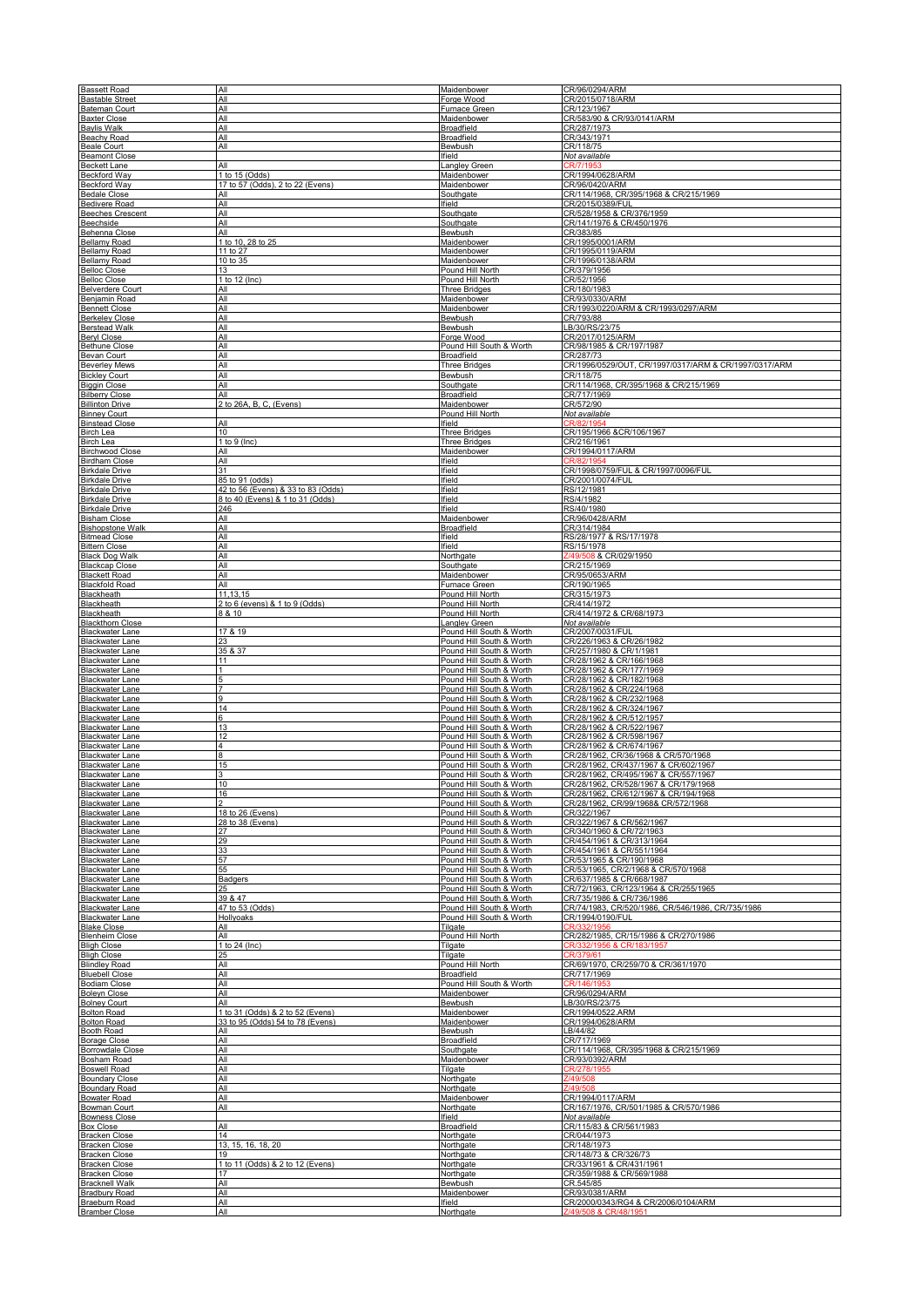| <b>Brambletye Road</b>                                          | All                                                                     | Furnace Green                                | CR/190/1965                                                                      |
|-----------------------------------------------------------------|-------------------------------------------------------------------------|----------------------------------------------|----------------------------------------------------------------------------------|
| <b>Bramley Close</b><br><b>Brandon Close</b>                    | All<br>All                                                              | <b>Three Bridges</b><br>Maidenbower          | CR/549/1981 & CR/581/1983<br>CR/96/0167/FUL                                      |
| Brantridge Road                                                 | All                                                                     | <b>Furnace Green</b>                         | CR/379/1961                                                                      |
| <b>Bray Close</b><br><b>Bray Close</b>                          | All<br>1 to 6                                                           | Maidenbower<br>Maidenbower                   | CR/96/0428/ARM<br>CR/97/0169/ARM                                                 |
| Brecon Heights, Horsham Road                                    | All                                                                     | Southgate                                    | CR/2000/0848/FUL                                                                 |
| <b>Brettingham Close</b>                                        | All                                                                     | Bewbush                                      | RS/57/LB/49/79                                                                   |
| <b>Brewer Road</b><br><b>Brewer Road</b>                        | 1 to 9 (Odds)<br>11 to 21 (Odds) & 4 to 16 (Evens)                      | Southgate<br>Southgate                       | CR/141/1955<br>CR/528/1958 & CR/376/1959                                         |
| <b>Breydon Walk</b>                                             | All                                                                     | Furnace Green                                | CR/518/1966 & CR/112/1967                                                        |
| <b>Briar Close</b>                                              | All                                                                     | angley Green<br>Pound Hill South & Worth     | Not available                                                                    |
| <b>Briarswood Close</b><br><b>Bridle Way</b>                    | All                                                                     | Pound Hill South & Worth                     | CR/195/1968 & CR/359/1970<br>WP/61/76, WP/129/75, WP/128/75, WP/98/75 & WP/55/74 |
| <b>Brighton Road</b>                                            | Formally Ashburn House now 1-92 Ashburn House (92 Flats) Broadfield     |                                              | CR/2015/0090/PA3                                                                 |
| <b>Brighton Road</b>                                            | Formally Maplehurst House now 1-69 Maplehurst House,                    | <b>Broadfield</b>                            | CR/2015/0374/PA3                                                                 |
|                                                                 | RH11 9GJ (69 Flats)                                                     |                                              |                                                                                  |
| <b>Brighton Road</b>                                            | Formerly 11-13 Brighton Road now 1-44 Central House, 11-                | Southgate                                    | CR/2015/0295/PA3 & CR/2017/0330/PA3                                              |
|                                                                 | 13 Brighton Road (44 dwellings) Including additional 2 flats<br>2a & 2b |                                              |                                                                                  |
| <b>Brighton Road</b>                                            | Flats 1 & 2 above 6 Brighton Road                                       | Southgate                                    | CR/2015/0206/FUL                                                                 |
| <b>Brighton Road</b>                                            | 32<br>42 & 44                                                           | Southgate                                    | CR/1996/0202/FUL<br>CR/36/1954, CR/260/1954 & CR/331/1956                        |
| <b>Brighton Road</b><br><b>Brighton Road</b>                    | 101/135 (Odds)                                                          | Southgate<br>Southgate                       | CR/74/1967                                                                       |
| <b>Brisbane Close</b>                                           | 1, 2, 5 to 7 (Inc) & 18                                                 | angley Green                                 | CR/1992/0071/ARM                                                                 |
| <b>Brisbane Close</b><br><b>Brisbane Close</b>                  | 8 & 11 to 15 (Inc)<br>3 & 4                                             | Langley Green<br>Langley Green               | CR/1992/0071/ARM<br>CR/1992/0071/ARM & CR/1993/0409/FUI                          |
| <b>Brisbane Close</b>                                           | 9 & 10, 16 & 17                                                         | <b>Langley Green</b>                         | CR/1992/0071/ARM, CR/92/0521/FUK & CR/1993/0409/FUL                              |
| <b>Bristol Close</b><br><b>Britten Close</b>                    | All<br>All                                                              | Pound Hill North<br>Bewbush                  | F/72/1289<br>LB/22/77                                                            |
| <b>Broadfield Barton</b>                                        | 12A to 22A (Evens) & 32A to 42A (Evens)                                 | Broadfield                                   | CR/217/1974                                                                      |
| <b>Broadfield Barton</b>                                        | Barton House glats 1-10                                                 | <b>Broadfield</b>                            | CR/2015/0102/PA3                                                                 |
| <b>Broad Walk</b><br><b>Broadwood Rise</b>                      | Flats 1-7, 21 Broad Walk & Flats 1-3, 28 Broad Walk<br>1 to 65 (Inc)    | Northgate<br>Broadfield                      | CR/2015/0137/FUL & CR/2015/0080/PA3<br>CR/584/1989                               |
| <b>Brock Road</b>                                               | All                                                                     | angley Green                                 |                                                                                  |
| <b>Brooklands Road</b>                                          | All                                                                     | Broadfield                                   | SV/48/81, SV/20/82 & CR/271/1982                                                 |
| Brookside<br><b>Broomdashers Road</b>                           | All<br>All                                                              | <b>Three Bridges</b><br><b>Three Bridges</b> | 751/336<br>751/336                                                               |
| <b>Browning Close</b>                                           | All                                                                     | Pound Hill North                             | CR/52/1956                                                                       |
| Brownjohn Court, North Road<br>Brunswick Court, Brunswick Close | All<br>All                                                              | <b>Three Bridges</b><br>Furnace Green        | CR/219/1975<br>CR/016/1970 & CR/322/1972                                         |
|                                                                 |                                                                         |                                              |                                                                                  |
| <b>Buchans Lawn</b>                                             | All                                                                     | Broadfield                                   | CR/046/76 & CR/060/1979                                                          |
| <b>Buckingham Court</b><br><b>Buckmans Road</b>                 | All<br>1 to 35 (Odds)                                                   | <b>Broadfield</b><br>West Green              | CR/063/1974<br>CR/16/1949                                                        |
| <b>Buckmans Road</b>                                            | 2 to 26 (Evens)                                                         | West Green                                   | CR/47/1949                                                                       |
| <b>Buckswood Drive</b>                                          | 150                                                                     | Gossops Green                                | CR/173/1961 & CR/532/1961                                                        |
| <b>Buckswood Drive</b><br><b>Buckswood Drive</b>                | 151 to 175 (Odds)<br>152 to 156 (Evens)                                 | Gossops Green<br><b>Gossops Green</b>        | CR/173/1961 & CR/532/1961<br>CR/173/1961 & CR/532/1961                           |
| <b>Buckswood Drive</b>                                          | 158                                                                     | Gossops Green                                | CR/173/1961 & CR/532/1961                                                        |
| <b>Buckswood Drive</b><br><b>Buckswood Drive</b>                | 160 & 162<br>164                                                        | <b>Gossops Green</b><br><b>Gossops Green</b> | CR/173/1961 & CR/532/1961<br>CR/173/1961 & CR/532/1961                           |
| <b>Buckswood Drive</b>                                          | 166 to 170 (Evens)                                                      | Gossops Green                                | CR/173/1961 & CR/532/1961                                                        |
| <b>Buckswood Drive</b>                                          | 1 & 2, School House, Holy Trinity School<br>120                         | Gossops Green                                | CR/294/1965<br>CR/417/1976                                                       |
| <b>Buckswood Drive</b><br><b>Buckswood Drive</b>                | 172 to 188 (Evens) & 177 to 187 (Odds)                                  | Gossops Green<br>Gossops Green               | CR/474/1960                                                                      |
| <b>Buckswood Drive</b>                                          | 119 to 151 (Odds) & 122 148 (Evens)                                     | Gossops Green                                | CR/533/1961 & CR/326/1962                                                        |
| <b>Buckswood Drive</b><br><b>Budgen Close</b>                   | 1 to 89 (Odds) & 2 to 26 (Evens)<br>All                                 | <b>Gossops Green</b><br>Pound Hill North     | F/72/1289 & WP/88/1979                                                           |
| <b>Bunyan Close</b>                                             | All                                                                     | Bewbush                                      | LB/44/82                                                                         |
| <b>Burbeach Close</b><br><b>Burdett Close</b>                   | All<br>All                                                              | Bewbush<br>Pound Hill South & Worth          | CR/355/79<br>CR/553/1989 & CR/548/1989                                           |
| <b>Burdock Close</b>                                            | All                                                                     | Broadfield                                   | CR/717/1969                                                                      |
| <b>Burgh Close</b>                                              | All                                                                     | Pound Hill North                             | CR/69/1970, CR/70/1970, CR/71/1970 & CR/259/1970                                 |
| <b>Burlands</b><br>Burley Wood, Brunswick Close                 | All<br>All                                                              | <b>Langley Green</b><br>Furnace Green        | CR/119/195<br>CR/016/1970 & CR/352/1970                                          |
| <b>Burleys Road</b>                                             | All                                                                     | Pound Hill South & Worth                     | CR/146/1953                                                                      |
| <b>Burney Court</b>                                             | All                                                                     | Bewbush                                      | CR/118/75<br>CR/52/1956                                                          |
| <b>Burns Road</b><br><b>Burrell Court</b>                       | All<br>All                                                              | Pound Hill North<br>Bewbush                  | CR/118/75                                                                        |
| <b>Burwash Road</b>                                             | 52 to 82 (Evens)                                                        | Furnace Green                                | CR/190/1965                                                                      |
| Burwash Road<br><b>Buttermere Close</b>                         | <u>(⊨vens) &amp; 1 to</u> 29<br>TO.<br>All                              | urnace Gree <sup>.</sup><br>Forge Wood       | R/509/1963 & CR.624/19<br>CR/2015/0740/ARM                                       |
| <b>Butts Close</b>                                              | <b>Butts End</b>                                                        | West Green                                   | CR/687/1987 & CR/498/1982                                                        |
| <b>Butts Close</b>                                              | All                                                                     | West Green<br>Pound Hill South & Worth       | Not available                                                                    |
| <b>Byerley Way</b><br><b>Byrd Road</b>                          | All                                                                     | Bewbush                                      | WP/98/75, WP/129/75. WP/61/76, WP/123/79 & WP/36/81<br>B/22/77                   |
| <b>Byron Close</b>                                              | 8 to 17 (Inc)                                                           | Pound Hill North                             | CR/55/1956                                                                       |
| <b>Byron Close</b><br><b>Byron Close</b>                        | 24<br>1                                                                 | Pound Hill North<br>Pound Hill North         | Z/52/87<br>Z/53/64, CR/241/1955, CR/35/1953 & CR/67/1954                         |
| Caburn Court, Caburn Heights                                    | All                                                                     | Southgate                                    | CR/199/1967, CR/458/1967 & CR/223/1968                                           |
| Caburn Court, Caburn Heights<br>Caburn Heights                  | 45<br>1 to 12 (Inc) 27 to 49 (Inc) & 50 to 57 (Inc)                     | Southgate<br>Southgate                       | CR/295/1969<br>CR/439/1967, CR/458/1967 & CR/223/1968                            |
| Caburn Heights                                                  | 13 to 26 (Inc)                                                          | Southgate                                    | CR/450/1967                                                                      |
| <b>Caffins Close</b>                                            | All                                                                     | Northgate                                    | 7/49/50                                                                          |
| Caldbeck House, Salvington Road                                 | All                                                                     | Bewbush                                      | LB/27/76                                                                         |
| Calderdale Close                                                | All                                                                     | Southgate                                    | CR/215/1969, CR/114/1968 & CR/395/1968                                           |
| Caledonian House, London Road                                   | All                                                                     | Northgate                                    | CR/688/1969 & CR/215/1971                                                        |
| Callisto Close<br>Calvin Walk                                   | All<br>All                                                              | Bewbush<br>Bewbush                           | CR/187/83<br>B/44/82                                                             |
| <b>Camber Close</b>                                             | All                                                                     | Pound Hill South & Worth                     | R/146/1953                                                                       |
| Camellia Close<br><b>Campbell Road</b>                          | All<br>1 to 31 (Odds), 36 to 46 (Evens)                                 | Forge Wood<br>Maidenbower                    | CR/2016/0962/ARM<br>CR/290/90                                                    |
| Campbell Road                                                   | 21 to 31 (Odds) & 36 to 46 (Evens)                                      | Maidenbower                                  | CR/290/90 & CR/91/0336/FUL                                                       |
| Campbell Road                                                   | 4 to 34 (Evens)                                                         | Maidenbower                                  | CR/515/90, CR/91/0273/ARM & CR/92/0361/ARM                                       |
| Canberra Close<br>Canterbury Road                               | All<br>All                                                              | Langley Green<br>Tilgate                     | CR/1992/0071/ARM<br>CR/101/1956                                                  |
| Canvey Close                                                    | All                                                                     | <b>Broadfield</b>                            | CR/280/1972                                                                      |
| Capel Lane<br><b>Capricorn Close</b>                            | 2 to 20 (Evens)<br>All                                                  | Gossops Green<br>Bewbush                     | CR/93/1959<br>CR/564/84                                                          |
| Capsey Road                                                     | 1 to 11 (Odds) & 2 to 20 (Evens)                                        | Ifield                                       | CR/114/1983 & CR/1/1985                                                          |
| Capsey Road                                                     | 27 to 91 (Odds)                                                         | Ifield                                       | CR/384/1986                                                                      |
| Capsey Road<br>Capsey Road                                      | 93 to 115 (Odds)<br>13 to 25 (Odds)                                     | Ifield<br>Ifield                             | CR/567/1986<br>CR/633/1984                                                       |
| Caraway Close                                                   | All                                                                     | Broadfield                                   | CR/490/1969                                                                      |
| Carey House, Town Barn Road<br>Carlton Close                    | All<br>All                                                              | West Green                                   | CR/601/1987 & CR/405/1985<br>CR/1996/0342/FUL                                    |
| Carmen Walk                                                     | All                                                                     | Southgate<br><b>Broadfield</b>               | CR/287/1973                                                                      |
| Caroline Court                                                  | All                                                                     | Southgate                                    | CR/212/1984                                                                      |
| Carter Road<br><b>Casher Road</b>                               | All<br>2 to 27 (Inc)                                                    | Maidenbower<br>Maidenbower                   | CR/1996/0105/ARM<br>CR/93/0215/ARM                                               |
| <b>Casher Road</b>                                              |                                                                         | Maidenbower                                  | CR/93/0215/ARM & CR/95/0597/ARM                                                  |
| Cavell Way                                                      | 1 and $3$                                                               | Maidenbower                                  | CR/290/90 & CR/91/0336/FUL                                                       |
| Cavell Way                                                      | $2$ and $4$                                                             | Maidenbower                                  | CR/515/90, CR/91/0273/ARM & CR/92/0361/ARM<br>CR/278/195!                        |
| <b>Caxton Close</b><br>Cedar Close                              | All                                                                     | Tilgate<br>Langley Green                     | Not available                                                                    |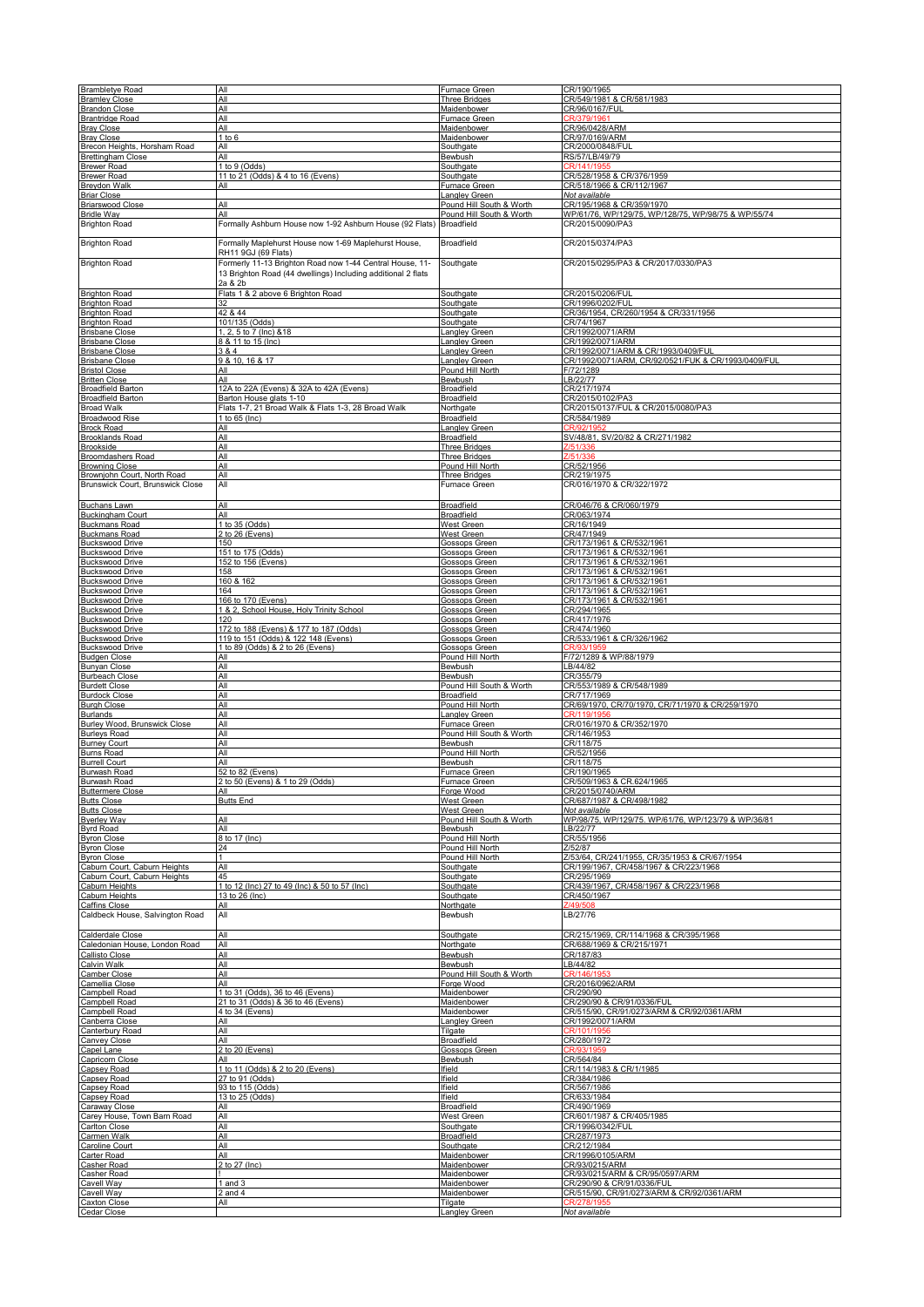| Cedar Lodge, Brighton Road                        | All                                                       | Southgate                                        | CR/17/1986 & CR/165/1986                                                                       |
|---------------------------------------------------|-----------------------------------------------------------|--------------------------------------------------|------------------------------------------------------------------------------------------------|
| <b>Celendine Close</b><br><b>Chaffinch Close</b>  | All<br><u>All</u>                                         | <b>Broadfield</b><br>Langley Green               | CR/717/1969<br>CR/14/1952                                                                      |
| <b>Chailey Close</b>                              | All                                                       | Bewbush                                          | CR/076/76                                                                                      |
| Chaldon Road                                      | All                                                       | <b>Broadfield</b>                                | CR/351/1984                                                                                    |
| Chanctonbury Way<br>Chanctonbury Way              | 36 to 40 (Evens)                                          | Southgate<br>Southgate                           | CR./27/1972, CR/283/1972 & CR/288/1973<br>CR/337/1968, CR/620/1069 & CR/118/1972               |
| Chanctonbury Way                                  | 11                                                        | Southgate                                        | CR/337/1968, CR/620/1069 & CR/12/1972                                                          |
| Chanctonbury Way<br>Chanctonbury Way              | 8<br>19                                                   | Southgate<br>Southgate                           | CR/337/1968, CR/620/1069 & CR/246/1972<br>CR/337/1968, CR/620/1069 & CR/268/1972 & CR/681/1972 |
| Chanctonbury Way                                  | 23                                                        | <u>Southqate</u>                                 | CR/337/1968, CR/620/1069 & CR/337/1968 & CR/469/1973                                           |
| Chanctonbury Way                                  | 6                                                         | <u>Southqate</u>                                 | CR/337/1968, CR/620/1069 & CR/338/1971                                                         |
| Chanctonbury Way<br><u>Chanctonbury Way</u>       | 15<br>17                                                  | Southgate<br><b>Southgate</b>                    | CR/337/1968, CR/620/1069 & CR/362/1971<br>CR/337/1968, CR/620/1069 & CR/388/1972               |
| <u>Chanctonbury Way</u>                           |                                                           | <u>Southgate</u>                                 | CR/337/1968.<br>CR/620/1069 & CR/391/1971                                                      |
| Chanctonbury Way<br>Chanctonbury Way              | 9<br>10                                                   | <b>Southgate</b><br><u>Southgate</u>             | CR/337/1968, CR/620/1069 & CR/422/1971<br>CR/337/1968, CR/620/1069 & CR/43/1972                |
| <u>Chanctonbury Way</u>                           | 1                                                         | <u>Southqate</u>                                 | CR/337/1968, CR/620/1069 & CR/452/1971                                                         |
| Chanctonbury Way<br><u>Chanctonbury Way</u>       | 12<br>5                                                   | Southgate<br>Southgate                           | CR/337/1968, CR/620/1069 & CR/470/1971<br>CR/337/1968, CR/620/1069 & CR/471/1972               |
| Chanctonbury Way                                  | 21                                                        | Southgate                                        | CR/337/1968, CR/620/1069 & CR/49/1972                                                          |
| Chanctonbury Way<br>Chanctonbury Way              | 13                                                        | Southgate                                        | CR/337/1968, CR/620/1069 & CR/91/1973<br>CR/337/1968, CR/620/1069 & CR/92/1972 & CR/197/1972   |
| <b>Chanctonbury Way</b>                           |                                                           | Southgate<br><u>Southqate</u>                    | CR/337/1968, CR/620/1069 & CR/94/1972                                                          |
| <b>Chanctonbury Way</b>                           | 42-56 (Evens)<br>All                                      | <u>Southqate</u>                                 | CR/620/1969                                                                                    |
| <b>Chandler Close</b><br><b>Chantry Close</b>     | All                                                       | Southgate<br>Tilgate                             | R/141/195                                                                                      |
| Chapman Road                                      | 1 to 23 (Odds)                                            | <u>Maidenbower</u>                               | CR/93/0604/ARM                                                                                 |
| Chapman Road<br>Chapman Road                      | 2 to 14 (Evens)<br>6 to 14 (Evens)                        | Maidenbower<br><u>Maidenbower</u>                | CR/94/0261/ARM & CR/95/0046/ARM<br>CR/94/0261/ARM & CR/95/0046/ARM & CR/95/0346/ARM            |
| Charlbury Road                                    | ail                                                       | Forge Wood                                       | CR/2013/0610/ARM                                                                               |
| <b>Charleston Court</b><br><b>Charlock Close</b>  | All<br>All                                                | Furnace Green<br><b>Broadfield</b>               | CR/123/1967<br>CR/717/1969                                                                     |
| <b>Charlotte Court</b>                            | All                                                       | <b>West Green</b>                                | CR/402/1972                                                                                    |
| Charlwood Walk                                    | All                                                       | <b>Langley Green</b>                             | CR/119/1956                                                                                    |
| Chatfields<br>Chatfields                          | 1 & 19<br>$2$ to 18 (Inc)                                 | <b>Gossops Green</b><br><u>Gossops Green</u>     | <u>CR/173/1961 &amp; CR/326/1962</u><br>CR/533/1961 & CR/326/1962                              |
| Chatsworth Row                                    | All                                                       | Southgate                                        | CR/2002/0417/RG3                                                                               |
| <u>Chaucer Road</u><br>Chelwood Close             | All<br>All                                                | Pound Hill North<br>Tilgate                      | CR/52/1956<br>CR/578/1981 & CR/331/1980                                                        |
| Chepstow Close                                    | All                                                       | Pound Hill South & Worth                         | CR/799/1988, CR/93/0148/RUP & CR/94/0199/ARM                                                   |
| Cherry Lane<br><u>Cherry Lane</u>                 | <u>35 to 49 (Odds</u><br>1 to 27 (Odds) & 2 to 72 (Evens) | <u>Langley Green</u><br><u>angley Green.</u>     | CR/126/1986                                                                                    |
| <u>Cherry Lane</u>                                | 29 to 33 (Odds                                            | Langley Green                                    | CR/628/1984 & CR/133/1985                                                                      |
| Cherry Meadows, Perryfield Road                   | All                                                       | Southgate                                        | CR/678/1988 & CR/1993/0618/FUL                                                                 |
| Cherry Tree Close                                 | All                                                       | Pound Hill South & Worth                         | WP/98/75, WP/129/75, WP/62/76, WP/123/79 & CR/478/1981                                         |
| <b>Cherwell Walk</b>                              | All                                                       | Gossops Green                                    | CR/253/1957 & CR/326/1958                                                                      |
| <b>Chestnut Walk</b><br>Chetwood Road             | All<br>All                                                | <b>Langley Green</b><br><b>Bewbush</b>           | CR/92/195:<br>CR/793/88                                                                        |
| <b>Chetwood Road</b>                              | 24 to 53 (inc)                                            | <b>Bewbush</b>                                   | CR/794/89                                                                                      |
| <b>Chevening Close</b>                            | All<br>All                                                | Broadfield                                       | CR/115/83 & CR/561/1983                                                                        |
| <b>Cheviot Walk</b><br><b>Cheynell Walk</b>       | All                                                       | West Green<br><b>Bewbush</b>                     | CR/1993/0396/RG3<br>CR/118/75                                                                  |
| <b>Chichester Close</b>                           | All                                                       | Tilgate                                          | CR/101/195                                                                                     |
| <b>Chiddingly Close</b><br><u> Chiltern Close</u> | All<br>All                                                | <u>Furnace Green</u><br>West Greer               | CR/102/1966 & CR/544/1966<br>CR/115/1969                                                       |
| Choda House, Commonwealth Drive                   | All                                                       | Three Bridges                                    | CR/2005/0714/FUL                                                                               |
|                                                   |                                                           |                                                  |                                                                                                |
|                                                   |                                                           |                                                  |                                                                                                |
| <u>Church Lane</u><br>Church Road                 | Adj 2 Ivy Cottages (new dwelling is BRIDGE COTTAGE)       | <u>Three Bridges</u><br>Pound Hill South & Worth | 751/336<br>CR/2006/0036/FUL                                                                    |
|                                                   |                                                           |                                                  |                                                                                                |
| <b>Church Road</b>                                | $\overline{5}$ to $\overline{7}$ (lnc)                    | Pound Hill South & Worth                         | CR/2005/0210/FU                                                                                |
| Church Road<br>Church Stree                       | Allieo                                                    | Pound Hill South & Worth<br>West Greer           | CR/2015/0637/FUL<br>Not available                                                              |
| <b>Cissbury Hil</b>                               | 9 to 29 (Odds) & 10 to 24 (Evens                          | <u>Southqate</u>                                 | CR/288/1973                                                                                    |
| <b>Cissbury Hill</b><br><b>Citrine Close</b>      | 1 to 7 (Odds) & 2 to 12 (Evens)<br>ΑIΙ                    | Southgate<br>Forge Wood                          | CR/337/1968 & CR/620/1969<br>CR/2017/0125/ARM                                                  |
| <b>Clappers Gat</b>                               | 8 & 9                                                     | <b>Northgate</b>                                 | CR/506/1964 & CR/289/1966                                                                      |
| <b>Clare Close</b>                                | All<br>All                                                | Pound Hill North                                 | CR/261/1970, CR/390/1974 & CR/101/1978<br>CR/1991/0510/RG4                                     |
| <b>Clark Road</b><br>Clarke House, Woodfield Road | All                                                       | <b>Broadfield</b><br>Northgate                   | CR/2004/0423/OUT, CR/2004/0936/FUL & CR/2006/0355/FUL                                          |
| Clayton Hill                                      | 1 to 13 (Odds)                                            | Southgate                                        | CR/215/1969                                                                                    |
| <b>Clayton Hill</b><br><b>Clifton Road</b>        | 2 to 16 (Evens)<br>All                                    | Southgate<br>Maidenbower                         | CR/620/1969<br>CR/259/88 & CR/260/88                                                           |
| <b>Clifton Road</b>                               | 1 & 2                                                     | Maidenbower                                      | CR/259/99 & CR/260/88                                                                          |
| <b>Climping Road</b><br><b>Climping Road</b>      | 12 & 14<br>1 to 127 (Odds) & 16 to 130 (Evens)            | lfield<br>lfield                                 | CR/418/1964<br>CR/82/1954                                                                      |
| <b>Clitherow Gardens</b>                          | 1 to 34 (Inc)                                             | Southgate                                        | CR/1995/0100/OUT & CR/1995/0624/ARM                                                            |
| <b>Clitherow Gardens</b><br>Clive Way             | 35 to 38 (Inc)<br>13 to 49 (Odds) & 14 to 68 (Evens)      | Southgate<br>Pound Hill South & Worth            | CR/2007/0082/FUL<br>CR/146/1953                                                                |
| Clive Way                                         |                                                           | Pound Hill South & Worth                         | Not available                                                                                  |
| Cloverlands<br>Cloverlands                        | 1 to 11 (Inc) & 13 to 67 (Inc)<br>12 & 12A                | Northgate<br>Northgate                           | CR/167/1953<br>CR/2003/0153/FUI                                                                |
| Cob Walk                                          | All                                                       | Gossops Green                                    | CR/135/1962 & CR/219/1963                                                                      |
| <b>Cobbett Close</b>                              | 182<br>4                                                  | Pound Hill North                                 | CR/172/1961                                                                                    |
| <b>Cobbett Close</b><br><b>Cobbett Close</b>      | 6                                                         | Pound Hill North<br>Pound Hill North             | CR/172/1961 & CR/243/1963<br>CR/172/1961 & CR/248/1963                                         |
| Cobbett Close                                     | 3<br>5                                                    | Pound Hill North                                 | CR/172/1961 & CR/450/1963                                                                      |
| <b>Cobbett Close</b><br><b>Cobbles Crescent</b>   | 11 & 13                                                   | Pound Hill North<br>Northgate                    | CR/172/1961 & CR/544/1962<br>CR/114/1955 & CR/247/1955                                         |
| <b>Cobbles Crescent</b>                           |                                                           | Northgate                                        | CR/22/1955 & CR/107/1957                                                                       |
| <b>Cobbles Crescent</b><br><b>Cobnor Close</b>    | 8 & 9 Scott Summers Court<br>All                          | Northgate<br>Gossops Green                       | CR/2017/0760/FUL<br>CR/426/1958 & CR/93/1958                                                   |
| Coburn House, Trafalgar Gdns                      | All                                                       | Pound Hill South & Worth                         | CR/2004/0068/FUL                                                                               |
| Cole Close                                        | All                                                       | <b>Broadfield</b>                                | Not available<br>CR/278/1955                                                                   |
| Colet Road<br><b>Colgate Close</b>                | All                                                       | Tilgate<br>lfield                                | CR/82/1954                                                                                     |
| <b>Collier Row</b>                                | All<br>All                                                | Southgate<br>Maidenbower                         | CR/141/1955                                                                                    |
| Collingwood Road<br><b>Collins Road</b>           | All                                                       | Bewbush                                          | CR/260/88<br>CR/383/85                                                                         |
| Colne Walk                                        | All                                                       | Gossops Green                                    | CR/426/1958 & CR/93/19:                                                                        |
| Colonsay Road<br>Coltash Road                     | All<br>31 & 33                                            | Broadfield<br>Furnace Green                      | CR/504/1969 & CR/379/1970<br>CR/102/1966 & CR/544/1966                                         |
| Coltash Road                                      | 1 to 15 (Odds) & 2 to 28 (Evens)                          | Furnace Green                                    | CR/190/1865                                                                                    |
| Coltash Road<br>Colwyn Close                      | 17 to 29 (Odds)<br>All                                    | Furnace Green<br>Bewbush                         | CR/624/1965<br>CR/384/75                                                                       |
| <b>Commonwealth Drive</b>                         | All                                                       | <b>Three Bridges</b>                             | CR/2005/0714/FUL                                                                               |
| <b>Compassion Close</b>                           | All<br>All                                                | Bewbush<br>Bewbush                               | CR/383/85<br>RS/57/LB/49/79                                                                    |
| Comper Close<br>Coney Close                       | All                                                       | Langley Green                                    |                                                                                                |
| <b>Coniston Close</b>                             | All                                                       | Ifield                                           | RS/5/1975 & RS/12/1978                                                                         |
| <b>Connaught Gardens</b><br>Constable Road        | All<br>All                                                | West Green<br>Tilgate                            | CR/123/1985                                                                                    |
| Cook Road                                         | All                                                       | Tilgate                                          | CR/183/1951                                                                                    |
| Coolham Court<br>Coombe Close                     | All<br>All                                                | Ifield                                           | CR/031/1971 & CR/86/1972<br>CR/115/1955                                                        |
| Cooper Row<br>Copeland House, Rathlin Road        | All                                                       | Langley Green<br>Southgate<br>Broadfield         | Not available<br>CR/2005/0773/FUL                                                              |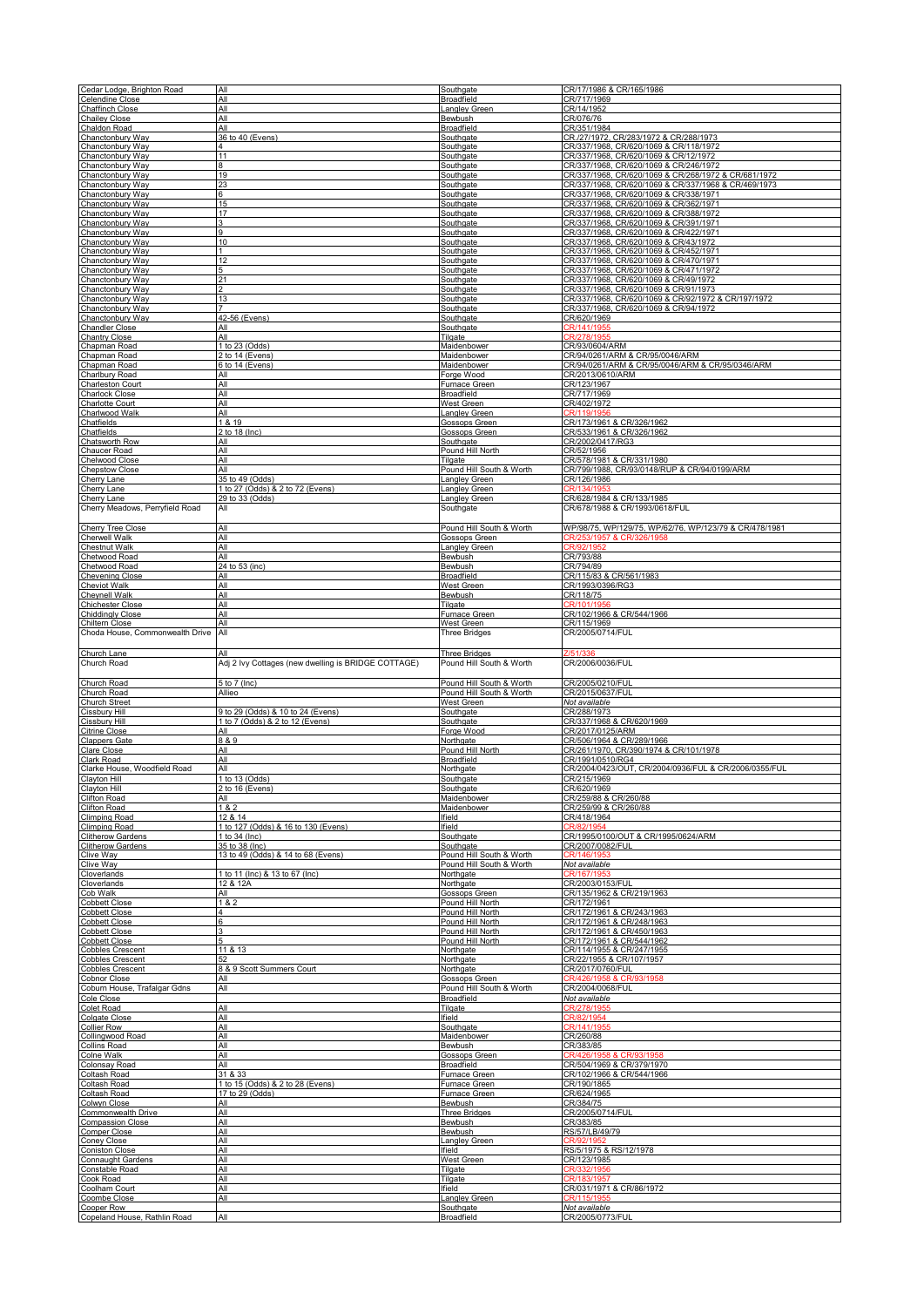|                                                                | All<br>All                                                                 | <b>Three Bridges</b><br>West Green                   | Z/51/336                                                                                   |
|----------------------------------------------------------------|----------------------------------------------------------------------------|------------------------------------------------------|--------------------------------------------------------------------------------------------|
| <b>Copse Crescent</b><br><b>Copse Crescent</b>                 | 14                                                                         | West Green                                           | CR/45/1952 & CR/191/1954<br>CR/2015/0598/FUL                                               |
| Copthorne Court, Tinsley Lane                                  | All                                                                        | <b>Three Bridges</b>                                 | CR/2001/0506/FUL & CR/2001/0507/FUL                                                        |
| Copthorne Road                                                 | All                                                                        | Pound Hill North                                     | Not available<br>CR.545/85                                                                 |
| Corby Close<br><b>Cornwell Avenue</b>                          | All inc all blocks of flats                                                | Bewbush<br>Forge Wood                                | CR/2015/0740/ARM & CR/2015/0718/ARM                                                        |
| Coronet Close                                                  | All                                                                        | Pound Hill South & Worth                             | CR/290/1986                                                                                |
| <b>Cotswold Close</b><br><b>Cotswold Close</b>                 | 6 to 11 (Inc)<br>All                                                       | West Green<br>West Green                             | CR/450/1972 & CR/214/1976<br>CR/450/1972 & CR/483/1975                                     |
| <b>Cotton Walk</b>                                             | 25 to 44 (Inc)                                                             | <b>Broadfield</b>                                    | CR/1991/0510/RG4                                                                           |
| Cotton Walk                                                    | 1 to 24 (Inc)                                                              | <b>Broadfield</b>                                    | CR/628/1990                                                                                |
| <b>Covert Close</b><br><b>Cowdray Close</b>                    | All<br>11                                                                  | Northgate<br>Pound Hill South & Worth                | CR/97/1961<br>CR/53/1965                                                                   |
| <b>Cowdray Close</b>                                           | 16                                                                         | Pound Hill South & Worth                             | CR/53/1965                                                                                 |
| Cowdray Close<br>Cowdray Close                                 | 9<br>14                                                                    | Pound Hill South & Worth<br>Pound Hill South & Worth | CR/53/1965 & CR/106/1968<br>CR/53/1965 & CR/414/1967                                       |
| <b>Cowdray Close</b>                                           | 18                                                                         | Pound Hill South & Worth                             | CR/53/1965 & CR/449/1967                                                                   |
| Cowdray Close                                                  | 7                                                                          | Pound Hill South & Worth                             | CR/53/1965 & CR/486/1967                                                                   |
| <b>Cowdray Close</b><br><b>Cowdray Close</b>                   | 4<br>10                                                                    | Pound Hill South & Worth<br>Pound Hill South & Worth | CR/53/1965 & CR/51/1968<br>CR/53/1965 & CR/516/1967 & CR/590/1967                          |
| <b>Cowdray Close</b>                                           |                                                                            | Pound Hill South & Worth                             | CR/53/1965 & CR/597/1967                                                                   |
| <b>Cowdray Close</b>                                           |                                                                            | Pound Hill South & Worth<br>Pound Hill South & Worth | CR/53/1965 & CR/632/1967<br>CR/53/1965 & CR/676/1967                                       |
| <b>Cowdray Close</b><br><b>Cowdray Close</b>                   | 12                                                                         | Pound Hill South & Worth                             | CR/53/1965, CR/233/1968 & CR/270/1968                                                      |
| <b>Cowdray Close</b>                                           | հ                                                                          | Pound Hill South & Worth                             | CR/53/1965, CR/414/1967, CR/648/1968 & CR/379/1971                                         |
| <b>Cowdray Close</b><br>Cowdray Close                          | 13<br>5                                                                    | Pound Hill South & Worth<br>Pound Hill South & Worth | CR/53/1965, CR/558/1967 & CR/648/1967<br>CR/53/1965, CR/663/1967, CR/71/1968 & CR/252/1968 |
| Coxcomb Walk                                                   | All                                                                        | Bewbush                                              | CR/198/74                                                                                  |
| <b>Crabbet Road</b>                                            | 5 to 27 (Odds) & 14 to 52 (Evens)                                          | <b>Three Bridges</b>                                 | CR/236/1957                                                                                |
| Crabbet Road<br>Crabtree Court, Crabtree Road                  | 10 & 12<br>All                                                             | Three Bridges<br>West Green                          | CR/87/1958<br>CR/2005/0766/FUL                                                             |
| Crabtree Road                                                  | 1 to 11 (Odds)                                                             | West Green                                           | CR/191/1954                                                                                |
| <b>Crabtree Road</b>                                           | 18 & 20                                                                    | West Green                                           | CR/431/1971<br><b>R/48</b>                                                                 |
| <b>Crabtree Road</b><br>Craigens                               | 13 to 39 (Odds) & 22 to 28 (Evens)<br>All                                  | West Green<br>Gossops Green                          | <b>R/2</b>                                                                                 |
| Cranbourne Walk                                                | All                                                                        | <b>Furnace Green</b>                                 | CR/379/196                                                                                 |
| <b>Cranmer Walk</b><br><b>Cranmer Walk</b>                     | 1 to 13 Inc<br>14 to 34 (Inc)                                              | Maidenbower<br>Maidenbower                           | CR/158/90<br>CR/259/88                                                                     |
| Craven Road                                                    | All                                                                        | Maidenbower                                          | CR/572/90                                                                                  |
| <b>Crawley Business Quarter</b><br>Crawley Lane                | Boeing House (formerly Alteon House)<br>20 to 34 (Evens)                   | Northgate<br>Pound Hill South & Worth                | N/A                                                                                        |
| Crawley Lane                                                   | Woodside & Springwell                                                      | Pound Hill South & Worth                             | CR/160/1955                                                                                |
| Crawley Lane                                                   | Dolton                                                                     | Pound Hill South & Worth                             | CR/288/1955, CR/167/57 & CR/362/1956                                                       |
| Crawley Lane<br>Crawley Lane                                   | Cedars                                                                     | Pound Hill South & Worth<br>Pound Hill South & Worth | CR/288/1955, CR/362/1956 & CR/169/1957<br>CR/431/1958                                      |
| Crawley Lane                                                   | 8 & 10                                                                     | Pound Hill South & Worth                             | CR/431/1958 & CR/466/1960                                                                  |
| Crawley Lane                                                   | 19A Sunny Banks                                                            | Pound Hill South & Worth<br>Pound Hill South & Worth | CR/431/1958, CR/76/1969 & CR/76/1959A<br>CR/491/1986                                       |
| Crawley Lane<br><b>Crawley Lane</b>                            | 9 to 15 (Odds)                                                             | Pound Hill South & Worth                             | CR/577/1957                                                                                |
| <b>Crawters Close</b>                                          | All                                                                        | <b>Three Bridges</b>                                 | 751/336                                                                                    |
| Cripps House, Henderson Road<br>Crockham Close                 | All<br>All                                                                 | Broadfield<br>Southgate                              | CR/287/1973<br>CR/114/1968, CR/395/1968 & Cr/215/1969                                      |
| Crommock Street                                                | All & Preston Court                                                        | Forge Wood                                           | CR/2016/0114/ARM                                                                           |
| <b>Crossman Court</b>                                          | All<br>All                                                                 | Broadfield                                           | CR/287/1973                                                                                |
| Crosspath<br>Crosswater Road                                   | All inc. Dewy House & Butterfly House                                      | Northgate<br>Forge Wood                              | CR/2018/0894/OUT & CR/2020/0548/ARM                                                        |
| Crossways                                                      | qз                                                                         | <b>Three Bridges</b>                                 | CR/133/1963 & CR/144/1965                                                                  |
| Crossways<br>Crossways                                         | Tall Trees & Furzebrook                                                    | <b>Three Bridges</b><br><b>Three Bridges</b>         | CR/25/1962 & CR/409/1962<br>CR/374/1964                                                    |
| Crossways                                                      | 29 to 79 (Odds)                                                            | <b>Three Bridges</b>                                 | CR/50/1954                                                                                 |
| Crossways                                                      | 81 to 91 (Odds)                                                            | <b>Three Bridges</b>                                 | CR/50/1954 & CR/182/1955                                                                   |
|                                                                |                                                                            |                                                      |                                                                                            |
| Crossways                                                      | 3 to 15 (Odds) & 2 to 24 (Evens)                                           | <b>Three Bridges</b>                                 |                                                                                            |
| <b>Crossways Close</b><br><b>Crowberry Close</b>               | All<br>All                                                                 | <b>Three Bridges</b><br>Broadfield                   | CR/717/1969                                                                                |
| <b>Crowhurst Close</b>                                         | All                                                                        | Pound Hill South & Worth                             | CR/665/1985 & CR/512/1986                                                                  |
| Crowhurst Keep<br><b>Cuckmere Crescent</b>                     |                                                                            | Pound Hill South & Worth<br><b>Gossops Green</b>     | Not available<br>CR/253/51957 & CR/426/1958                                                |
| <b>Cumbernauld Walk</b>                                        | 1 to 4 ( $ nc\rangle$                                                      | Bewbush                                              | CR/033/87                                                                                  |
| Cumbernauld Walk                                               | 5 to 37 (Inc)                                                              | Bewbush                                              | CR/104/89                                                                                  |
| Curbridge Court, Somerley Drive<br>Curie Close                 | All<br>All                                                                 | Forge Wood<br>Forge Wood                             | CR/2013/0610/ARM<br>CR/2015/0718/ARM                                                       |
| <b>Curteys Walk</b>                                            | 1 to 89 (Odds) & 2 to 78 (Evens)                                           | Bewbush                                              | CR/118/75                                                                                  |
| Curteys Walk<br>Daffodil Crescent                              | 91 to 101 (Odds)<br>All inc Azalea House, Zircon House, Lily House, Garent | Bewbush<br>Forge Wood                                | <u>B/30/RS/23/75</u><br>CR/2016/0780/ARM                                                   |
|                                                                | House, Iris House, Opal House & Crocus House                               |                                                      |                                                                                            |
|                                                                |                                                                            |                                                      |                                                                                            |
| Dairyfields<br>Dakin Close                                     | All<br>All                                                                 | <b>Gossops Green</b><br>Maidenbower                  | CR/237/1957 & CR/154/1958<br>CR/1994/0246/ARM & CR/1994/0618/ARM                           |
| Dalewood Gardens                                               | All                                                                        | Northgate                                            | CR/256/1985 & CR/599/1985                                                                  |
| Dampier Walk                                                   | All                                                                        | <b>Broadfield</b>                                    | CR/287/1973                                                                                |
| Daniels House, Downland Drive<br>Daniels House, Trafalgar Gdns | All<br>All                                                                 | Southgate<br>Pound Hill South & Worth                | Not available<br>CR/2004/0069/FUL                                                          |
| Darleydale                                                     | All                                                                        | Southgate                                            | CR/450/1967                                                                                |
| Davis Close                                                    | All                                                                        | <b>Broadfield</b>                                    | CR/628/1990                                                                                |
| Dedisham Close<br>Deerswood Close                              | All<br>All                                                                 | Furnace Green<br>West Green                          | CR/102/1966 & CR/544/1966<br>716/50                                                        |
| Deerswood Court, Friston Walk                                  | All                                                                        | Ifield                                               | CR/51/1962 & CR/52/1960                                                                    |
| Deerswood Road                                                 | 9 to 75 (Odds) & 14 to 114 (Evens)<br>All                                  | West Green<br>Maidenbower                            | 2/16/50                                                                                    |
| <b>Delfont Close</b><br>Delrogue Road                          | All                                                                        | Ifield                                               | CR/96/0250/ARM<br>CR/2000/0343/RG4 & CR/2006/0104/ARM                                      |
| Dempsey Walk                                                   | All                                                                        | Ifield                                               | CR/2004/0144/ARM & CR/2002/0673/ARM                                                        |
| Denchers Plat<br>Denchers Plat                                 | 21 to 29 (Odds) & 30 to 46 (Evens)<br>69 to 109 (Odds)                     | Langley Green<br>Langley Green                       | CR/115/195<br>CR/134/1953                                                                  |
| Denchers Plat                                                  | 1 to 19 (Odds) & s to 28 (Evens)                                           | angley Green                                         | CR/345/1954                                                                                |
| <b>Denchers Plat</b>                                           | 48 to 68 (Evens)                                                           | angley Green                                         | CR/345/1954<br>CR/7/1953                                                                   |
| Denchers Plat<br>Dene Tye                                      | 80 to 106 (Evens)<br>AΙΙ                                                   | Langley Green<br>Pound Hill South & Worth            | CR/195/1968                                                                                |
| Denmans                                                        | 7 to 19 (Odds)                                                             | Pound Hill South & Worth                             | CR/507/1983                                                                                |
| Denmans<br>Denne Road                                          | 1 to 5 (Odds)                                                              | Pound Hill South & Worth<br>Southgate                | WP/128/75, WP/129/75 & WP/61/76<br>Not available                                           |
| <b>Derwent Close</b>                                           | All                                                                        | <b>Gossops Green</b>                                 | CR/426/195                                                                                 |
| Detling Road<br>Detling Road                                   | 1 to 26 (Inc)                                                              | Broadfield<br><b>Broadfield</b>                      | CR/115/1983                                                                                |
| Detling Road                                                   | 34 to 42 (Inc)<br>27 to 33 (Inc)                                           | <b>Broadfield</b>                                    | CR/351/1984<br>CR/561/1983                                                                 |
| Dewar Close                                                    |                                                                            | Ifield                                               | Not available                                                                              |
| <b>Dickens Road</b><br><b>Dingle Close</b>                     | All<br>All                                                                 | Tilgate<br>West Green                                | CR/278/195<br>CR/1999/0004/RG3                                                             |
| Dione Walk                                                     | 2 to 14 (Evens)                                                            | Bewbush                                              | CR/187/83                                                                                  |
| Dione Walk                                                     | 1 to 19 (Odds)<br>All                                                      | Bewbush                                              | CR/564/84                                                                                  |
| <b>Ditchling Hill</b><br><b>Dobbins Place</b>                  |                                                                            | Southgate<br>Ifield                                  | CR/74/1967<br>Not available                                                                |
| Dobson Road                                                    | 1 to 31                                                                    | Langley Green                                        | CR/465/1982 & CR/205/1980                                                                  |
| <b>Dollis Close</b><br>Doncaster Walk                          | All<br>All                                                                 | Maidenbower<br>Furnace Green                         | CR/515/90<br>CR/359/1963                                                                   |
| Donne Close                                                    | All                                                                        | Pound Hill North                                     | CR/52/1956                                                                                 |
| Donnington Court<br>Dormans                                    | All<br>Greenways                                                           | Bewbush<br><b>Gossops Green</b>                      | LB/30/RS/23/75<br>CR/217/1987                                                              |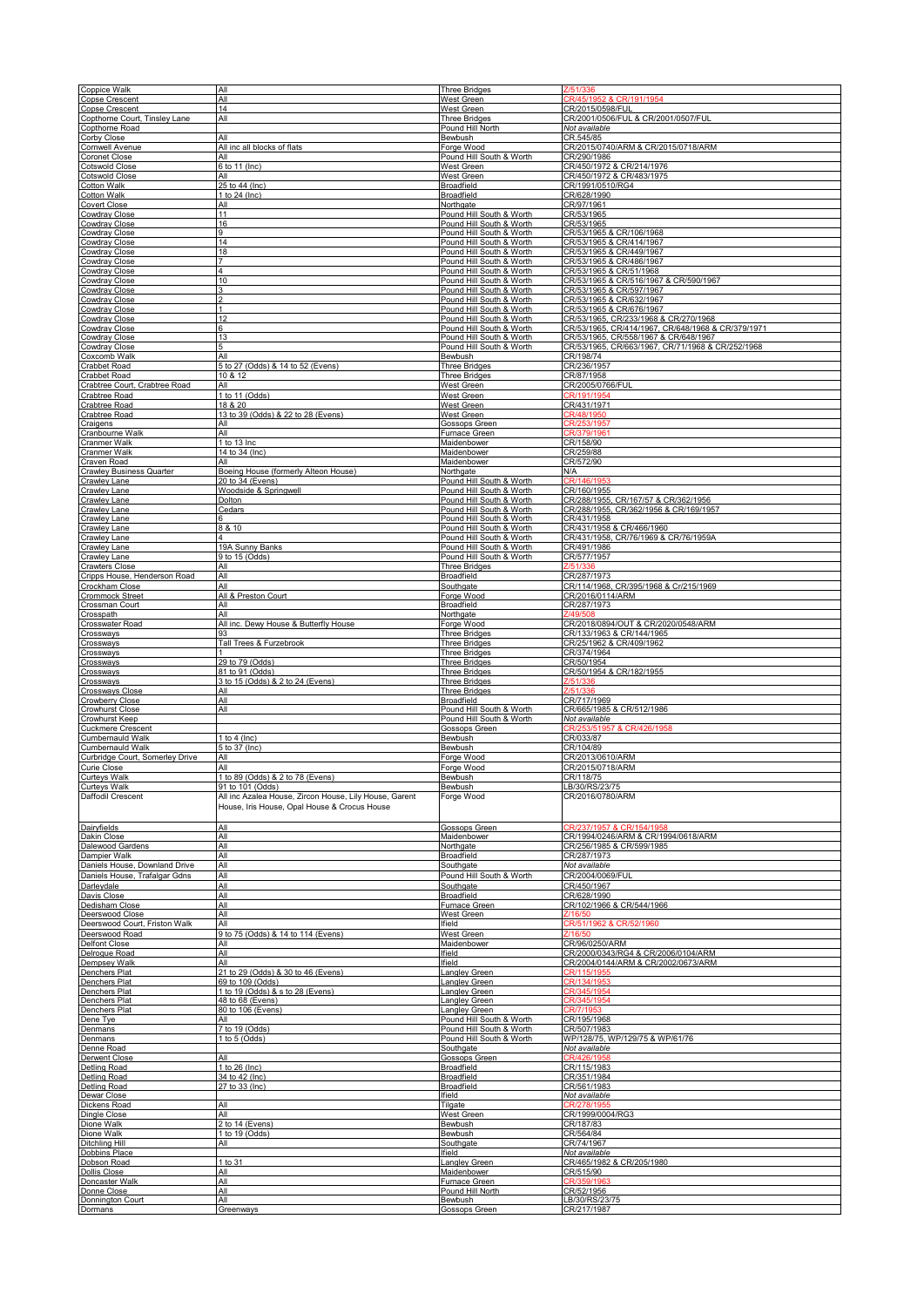| Dormans<br>Dormans                                      | 1 to 15 (Odds)<br>22 to 32 (Evens)                                            | Gossops Green<br><b>Gossops Green</b>        | CR/26/1966<br>CR/326/1962                                                  |
|---------------------------------------------------------|-------------------------------------------------------------------------------|----------------------------------------------|----------------------------------------------------------------------------|
| Dormans                                                 | 2 to 20 (Evens)                                                               | <b>Gossops Green</b>                         | CR/93/1959                                                                 |
| Dorsten Square                                          | All                                                                           | Bewbush                                      | LB/26/1976 & LB/2/1978<br>CR/545/1963, CR/447/1964 & CR/553/1964           |
| Dove Close<br>Dovedale Crescent                         | All<br>1 to 51 (Odds) & 2 to 56 (Evens)                                       | Langley Green<br>Southgate                   | CR/215/1969                                                                |
| Dower Walk                                              | 38 to 76 (Evens                                                               | Gossops Green                                | CR/154/1958                                                                |
| Dower Walk<br>Dower Walk                                | 1 to 19 (Odds) & 2 to 36 (Evens)<br>61 to 69 (Odds) & 78 to 86 (Evens)        | Gossops Green<br>Gossops Green               | 154/195                                                                    |
| Downland Court                                          | All                                                                           | Southgate<br>Southgate                       | CR/199/1967, CR/458/1967 & CR/223/1968<br>CR/114/1968 & CR/215/1969        |
| <b>Downland Drive</b><br><b>Downland Drive</b>          | 100 to 126 (Evens) & 137 to 161 (Odds)<br>26 to 82 (Evens) & 73 to 135 (Odds) | Southgate                                    | CR/199/1967 & CR/450/1967                                                  |
| <b>Downland Drive</b>                                   | 2 to 24 (Evens) & 1 to 71 (Odds)                                              | Southgate                                    | CR/74/1967 & CR/175/1967                                                   |
| Downsman Court, Hunter Road<br>Downy Lodge, Brewer Road | All                                                                           | Southgate<br>Southgate                       | Not available<br>CR/2001/0599/OUT & CR/2003/0295/FUL                       |
| Drake Road                                              | All                                                                           | Tilgate                                      | CR/278/1955                                                                |
| Drummond Road<br>Drury Close                            | All<br>All                                                                    | Ifield<br>Maidenbower                        | RS/28/1977 & RS/17/1978<br>CR/1992/0399/ARM                                |
| Duke Close                                              | All                                                                           | Maidenbower                                  | CR/94/0403/ARM                                                             |
| Duncton Close<br>Dunsfold Close                         | All<br>1 to 11 (Inc)                                                          | Ifield<br>Gossops Green                      | CR/82/1954<br>CR/427/1967                                                  |
| Dunsfold Close                                          | 13 to 15 (Inc)                                                                | Gossops Green                                | CR/427/1967 & CR/642/1967                                                  |
| Durham Close<br>Dyers Almshouses, Northgate Road        | All<br>29 & 30                                                                | Tilgate<br>Northgate                         | CR/101/195<br>CR/252/1970                                                  |
|                                                         |                                                                               |                                              |                                                                            |
| Dyers Almshouses, Northgate Road                        | 11 to 26 (Inc)                                                                | Northgate                                    | CR/4/1952                                                                  |
| Dyers Almshouses, Northgate Road                        | 27 & 28                                                                       | Northgate                                    | CR/503/1969 & CR/252/1970                                                  |
|                                                         |                                                                               |                                              | CR/287/1973                                                                |
| Dyson Walk<br>Earhart House, Cornwell Avenue            | All<br>All                                                                    | <b>Broadfield</b><br>Forge Wood              | CR/2015/0740/ARM                                                           |
| Early Commons                                           | All                                                                           | <b>Three Bridges</b>                         |                                                                            |
| East Park<br>East Park                                  | Zurich House                                                                  | Southgate<br>Southgate                       | Not available<br>CR/2019/0271/PA3 & CR/2019/0681/FUL                       |
| East Park                                               | 9, 9A, 11, 11A                                                                | Southgate                                    | CR/2020/0598/PA3                                                           |
| Eastwood<br>Eden Road                                   | All<br>All                                                                    | <b>Three Bridges</b><br>Gossops Green        | CR/28/1961<br>CR/93/1959                                                   |
| Edgar Close                                             |                                                                               | Pound Hill South & Worth                     | Not available                                                              |
| Edinburgh House, Holyrood Place                         | All                                                                           | <b>Broadfield</b>                            | CR/2005/0329/FUL                                                           |
| <b>Edrich Road</b>                                      | 1 to 57 (Odds                                                                 | <b>Broadfield</b>                            | CR/584/1989                                                                |
| <b>Edrich Road</b><br>Edward Place                      | 2 to 18 (Evens)<br>1 to 5                                                     | <b>Broadfield</b><br>Pound Hil               | CR/721/1989 (restrictive condition on use of garage)<br>CR/2015/0204/FUI   |
| Elizabethan Way                                         | 20 to 26 (Evens)                                                              | Maidenbower                                  | CR/121/89                                                                  |
| Elizabethan Way<br>Elizabethan Way                      | 2 to 26 (Evens)<br>1 to 19 (Odds)                                             | Maidenbower<br>Maidenbower                   | CR/202/88<br>CR/259/88                                                     |
| Elizabethan Way                                         | 1 to 11 (Odds)                                                                | Maidenbower                                  | CR/259/88 & CR/260/88                                                      |
| <b>Elliott Close</b><br><b>Ellman Close</b>             | All<br>All                                                                    | Maidenbower<br>Bewbush                       | CR/1/91<br>CR/384/75                                                       |
| Ellson Close                                            | All                                                                           | Maidenbower                                  | CR/1/91                                                                    |
| Elm Croft Court, Three Bridges Road All                 |                                                                               | <b>Three Bridges</b>                         | CR/2001/0425/FUL & CR/2001/0424/FUL                                        |
| <b>Elsted Close</b>                                     | All                                                                           | Ifield                                       | CR/82/1954                                                                 |
| Ely Close                                               | All                                                                           | Tilgate                                      | CR/101/195                                                                 |
| Emberwood, Maiden Lane<br>Emerald Road                  | All<br>All                                                                    | <b>Langley Green</b><br>Forge Wood           | CR/383/1964<br>CR/2016/0962/ARM                                            |
| <b>Emsworth Close</b>                                   | All                                                                           | Maidenbower                                  | CR/93/0392/ARM                                                             |
| Enfield Road<br>Ennerdale                               | All<br>All                                                                    | <b>Broadfield</b><br>Southgate               | CR/131/1975<br>CR/114/1968, CR/395/1968 & CR/215/1969                      |
| <b>Epping Walk</b>                                      | All                                                                           | Furnace Green                                |                                                                            |
| Epsom Road<br>Eridge Close                              | All<br>All                                                                    | Furnace Green<br>Pound Hill South & Worth    | CR/146                                                                     |
| Erskine Close<br>Evans Close                            | All<br>All                                                                    | Bewbush<br>Maidenbower                       | CR/793/88<br>CR/516/88                                                     |
| Evelyn Walk                                             | All                                                                           | Tilgate                                      | <b>CR/278/195</b>                                                          |
| Ewhurst Close                                           | All<br>8A & 10A                                                               | West Green                                   |                                                                            |
| Ewhurst Road<br>Ewhurst Road                            | 69 to 83 (Odds)                                                               | <b>West Green</b><br><b>West Green</b>       | CR/100/1962<br>CR/14/1949, CR/15/1049 & CR/48/1950                         |
| Ewhurst Road                                            | 36 to 50 (Evens), 51 to 65 (Odds) & 80 to 88 (Evens)                          | West Green                                   | CR/15/1949 & CR/191/1954                                                   |
| Ewhurst Road<br><b>Ewhurst Road</b>                     | 3 & 5<br>54A to 64A (Evens) & 66 to 78 (Evens                                 | West Green<br><b>West Green</b>              | CR/1997/0357/FUL<br>CR/45/1952                                             |
| <b>Ewhurst Road</b>                                     | 11 to 21 (Odds) & 8 to 34 (Evens)                                             | <b>West Green</b>                            | CR/477/1957                                                                |
| <b>Ewhurst Road</b><br><b>Excalibar Close</b>           | 23 & 25<br>All & 10A                                                          | West Green<br>Ifield                         | CR/114/1983 & CR/2015/0547/FUL                                             |
| <b>Exeter Close</b>                                     | All                                                                           | Tilgate                                      | CR/101/1956                                                                |
| Fairway<br><b>Falcon Close</b>                          | 2 to 28 (Evens) & 13 to 37 (Odds)<br>All                                      | Ifield<br><b>Langley Green</b>               | RS/15/1978<br>CR/14/1952 & CR/95/1952                                      |
| Falmer Close<br>Farm Close                              | All<br>All                                                                    | Southgate<br><b>Three Bridges</b>            | CR/1992/0165/RG4<br>Z/51/336                                               |
| Farmleigh Close                                         | <b>9A</b>                                                                     | Pound Hill North                             | CR/2005/0882/FUL                                                           |
| Farmleigh Close                                         | $1$ to 17                                                                     | Pound Hill North                             | CR/284/1965<br>CR/120/1990, CR/059/1991, CR/93/0037/FUL & CR/1994/0221/FUL |
| Farnham Close<br>Farnham Close                          | 2 & 6<br>4                                                                    | Broadfield<br><b>Broadfield</b>              | CR/120/1990. CR/1993/0037/FUL, CR/1995/0074/FUL & CR/2003/0331/FUL,        |
|                                                         |                                                                               |                                              | CR/2005/0047/FUL                                                           |
| Famham Close<br>Farnham Close                           | 8 to 64 (Evens) & 11 to 33 (Odds)<br>1 to 9 (Odds)                            | <b>Broadfield</b><br><b>Broadfield</b>       | CR/1992/0507/FUL<br>SV/51/1982 & SV/52/1982                                |
| <b>Faulkener Close</b>                                  | All                                                                           | <b>Broadfield</b>                            | CR/1997/0584/RG3                                                           |
| Felbridge Avenue<br>Fenchurch Road                      | 8 to 46 (Evens)<br>All                                                        | Pound Hill South & Worth<br>Maidenbower      | VT/365/1975<br>CR/583/90 & CR/93/0141/ARM                                  |
| Fennel Crescent                                         | All                                                                           | <b>Broadfield</b>                            | CR/490/1969                                                                |
| Ferndown<br>Fernhill Road                               | All<br>Fernlands                                                              | Pound Hill North<br>Pound Hill North         | CR/15/1986<br>DH/R.50/1004                                                 |
| Fernhill Road                                           | 1-6 Fernhill House                                                            | Pound Hill North                             | CR/2015/0067/PA3                                                           |
| Fernhurst Close<br>Feroners Close                       | All<br>All                                                                    | Ifield<br>Furnace Green                      | CR/517/1972 & CR/722/1773                                                  |
| Feroners Court                                          | All                                                                           | Furnace Green                                | CR/517/1972, CR/187/1973, CR/517/1973 & CR/005/1975                        |
| Ferring Close<br>Ferring Close                          | 14<br>1 to 13 & 15 to 30 (Inc)                                                | Ifield<br>Ifield                             | CR/317/1954<br>CR/82/1954                                                  |
| Festival Ct, Harvest Road                               | All                                                                           | Maidenbower                                  | CR/99/0051/FUL                                                             |
| <b>Filbert Crescent</b><br><b>Filbert Crescent</b>      | 1 to 14 (Inc)<br>Pinehurst & Nutleigh                                         | <b>Gossops Green</b><br><b>Gossops Green</b> | CR/135/1962 & CR/219/1963<br>CR/503/1967 & CR/120/1968                     |
| Filey Close                                             | All                                                                           | Bewbush                                      | CR/384/75                                                                  |
| Findon Road<br>Finlay Court, Commonwealth Drive         | All<br>All                                                                    | Ifield<br><b>Three Bridges</b>               | CR/82/1954<br>CR/2005/0714/FUL                                             |
|                                                         |                                                                               |                                              |                                                                            |
| <b>Finsbury Close</b><br>Fir Tree Close                 | All<br>All                                                                    | <b>Broadfield</b><br>Langley Green           | CR/316/1975<br>CR/298/1962, CR/573/1962 & CR/122/1963                      |
| Firle Close                                             | All                                                                           | Northgate                                    | Z/49/508 & CR/48/1951                                                      |
| <b>Fisher Close</b><br>First Point (Gatwick Airport)    | All<br>All                                                                    | Southgate<br><b>Gatwick Airport</b>          | CR/141/1955<br>CR/1997/0311/FUL & CR/1996/0133/OUT                         |
| <b>Fitchet Close</b>                                    | All                                                                           | <b>Langley Green</b>                         |                                                                            |
| <b>Five Acres</b><br><b>Flamstead Heights</b>           | All<br>All                                                                    | Northgate<br>Broadfield                      | 7/49/<br>CR/5/1950, CR/029/1950 & CR/48/1951<br>CR/287/1973                |
| <b>Fletcher Close</b>                                   | All                                                                           | Southgate                                    | CR/141/1955                                                                |
| Flint Close<br>Fontana Close                            | All<br>All                                                                    | Maidenbower<br>Pound Hill South & Worth      | CR/93/0373/ARM & CR/93/0566/ARM<br>CR/97/0710/FUL                          |
| Fontwell Close                                          |                                                                               | Pound Hill South & Worth                     | Not available                                                              |
| <b>Fontwell Road</b>                                    | All                                                                           | Furnace Green                                |                                                                            |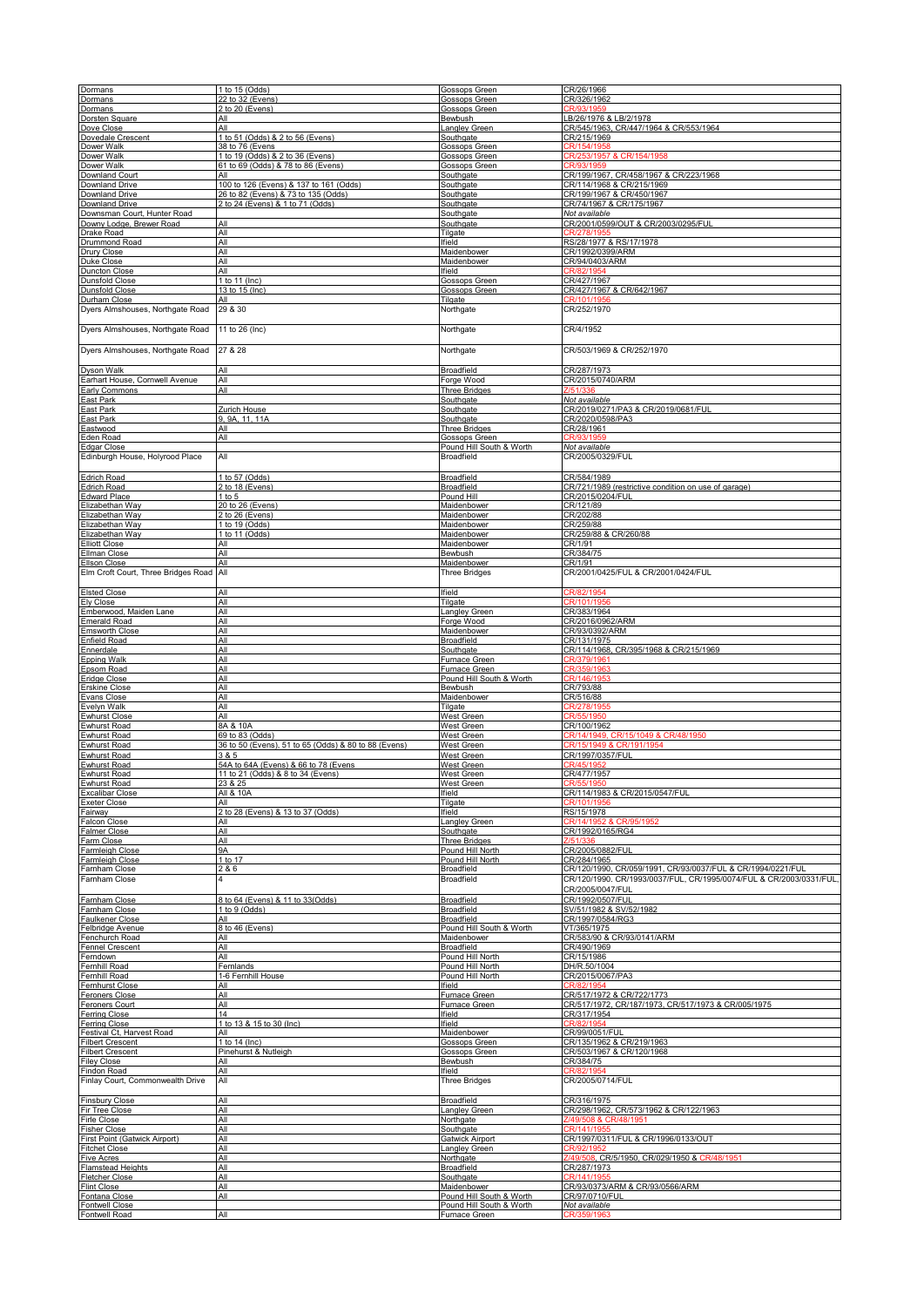| <b>Forbes Close</b>                                      | All                                                              | Maidenbower                                          | CR/96/0420/ARM                                                       |
|----------------------------------------------------------|------------------------------------------------------------------|------------------------------------------------------|----------------------------------------------------------------------|
| <b>Forest View</b><br><b>Forester Road</b>               | All<br>All                                                       | Furnace Green<br>Southgate                           | CR/21/1962, CR/278/1962 & CR/613/1962<br>CR/141                      |
| Forestfield                                              | All                                                              | Furnace Green                                        | CR/123/1967                                                          |
| Forge Lane<br>Forge Lane                                 | 21 to 31 (Odds)<br>1 to 14 (Inc), 15 to 19 (Odds)                | <b>Three Bridges</b><br><b>Three Bridges</b>         | CR/456/1967 & CR/439/1968                                            |
| Forge Road                                               | 26A, 26B & 26C                                                   | Three Bridges                                        | CR/121/1973, CR/571/1973 & CR/079/1976                               |
| <u>Forge Road</u><br>Forge Road                          | 1 to 17 (Odds)& 2 to 38 (Evens)<br>12 to 24 Judith Parsons Court | <b>Three Bridges</b><br><b>Three Bridges</b>         |                                                                      |
| Forge Wood, Steers Lane                                  | Berea                                                            | Pound Hill North                                     | CR/543/1959 & CR/428/1962                                            |
| Forge Wood, Steers Lane<br>Fountains Close               | The Orchard<br>All                                               | <u>Gossops Green</u>                                 | CR/2015/0135/FUL<br>CR/348/1975                                      |
| <b>Fowler Close</b>                                      | All                                                              | Maidenbower                                          | CR/1992/0012/ARM, CR/1993/0420/FUI                                   |
| Fox Close                                                | All<br>All                                                       | angley Green                                         | CR/2016/0780/ARM & CR/2016/0962/ARM & CR/2017/0125/ARM               |
| <u>Foxglove Drive</u><br><b>Foxglove Walk</b>            | All                                                              | Forge Wood<br><b>Broadfield</b>                      | CR/490/1969                                                          |
| <b>Framfield Close</b>                                   | All<br>All                                                       | lfield                                               | CR/793/88                                                            |
| Francis Edwards Way<br>Franklin Road                     | All                                                              | <u>Bewbush</u><br><b>Maidenbower</b>                 | CR/290/90                                                            |
| <b>Freshfield Close</b>                                  | All                                                              | Furnace Green                                        | CR/102/1966 & CR/544/1966                                            |
| <b>Friars Rookery</b><br><b>Friends Close</b>            | All                                                              | <b>Three Bridges</b><br><u>Langley Green</u>         | <u>Not available</u><br>CR/115/195                                   |
| <b>Friston Walk</b>                                      | 94 to 108 (Evens)                                                | lfield                                               | CR/086/1972 & CR/032/1971                                            |
| <b>Friston Walk</b><br><b>Friston Walk</b>               | 10 (The Little Chalet)                                           | lfield<br>lfield                                     | CR/112/1957<br>CR/348/1957                                           |
| <b>Friston Walk</b>                                      | 8 (Green Trees)                                                  | lfield                                               | CR/454/1957 & CR/179/1958                                            |
| <b>Friston Walk</b><br><b>Friston Walk</b>               | 4 (Lyngdale)<br>2 (Ambleside)                                    | Ifield<br>Ifield                                     | CR/58/1959<br>CR/88/1954 &CR/468/1958                                |
| Fulham Close                                             | 1 to 34                                                          | Broadfield                                           | CR/060/1979                                                          |
| <b>Fulmar Close</b><br>Furnace Drive                     | 48 to 82 (Evens)                                                 | lfield<br>Furnace Green                              | RS/15/1978<br>CR/359/1963                                            |
| Furnace Drive                                            | 1 to 43 (Odds), 2 to 16 (Evens) & 32 to 46 (Evens)               | Furnace Green                                        | CR/379/1961                                                          |
| Furnace Farm Road                                        | 1 to 19 (Odds) & 2 to 16 (Evens)                                 | <u>Furnace Green</u>                                 | CR/132/1965 & CR/250/1965<br>CR/155/1965                             |
| Furnace Farm Road<br><u>Furnace Parade</u>               | 21 to 31 (Odds) & 18 to 36 (Evens)<br>21 to 27 (Inc)             | Furnace Green<br><u>Furnace Green</u>                | CR/242/1964 & CR/243/1964 & CR/528/1964                              |
| <u>Furnace Parade</u>                                    | 12 to 20 (Inc) & 28 to 36 (Inc)                                  | <u>Furnace Green</u>                                 | CR/242/1964 & CR/243/1964 & CR/528/1964                              |
| Furnace Parade<br>Furnace Place                          | 37 to 40 (Inc)<br>Vicarage                                       | Furnace Green<br>Furnace Green                       | CR/399/1972<br>CR/452/68                                             |
| Furzefield                                               | All                                                              | West Green                                           | 716/1950                                                             |
| <b>Gabriel Road</b><br>Gainsborough Road                 | All<br>All                                                       | <u>Maidenbower</u><br>Tilgate                        | CR/1994/0117/ARM & CR/1995/0508/ARM<br>CR/332/1956                   |
| <b>Galahad Road</b>                                      | 18 to 26 (Evens)                                                 | lfield                                               | CR/114/1983 & CR/567/1986                                            |
| <b>Gales Drive</b><br><b>Gales Drive</b>                 | 57A, 57B & 57C<br>99A (Copse Cottage)                            | <b>Three Bridges</b><br><b>Three Bridges</b>         | CR/1994/0391/FUL<br>CR/2006/0653/FUL                                 |
| <b>Gales Drive</b>                                       | 59A to 85 A (Odds)                                               | <b>Three Bridges</b>                                 | CR/210/1953                                                          |
| <b>Gales Drive</b><br><b>Gales Drive</b>                 | 80 to 112 (Evens) & 101 to 109 (Odds)<br>99                      | <b>Three Bridges</b><br>Three Bridges                | CR/46/1954 & CR/180/1955<br>CR/585/1960 & CR/216/1966                |
| <b>Gales Drive</b>                                       | 1 to 55 (Odds) & 46 to 74 (Evens)                                | <b>Three Bridges</b>                                 | 7/51/33                                                              |
| Gales Place<br>Ganymeade Court                           | 1 to 13<br>All                                                   | <b>Three Bridges</b><br>Bewbush                      | CR/2014/0777/FUL<br>CR/187/83                                        |
| Garden Wall                                              | All                                                              | West Green                                           | CR/079/1966                                                          |
| <b>Garrett Close</b><br>Garrick Walk                     | All<br>All                                                       | Maidenbower                                          | CR/91/0395/ARM, CR/92/0012/ARM & CR/93/0425.ARM<br><b>CR/278/195</b> |
| Garton Close                                             | 1 to 9 (Part in Horsham DC Rest all in Horsham DC)               | <b>Tilgate</b><br>field                              | CR/113/1983                                                          |
| Gates Close                                              | All                                                              | Maidenbower                                          | CR/1995/0119/ARM & CR/1996/0138/ARM                                  |
| Gemini Close<br>Geoffery's Lodge, Tinsley Lane           | All<br>All                                                       | <u>Bewbush</u><br>Three Bridges                      | CR/187/83<br>CR/2005/0245/OUT                                        |
| Georgian Close                                           | All                                                              | <u>Maidenbower</u>                                   | CR/133/88                                                            |
| Geranium Close<br>Gibbons Close                          | All<br>Αll                                                       | Forge Wood<br><u>Maidenbower</u>                     | CR/2017/0125/ARM<br>CR/1994/0117/ARM & CR/1995/0508/ARM              |
| Gibson Place, Five Acres                                 | All                                                              | Northgate                                            | CR/2002/0859/OUT, CR/2004/0770/FUL & CR/2005/0567/NCC                |
| Ginhams Road<br>Glanville Walk                           | 4 & 6<br>aii                                                     | <u>West Green</u><br><b>Bewbush</b>                  | CR/334/1982<br>CR/197/74                                             |
| Glebe Close                                              | 1 to $9$ (Inc)                                                   | Northgate                                            | Z/49/508 & Z/029/1950                                                |
|                                                          |                                                                  |                                                      |                                                                      |
| Glebe Close                                              | 10 to 17 (Inc)                                                   | Northgate                                            | 7/49/508, Z/029/1950 & CR/113/1955                                   |
| Glendon House, Brighton Road                             | All                                                              | Southgate                                            | CR/294/1963 & CR/596/1964                                            |
| Gleneagles Court, Brighton Road<br><b>Glenview Close</b> | 23 to 69 (Odds)                                                  | Southgate<br>Northgate                               | Not available<br>CR/001/1988 & CR/588/1988                           |
| <b>Glenview Close</b>                                    | 15 to 21 (Odds)                                                  | Northgate                                            | CR/064/1986 & CR/392/1986                                            |
| <b>Glenview Close</b><br>Gloucester Road                 | 3 to 13 (Odds)<br>All                                            | Northgate<br>Tilgate                                 | CR/281/1968 & CR/512/1973<br>ER/101/1956                             |
| Glynde House, Green Lane                                 | All                                                              | Northgate                                            | CR/81/1966, CR/82/1966 & CR/101/1966                                 |
| Goddard Close,<br>Godolphin Court, Brighton Road         | All<br>All                                                       | Maidenbower<br>Southgate                             | CR/93/0179/ARM<br>CR/672/1987                                        |
| Goepel Court, Forge Road                                 | All                                                              | <b>Three Bridges</b>                                 | CR/1993/0230/RG3                                                     |
| Goffs Close<br>Goffs Lane                                | All<br>15 to 35 (Odds)                                           | Southgate<br>West Green                              | CR/729/1969<br>CR/115/1969                                           |
| Goffs Park Road                                          | 30                                                               | Southgate                                            | CR/105/1957                                                          |
| Goffs Park Road<br>Goffs Park Road                       | 15<br>27                                                         | Southgate<br>Southgate                               | CR/162/1955<br>CR/172/55 & CR/85/1956                                |
| Goffs Park Road                                          | 46                                                               | Southgate                                            | CR/232/1962 & CR/559/1962                                            |
| Goffs Park Road<br>Goffs Park Road                       | 28<br>6                                                          | Southgate<br>Southgate                               | CR/266/1958<br>CR/268/1956 & CR/226/1957                             |
| Goffs Park Road                                          | 10                                                               | Southgate                                            | CR/272/1956 & CR/85/1957                                             |
| Goffs Park Road<br>Goffs Park Road                       | 20 <sub>2</sub><br>$\overline{\mathbf{c}}$                       | Southgate<br>Southgate                               | CR/291/1958<br>CR/37/1952 & CR/57/1952                               |
| Goffs Park Road                                          | 29                                                               | Southgate                                            | CR/4/1954                                                            |
| Goffs Park Road<br>Goffs Park Road                       | 23<br>37                                                         | Southgate                                            | CR/423/1987                                                          |
| Goffs Park Road                                          | 34                                                               | Southgate<br>Southgate                               | CR/483/1960 & CR/206/1961<br>CR/52/1967, CR/533/1968 & CR/189/1971   |
| Goffs Park Road<br>Goffs Park Road                       | 32                                                               | Southgate                                            | CR/55/1955 & CR/330/1955                                             |
| Goffs Park Road                                          | 21                                                               | Southgate<br>Southgate                               | Cr/558/1960 & CR/286/1961 + A<br>CR/569/1962 & CR/427/1964           |
| Goffs Park Road                                          |                                                                  | Southgate                                            | CR/569/62 & CR/427/1964                                              |
| Goffs Park Road<br>Goffs Park Road                       | Cliffe House 1-10 & raven Housing Association, 10 Goffs          | Southgate<br>Southgate                               | CR/7/1960<br>CR/2014/0820/FUL                                        |
|                                                          | Park Road                                                        |                                                      |                                                                      |
| <b>Goldfinch Close</b><br><b>Golding Close</b>           | All<br>All                                                       | Langley Green<br>Maidenbower                         | CR/14/1952 & CR/95/1952<br>CR/95/0653/ARM                            |
| Goodwin Close                                            | All                                                              | Bewbush                                              | CR/384/85                                                            |
| Goodwood Close                                           | All                                                              | Furnace Green                                        |                                                                      |
| <b>Gorling Close</b><br>Gorse Close                      | All<br>All                                                       | lfield<br>Broadfield                                 | RS/40/1980<br>SV/18/1982 & SV/46/1982                                |
| Gosden Close                                             | All                                                              | Furnace Green                                        | CR/102/1966 & CR/544/1966                                            |
| <b>Gossops Drive</b><br><b>Gossops Drive</b>             | 1 to 59 (Odds)<br>61 to 83 (Odds) & 120 to 170 (Evens)           | Gossops Green<br>Gossops Green                       | CR/154/1958<br>CR/253/1957                                           |
| <b>Gossops Drive</b>                                     | 172 to 180 (Evens)                                               | Gossops Green                                        | CR/253/1957 & CR/426/1958                                            |
| <b>Gossops Drive</b><br><b>Gossops Drive</b>             | 182 to 230 (Evens)<br>232 to 244 (Evens)                         | Gossops Green<br>Gossops Green                       | CR/426/1958<br>CR/426/1958 & CR/93/1959                              |
| <b>Gossops Drive</b>                                     | Vicarage                                                         | Gossops Green                                        | CR/514/1978                                                          |
| <b>Gossops Drive</b><br>Gossops Green Lane               | 85 to 133 (Odds)                                                 | Gossops Green<br>Gossops Green                       | CR/93/1959<br>CR/105/62 & CR/484/64                                  |
| Gossops Green Lane                                       | 45 to 59 (Odds)<br>5 to 19 (Odds)                                | Gossops Green                                        | CR/346/6                                                             |
| Gossops Green Lane                                       | 25 to 43 (Odds)                                                  | Gossops Green                                        | CR/375/60 & CR/496/60                                                |
| Gossops Parade<br>Gossops Parade                         | 14 to 19(Inc)<br>1A to 13A (Inc)                                 | Gossops Green<br>Gossops Green                       | CR/233/1962 & CR/354/1962<br>CR/48/1958 & CR/344/59                  |
| <b>Goudhurst Close</b><br>Goudhurst Keep                 | All                                                              | Pound Hill South & Worth<br>Pound Hill South & Worth | CR/512/86<br>Not available                                           |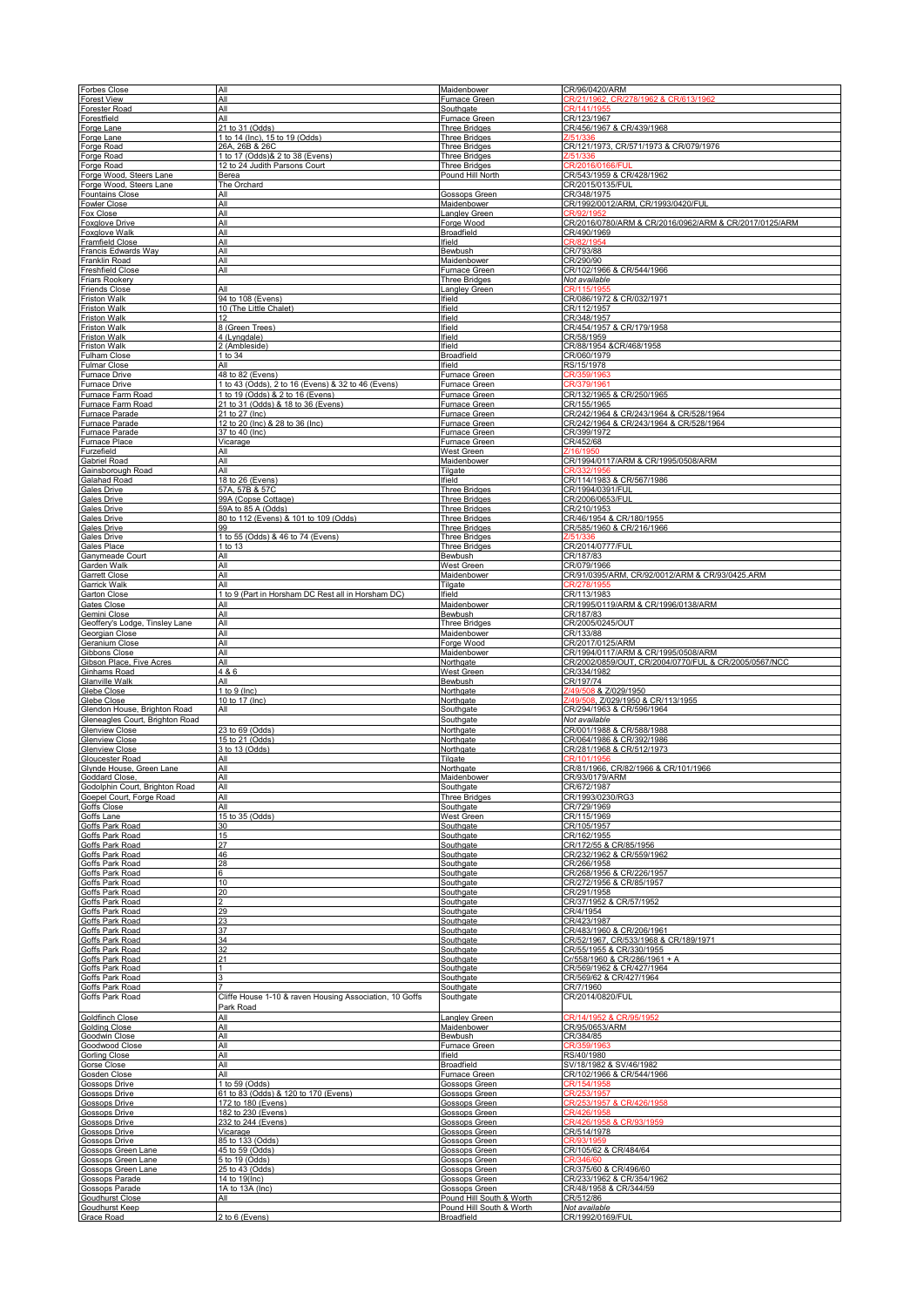| <b>Grace Road</b>                                                   | 1 to 11 (Odds)                                                            | Broadfield                                                    | CR/721/1981/FUL                                                           |
|---------------------------------------------------------------------|---------------------------------------------------------------------------|---------------------------------------------------------------|---------------------------------------------------------------------------|
| <u> Graffham Close</u><br>Grange Close                              | ΑIΙ<br>All                                                                | lfield<br><b>Three Bridges</b>                                | CR/80/1954, CR/287/1954 & CR/182/1955                                     |
| Grattons Drive                                                      | 8 to 16 (Evens)                                                           | Pound Hill North                                              | CR/112/1963 & CR/455/1963                                                 |
| <b>Grattons Drive</b><br><b>Grattons Drive</b>                      | 43 to 51 (Odds                                                            | Pound Hill North<br>Pound Hill North                          | CR/174/1961<br>CR/196/1960, CR/459/1960 &CR/387/1962                      |
| <b>Grattons Drive</b>                                               |                                                                           | Pound Hill North                                              | CR/197/1960, CR/414/1960 & CR/20/1961                                     |
| <b>Grattons Drive</b><br><b>Grattons Drive</b>                      | 80 to 104 (Evens)<br>65 to 95 (Odds)                                      | Pound Hill North<br>Pound Hill North                          | CR/261/1970 & CR/552/1972<br>CR/261/1970, CR/390/1974 & CR/101/1978       |
| <b>Grattons Drive</b>                                               | 106 to 156 (Evens)                                                        | Pound Hill North                                              | CR/261/1970, CR/390/1974 & CR/101/1978                                    |
| <b>Grattons Drive</b><br><b>Grattons Drive</b>                      | 44 to 64 (Evens)<br>39                                                    | Pound Hill North<br>Pound Hill North                          | CR/367/1958<br>CR/446/1963                                                |
| <b>Grattons Drive</b>                                               | 1 to 27 (Odds)                                                            | Pound Hill North                                              | CR/52/1956                                                                |
| <b>Grattons Drive</b>                                               | 47<br>66A                                                                 | Pound Hill North<br>Pound Hill North                          | CR/54/1961<br>CR/785/1980, CR/64/1989 & CR/362/1989                       |
| <b>Grattons Drive</b><br><b>Grattons Drive</b>                      | <b>Grattons Court</b>                                                     | Pound Hill North                                              | CR/2021/0127/PA3                                                          |
| <b>Graveney Road</b><br>Gravetye Close                              | ΑIΙ<br>All                                                                | Maidenbower<br>Furnace Green                                  | CR/515/90, CR/91/0273/ARM & CR/92/0361/ARM<br>CR/096/1966 & CR/567/1966   |
| Greatham Road                                                       | All                                                                       | Maidenbower                                                   | CR/1993/0382/ARM & CR/1994/0607/ARM                                       |
| Greatham Road<br>Green Lane                                         | 1 to 6<br>5 to 17 (Odds)                                                  | Maidenbower<br>Northgate                                      | CR/1994/0541/ARM<br>CR/182/1976                                           |
| Green Lane                                                          | 22 to 32 (Evens)                                                          | Northgate                                                     | CR/199/53                                                                 |
| Green Lane<br>Green Lane                                            | Bramblewoods<br>2A, 2 to 8 (Evens)                                        | Northgate<br>Northgate                                        | CR/1991/0455/OUT & CR/1994/0599/FUL<br>CR/238/1981 & CR/376/1981          |
| Green Lane                                                          | 52 to 56 (Evens)                                                          | Northgate                                                     | CR/480/1961 & CR/139/1963                                                 |
| Green Lane<br>Green Lane, Balcombe Road                             | 19, 21, 23, 19A, 21A, & 23A<br>Silflay & Silverlea                        | Northgate<br>Pound Hill South & Worth                         | CR/89/1967 & CR/90/1967<br>CR/210/1971                                    |
| Green Lane, Balcombe Road                                           | Oakmead, Tangletrees, Copperfield, The Pines, Beechwood,<br>Yeomans End   | Pound Hill South & Worth                                      | CR/285/1985 & CR/697/1986                                                 |
| Green Walk                                                          | 2 to 20 (Evens)                                                           | Northgate                                                     | CR/48/1951                                                                |
| <b>Green Walk</b><br>Greenacres                                     | 22 to 48 (Evens)<br>36 to 70 (Evens) & 31 to 93 (Odds)                    | Northgate<br>Furnace Green                                    | Cr/81/1966, CR/82/1966 & CR/103/1966<br>CR/102/1966 & CR/544/1966         |
| Greenacres                                                          | 95 to 121 (odds)                                                          | Furnace Green                                                 | CR/261/1967                                                               |
| Greenacres<br><b>Greenways Walk</b>                                 | 1 to 13 (Odds) & 2 to 14 (Evens)<br>All                                   | Furnace Green<br><b>Broadfield</b>                            | CR/317/1965<br>SV/48/1981, SV/20/82 & CR/271/1982                         |
| <b>Greenwich Close</b>                                              | All                                                                       | <b>Broadfield</b>                                             | CR/131/1975                                                               |
| Greenwood Court<br><b>Gregory Close</b>                             | All<br>All                                                                | <b>Broadfield</b><br>Maidenbower                              | CR/287/1973<br>CR/93/0604/ARM                                             |
| Gresham Walk                                                        | All                                                                       | Tilgate                                                       | <b>PR/278/1954</b>                                                        |
| <b>Greyhound Slip</b><br><b>Grier Close</b>                         |                                                                           | Pound Hill South & Worth<br>lfield                            | Not available<br>Not available                                            |
| <b>Grisedale Close</b>                                              | All                                                                       | Southgate                                                     | CR/114/1968, CR/395/1968 & CR/215/1069                                    |
| Grove Court, Three Bridges Road<br><b>Guernsey Close</b>            | All<br>43 to 59 (Inc) & 1 to 21 (Inc)                                     | Three Bridges<br><b>Broadfield</b>                            | CR/2006/0298/FUL<br>CR/248/1983                                           |
| <b>Guernsey Close</b>                                               | All                                                                       | <b>Broadfield</b>                                             | B/22 1981                                                                 |
| Guillemot Path<br><b>Guiness Court</b>                              | All<br>All                                                                | lfield<br><b>Broadfield</b>                                   | RS/15/1978<br>CR/316/1975                                                 |
| Guinevere Road                                                      | All                                                                       | lfield                                                        | CR/114/1983                                                               |
| Halfacres<br><b>Halifax Close</b>                                   | All<br>All                                                                | Northgate<br>Pound Hill North                                 | CR/1999/0338/RG3<br>WP/163/1974                                           |
| <b>Halland Close</b>                                                | 1 to 9 (Odds) & 26 to 38 (Evens)                                          | <b>Three Bridges</b>                                          | CR/213/1966 & CR/278/1966                                                 |
| <b>Halland Close</b><br><b>Halnaker Court</b>                       | 2 to 24 (Evens)<br>3 to 10 (Inc)                                          | <b>Three Bridges</b><br><u>Bewbush</u>                        | CR/471/1964 & CR/489/1965<br>CR/076/76                                    |
| Halnaker Court                                                      | 3 to 10 (Inc)                                                             | Bewbush                                                       | B/27/76                                                                   |
| Hambleton Hill<br>Hammond Road                                      | All<br>All                                                                | Southgate<br>Broadfield                                       | CR/199/1967, CR/439/1967, CR/458/1967 & CR/223/1968<br>CR/1997/0584/RG3   |
| Hampden Close<br>Hampstead Wall                                     | All<br>All                                                                | Pound Hill North<br>Broadfield                                | WP/163/1974<br>CR/316/1975                                                |
| <b>Hanbury Road</b>                                                 | All                                                                       | lfield                                                        | RS/28/1977 & RS/17/1978                                                   |
| Handsworth House, Brighton Road                                     |                                                                           | Southgate                                                     | Not available                                                             |
| Hanover Close                                                       | 1 to 21 (Inc)                                                             | Tilgate                                                       | CR/529/1964 & CR/196/1966                                                 |
| Hanover Close<br>Hardham Close                                      | 22 to 30 (Inc)<br>All                                                     | Tilgate<br>lfield                                             | CR/529/1964CR/078/1971<br>CR/82/1954                                      |
| <b>Hardy Close</b>                                                  | All                                                                       | Pound Hill North                                              | CR/52/1956                                                                |
| Hare Lane<br>Hare Lane                                              | 33 to 39 (Odds)<br>1 to 31 (Odds) & 2 to 38 (Evens)                       | Langley Green<br>angley Green                                 | CR/374/1955, CR/592/1957 & CR/239/1958<br>CR/92/195                       |
| Harewood Close                                                      | Ashurst & Sylvere                                                         | Three Bridges                                                 | CR/112/1968                                                               |
| <b>Harewood Close</b><br><b>Harewood Close</b>                      | The Kiln & Churchill<br>1 to 13 (Odds) & 2 to 6 (Evens)                   | <b>Three Bridges</b><br><b>Three Bridges</b>                  | CR/121/1979<br>CR/134/1965                                                |
| <b>Harewood Close</b>                                               | 15 & 17<br>19 to 25 (Odds)                                                | Three Bridges<br>Three Bridges                                | CR/134/1965 & CR/308/1967                                                 |
| <b>Harewood Close</b><br><b>Harewood Close</b>                      |                                                                           | <b>Three Bridges</b>                                          | CR/134/1965 & CR/578/1966<br>CR/2015/0789/FUL                             |
| <b>Harlech Close</b><br><b>Harmony Close</b>                        | All<br>All                                                                | <b>Three Bridges</b><br>Bewbush                               | CR/2011/0677/FUL<br>CR/383/85                                             |
| Harold Road                                                         | 2.2A & 2B                                                                 | Pound Hill South & Worth                                      | CR/1992/0551/ARM                                                          |
| Harold Road                                                         | 1 to 5 (Odds)                                                             | Pound Hill South & Worth                                      | CR/407/1988, CR/4908/1988. CR/529/1988, Cr/799/1988 &<br>CR/1991/0367/ARM |
| Harold Road                                                         | 4 to 22 (Evens)                                                           | Pound Hill South & Worth                                      | CR/529/1979, CR/407/1988, CR/407/1988 & CR/1991/0207/ARM.                 |
| <b>Harper Drive</b><br>Harper Drive                                 | 1 to 21 (Odds)                                                            | Maidenbower<br>Maidenbower                                    | CR/1994/0117/ARM<br>CR/1994/0577/ARM & CR/1994/0117/ARM                   |
| <b>Harper Drive</b>                                                 | 5 to 15 (Odds)<br>2 to 8 (Evens)                                          | Maidenbower                                                   | CR/1995/0001/ARM                                                          |
| Harper Drive<br>Harper Drive                                        | 17 to 21 (Odds)<br>10 to 22 (Evens)                                       | Maidenbower                                                   | CR/1995/0508/ARM & CR/1994/0117/ARM                                       |
| Harper Drive                                                        |                                                                           |                                                               |                                                                           |
| <b>Harrier Close</b><br>Harris Close                                | 35 to 61 (Odds)                                                           | Maidenbower<br>Maidenbower                                    | CR/93/0604/ARM<br>CR/94/0403/ARM                                          |
|                                                                     |                                                                           | Pound Hill North                                              | Not available                                                             |
| Harris Path                                                         | All<br>All                                                                | <b>Broadfield</b><br>Broadfield                               | CR/504/1969 & CR/379/1970<br>CR/504/1969 & CR/379/1970                    |
| <b>Harting Court</b>                                                | All                                                                       | Bewbush                                                       | LB/30/RS/23/75                                                            |
| <b>Harvey Close</b><br>Hascombe Court, Dunsfold Close               | All<br>All                                                                | Broadfield<br>Gossops Green                                   | CR/628/1990<br>CR/217/1973                                                |
|                                                                     | All                                                                       |                                                               |                                                                           |
| <b>Hassocks Court</b><br><b>Hastings Road</b>                       | All                                                                       | Bewbush<br>Pound Hill South & Worth                           | B/30/RS/23/75<br>CR/21/1954                                               |
| <b>Hatfield Walk</b><br>Haversham Close                             | All<br>15                                                                 | Bewbush<br><b>Three Bridges</b>                               | CR.545/85<br>CR/1992/0194/FUL                                             |
| Haversham Close                                                     | 17                                                                        | <b>Three Bridges</b>                                          | CR/1995/0063/FUL & CR/1992/0134/FUL                                       |
| Haversham Close<br>Hawkesmoor Road                                  | All<br>All                                                                | Three Bridges<br>Bewbush                                      | CR/321/1988, CR/866/1988 & CR/063/1990<br>RS/57/LB/49/79                  |
| Hawkhurst Walk                                                      | All                                                                       | Furnace Green                                                 | CR/096/1966                                                               |
| Hawkins Road<br>Hawkins Road                                        | 1 to 113 (Odds) & 2 to 68 (Evens)<br>115 to 133 (Odds) & 68 to 86 (Evens) | Tilgate<br>Tilgate                                            | CR/278/1955<br>CR/183/1957<br>CR/3                                        |
| Haworth Road                                                        | Al                                                                        | Maidenbower                                                   | CR/95/0653/ARM                                                            |
| Hawth Close<br><b>Hawthorn Close</b>                                | All<br>All                                                                | Southgate<br>Langley Green                                    | CR/528/1958 & CR/376/1959<br>CR/115/5                                     |
| Hayling Court                                                       | All                                                                       | <b>Broadfield</b>                                             | CR/280/1972                                                               |
| Haywards<br>Haywards                                                | 3 to 7 (Odds)<br>9 to 15 (Odds) & 2 to 20 (Evens)                         | Pound Hill North<br>Pound Hill North                          | CR/67/1973<br>CR/69/1070, CR/259/1970 & CR/334/1972                       |
| Haywards                                                            | 22 to 52 (Evens) & 17 to 59 (Odds)                                        | Pound Hill North                                              | WP/163/1974                                                               |
| Hazel Close<br>Hazelhurst Drive                                     | <b>Moors Cottage</b>                                                      | angley Green<br>Pound Hill South & Worth                      | Not available<br>CR/1995/0020/FUI                                         |
| Hazelhurst Drive                                                    | 1 to $6$ (Inc)                                                            | Pound Hill South & Worth                                      | CR/674/1985 & CR/190/1987                                                 |
| Hazelwick Avenue<br>Hazelwick Court, Hazelwick Mill Lane            | Flats 1-29 Ocean House<br>All                                             | <b>Three Bridges</b><br><b>Three Bridges</b>                  | CR/2016/0775/PA3<br>CR/578/1977 & CR/135/1979                             |
|                                                                     |                                                                           |                                                               |                                                                           |
| <b>Hazelwick Mews</b><br>Hazelwick Mill Lane<br>Hazelwick Mill Lane | 1 to 35 (excludes 13)<br><b>Hazelwick Cottage</b><br>The Bays             | <b>Three Bridges</b><br>Three Bridges<br><b>Three Bridges</b> | CR/2006/0714/FUI<br>CR/167/1987 & CR/655/1987<br>CR/2004/0244/FUL         |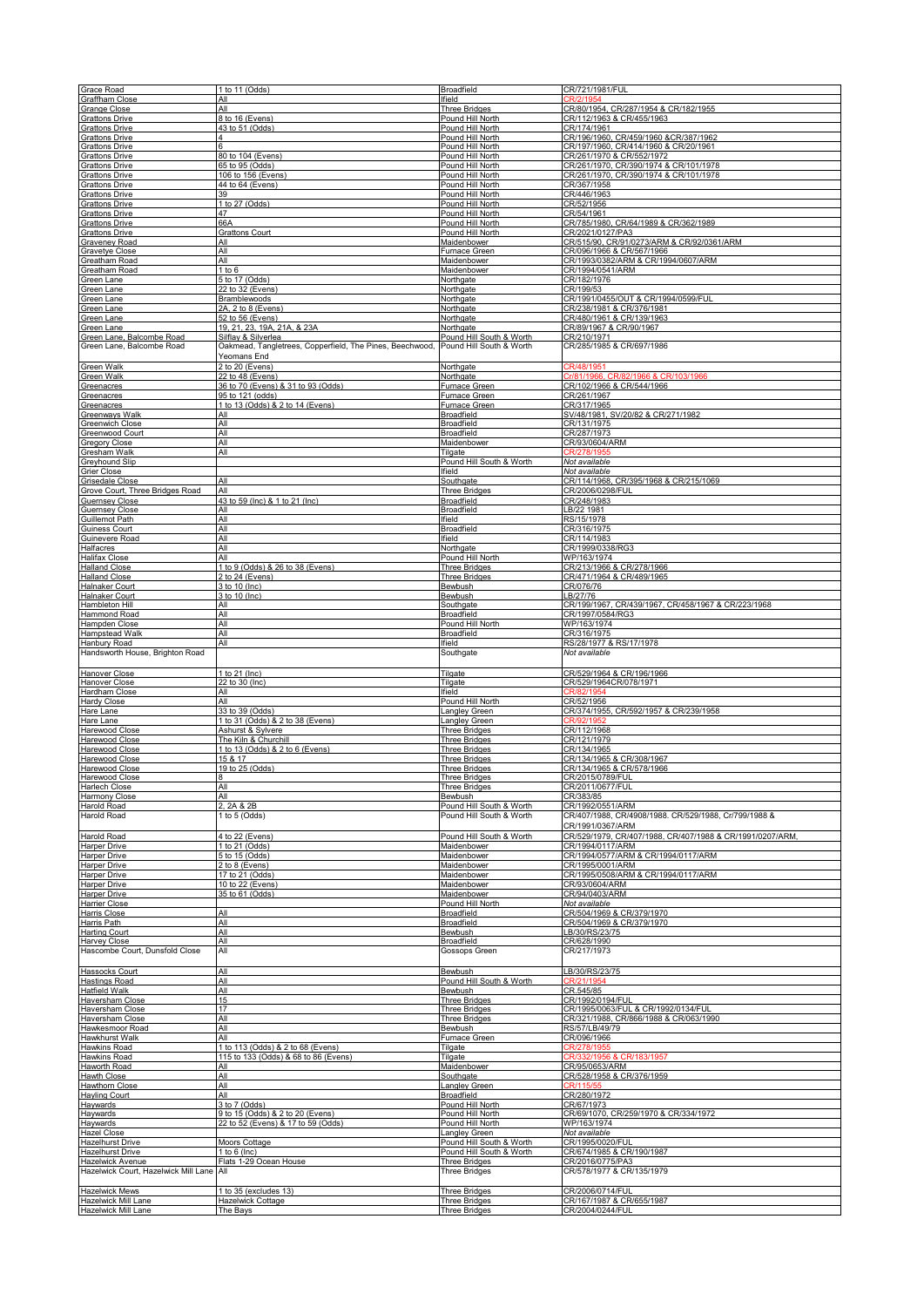| Hazelwick Mill Lane                                        | School Bungalow                                                                    | <b>Three Bridges</b>                         | CR/296/1957                                                                                |
|------------------------------------------------------------|------------------------------------------------------------------------------------|----------------------------------------------|--------------------------------------------------------------------------------------------|
| <b>Hazelwick Mill Lane</b>                                 | Denroyd & Thornedale<br>76 & 78                                                    | <b>Three Bridges</b>                         | CR/502/1958<br>CR/597/1973                                                                 |
| Hazelwick Road<br>Hazelwick Road                           | 51                                                                                 | <b>Three Bridges</b><br><b>Three Bridges</b> | 2/51/341                                                                                   |
| Hazelwick Road                                             |                                                                                    | <b>Three Bridges</b>                         | Not available (except for 51)                                                              |
| Hazelwood<br>Hazelwood                                     | 1 to 23 (Odds) & 2 to 24 (Evens)<br>25 to 31 (Odds)                                | Gossops Green<br>Gossops Green               | CR/135/1962 & CR/219/1963<br>CR/135/1962, CR/219/1963 & CR/484/1964                        |
| <b>Headley Close</b>                                       | All                                                                                | Pound Hill North                             | CR/69/1970, CR/70/1970, CR/71/1970 & CR/259/1970                                           |
| Heathcotes                                                 | All                                                                                | Maidenbower                                  | CR/2004/0433/OUT & CR/2005/0478/ARM                                                        |
| <b>Heather Walk</b><br>Heathfield                          | All<br>20 to 102 (Evens) & 47 to 101 (Odds)                                        | Broadfield<br>Pound Hill North               | CR/490/1969<br>CR/259/1970                                                                 |
| Heathfield                                                 | 2 to 8 (Evens)                                                                     | Pound Hill North                             | CR/259/1970 & CR/33/1973                                                                   |
| Heathfield                                                 | 104 to 110 (Evens)                                                                 | Pound Hill North                             | CR/414/1972                                                                                |
| Hedgeside<br>Helicon House, Oak Road                       | aii<br>All                                                                         | <b>Broadfield</b><br>Southgate               | SV/48/1981, SV/20/1982 & CR/271/1982<br>CR/493/1973                                        |
| Hemsby Walk                                                | All                                                                                | Furnace Green                                | CR/518/1966 & CR/112/1967                                                                  |
| Henbane Court<br><b>Henderson Road</b>                     | ΑIΙ<br>1 to $3$ (Inc)                                                              | <b>Broadfield</b><br><b>Broadfield</b>       | CR/182/1972 & CR/285/1971<br>CR/334/1976                                                   |
| <b>Henley Close</b>                                        | All                                                                                | Maidenbower                                  | CR/080/1987 CR/96/0420/ARM                                                                 |
| <b>Henshaw Close</b><br><b>Henty Close</b>                 | All<br>All                                                                         | Bewbush<br>Bewbush                           | CR/118/75<br>CR/186/83                                                                     |
| <b>Hereford Close</b>                                      | All                                                                                | Tilgate                                      | CR/101/195                                                                                 |
| Herm Close                                                 | All                                                                                | Broadfield                                   | LB/22/1984 & LB/4/1982                                                                     |
| Hermits Road<br>Hermits Road                               | 2 to 6 (Evens)<br>8 to 26 (Evens) &1 to 35 (Odds)                                  | <b>Three Bridges</b><br><b>Three Bridges</b> | CR/80/1954 & CR/182/1955<br>CR/80/1954 & CR/182/1955                                       |
| <b>Heron Close</b>                                         | All                                                                                | Langley Green                                | CR/92/195<br>CR/14/1952                                                                    |
| <b>Herrick Close</b><br>Herschall Walk                     | All<br>All                                                                         | Pound Hill North<br><b>Broadfield</b>        | CR/52/1956<br>CR/287/1973                                                                  |
| <b>Hexham Close</b>                                        | All                                                                                | Pound Hill South & Worth                     | WP/11/1976, WP/61/1976, WP/134/1976 & WP/138/78                                            |
| <b>Hickling Walk</b>                                       | All                                                                                | <b>Furnace Green</b>                         | CR/518/1966 & CR/112/1967                                                                  |
| Hickstead House, Downland Place                            | All                                                                                | Southgate                                    | CR/2002/0417/RG3                                                                           |
| <b>High Oaks</b>                                           | 1 to 6 (Inc) & 8 to 23 (Inc)                                                       | Southgate                                    | CR/55/1965 & CR/381/1968                                                                   |
| <b>High Oaks</b>                                           |                                                                                    | Southgate                                    | CR/55/1965 & CR/551/1968                                                                   |
| <b>Highams Hill</b><br><b>Highams Hill</b>                 | 2 to 28 (Evens)<br>5 to 11 (Odds)                                                  | <b>Gossops Green</b><br><b>Gossops Green</b> | CR/253/1957 & CR/426/195<br>R/253/1957, CR/616/1967, CR/532/1968, CR/54/1969 & CR/327/1969 |
| <b>Highdown Court</b>                                      | All                                                                                | <b>Furnace Green</b>                         | CR/123/1967                                                                                |
| Highfield House, Town Mead<br><b>Highgate Court</b>        | All<br>All                                                                         | <b>West Green</b><br><b>Broadfield</b>       | CR/1995/0128/ARM<br>CR/316/1975                                                            |
| <b>Hightrees Way</b>                                       | All                                                                                | Forge Wood                                   | CR/2018/0894/OUT & CR/2020/0548/ARM                                                        |
| <b>Highwood Park</b>                                       | All                                                                                | <b>Broadfield</b>                            | CR/2003/0829/FU                                                                            |
| <b>High Street</b>                                         | Sussex House, Griddle Fare & Former Bowling Alley(No 104) West Green<br>demolished |                                              | <b>Demolition Notice</b>                                                                   |
| Hill Place, Goffs Park Road                                | All                                                                                | Southgate                                    | CR/1995/0194/FUL                                                                           |
| <b>Hillcrest Close</b>                                     | $\overline{1}$ to 16 (Inc)                                                         | Pound Hill South & Worth                     | CR/146/1                                                                                   |
| <b>Hillcrest Close</b><br>Hillingdale                      | 30 to 37 (Inc)<br>All                                                              | Pound Hill South & Worth<br>Broadfield       | Cr/54/1960 & CR/97/1961<br>SV/51/1982 & SV/52/1982                                         |
| Hillmead                                                   | All                                                                                | Gossops Green                                | CR/532/1968                                                                                |
| <b>Hillside Close</b><br><b>Hillview Gardens</b>           | All<br>All                                                                         | Southgate<br><b>Broadfield</b>               | CR/55/1965 & CR/381/1968<br>CR/492/1984                                                    |
| <b>Hindhead Close</b>                                      | All                                                                                | Southgate                                    | CR/620/1969 & CR/337/1968                                                                  |
| <b>Hobbs Road</b>                                          | 18 to 16 (Inc)                                                                     | <b>Broadfield</b>                            | CR/1992/0169/FUL                                                                           |
| <b>Hobbs Road</b><br>Hocken Mead                           | 1 to 17 (Inc)<br>All                                                               | <b>Broadfield</b><br>Pound Hill North        | CR/584/1989<br>WP/70/1977 & F/72/1289                                                      |
| <b>Hodgkin Close</b>                                       | All                                                                                | Maidenbower                                  | CR/95/0653/ARM                                                                             |
| Hogarth Road                                               | All                                                                                | Tilgate                                      | R/332/195                                                                                  |
| <b>Hogshill Gardens</b><br><b>Holbein Road</b>             | All<br>All                                                                         | Southgate<br>Tilgate                         | CR/2006/0482/FU                                                                            |
| <b>Holder Road</b>                                         | 2 to 8 (Evens) & 1 to 19 (Odds)                                                    | Maidenbower                                  | CR/93/0373/ARM & CR/93/0566/ARM                                                            |
|                                                            |                                                                                    |                                              |                                                                                            |
| <b>Holder Road</b>                                         | 10 to 22 (Evens) & 21 to 37 (Odds)                                                 | Maidenbower                                  | CR/93/0373/ARM & CR/94/0379/ARM                                                            |
| Hollin Court, London Road<br><b>Hollingbourne Crescent</b> | All<br>1 to 5 (Odds) & 2 to 32 (Evens)                                             | Northgate<br><b>Broadfield</b>               | CR/709/1989, CR/708/1989, CR/667/1988 & CR/197/1989<br>CR/115/1983                         |
| Hollingbourne Crescent                                     | 7 to 15 (Odds)                                                                     | <b>Broadfield</b>                            | CR/351/1984                                                                                |
| <b>Hollingbourne Crescent</b>                              | 34 to 88 (Evens) & 17 to 67 (Odds)<br>All                                          | <b>Broadfield</b>                            | SV/51/1982 & SV/52/1982                                                                    |
| <b>Holly Close</b><br>Hollybush Close                      | All                                                                                | <b>Three Bridges</b><br>Northgate            | CR/1997/0055/RG3                                                                           |
| Hollybush Road                                             | 4                                                                                  | Northgate                                    | CR/1991/0137/OUT, CR/1991/0317/OUT, CR/1991/0455/OUT & CR/1992/0157/ARM                    |
| <b>Hollybush Road</b>                                      | 14 (Demolished & new dwelling built)                                               | Northgate                                    | CR/2007/0770/FUI                                                                           |
| Hollybush Road                                             | 46                                                                                 | Northgate                                    | CR/1992/0002/FUL & CR/1993/0336/FUL                                                        |
| Hollybush Road<br>Hollybush Road                           | 46A<br>44                                                                          | Northgate<br>Northgate                       | CR/1993/0639/FUL & CR/92/0002/FUL<br>CR/2002/0256/FUL                                      |
| <b>Hollybush Road</b>                                      | 42                                                                                 | Northgate                                    | CR/238/70                                                                                  |
| Hollybush Road                                             | 28                                                                                 | Northgate                                    | CR/340/1964, CR/873/1980 & CR/336/1989                                                     |
| Hollybush Road<br>Hollybush Road                           | 17<br>19                                                                           | Northgate<br>Northgate                       | CR/359/88 & CR/569/88<br>CR/416/64 &CR/615/64                                              |
| Hollybush Road                                             | 26                                                                                 | Northgate                                    | CR/473/1980 & CR/203/1987                                                                  |
| Hollybush Road<br>Hollybush Road                           | 6.<br>Torton                                                                       | Northgate<br>Northgate                       | CR/59/1959<br>CR/98/1955                                                                   |
| Holman Close                                               | All                                                                                | <b>Broadfield</b>                            | CR/1995/0078/RG3                                                                           |
| <b>Holmbury Close</b><br>Holmcroft                         | All<br>All                                                                         | Southgate<br>Southgate                       | CR/620/1969 & CR/337/1968<br>CR/141/1975 & CR/450/1976                                     |
| <b>Holtye Walk</b>                                         | All                                                                                | <b>Furnace Green</b>                         | CR/096/1966                                                                                |
| Home Close                                                 | All                                                                                | Pound Hill North                             | CR/367/1958                                                                                |
| Homethorpe House, Oak Road<br>Honeysuckle Lane             | All<br>All                                                                         | Southgate<br><b>Langley Green</b>            | CR/74/1986<br>CR/115/55                                                                    |
| <b>Hope Court</b>                                          | All                                                                                | <b>Broadfield</b>                            | CR/287/1973                                                                                |
| <b>Hopkins Court</b><br>Horndean Close                     | All<br>All                                                                         | <b>Broadfield</b><br>Pound Hill North        | CR/287/1973<br>CR/015/1986 & CR/270/1986                                                   |
| Horseshoe Close                                            | All                                                                                | Pound Hill South & Worth                     | WP/55/1974, WP/123/1979 & WP/36/1986                                                       |
| Horsham Road                                               | <b>Boavista</b>                                                                    | Gossops Green                                | CR/033/1949<br>CR/071/1972                                                                 |
| Horsham Road<br>Horsham Road                               | Oak Lodge<br>45, 47 & 49                                                           | <b>Gossops Green</b><br>Southgate            | CR/18/1953                                                                                 |
| Horsham Road                                               | 27A, 27B, 27C & 27D                                                                | West Green                                   | CR/1994/0195/FUI                                                                           |
| Horsham Road<br>Horsham Road                               | 14 to 20 (Evens)<br>Lynnmoor                                                       | <b>West Green</b><br><b>Gossops Green</b>    | CR/1998/0030/FUL<br>CR/355/1962 & CR/538/1963                                              |
| Horsham Road                                               | 62                                                                                 | Southgate                                    | CR/428/1961                                                                                |
| Horsham Road                                               | 64                                                                                 | Southgate                                    | CR/429/1961                                                                                |
| Horsham Road<br>Horsham Road                               | <b>Red Tiles</b><br>Rowan Lodge                                                    | <b>Gossops Green</b><br>Southgate            | CR/499/1960 & CR/63/1962<br>CR/82/1982, CR/375/1983, CR/450/1983 & CR/234/1988             |
| Horsham Road                                               | One Silchester                                                                     | Gossops Green                                | CR/2012/0130/FUL                                                                           |
| <b>Houghton Road</b><br>Howard Road                        | All<br>All                                                                         | Maidenbower<br>Bewbush                       | CR/1993/0382/ARM & CR/1994/0607/ARM<br>CR/793/88                                           |
| Howlands Court, Commonwealth                               | All                                                                                | <b>Three Bridges</b>                         | CR/2005/0714/FUL                                                                           |
| Drive                                                      |                                                                                    |                                              |                                                                                            |
| <b>Hoylake Close</b><br>Hudson Road                        | All<br>All                                                                         | Ifield<br>Tilgate                            | RS/4/1982<br>CR/332/1956 & CR/183/1957                                                     |
| <b>Hunstanton Close</b>                                    | All                                                                                | Ifield                                       | RS/4/1982                                                                                  |
| Hunter House, Hunter Road                                  | All                                                                                | Southgate                                    | CR/512/1975                                                                                |
| Hunter Road<br>Hunter Road                                 | Sherlocks<br>1 to 16                                                               | Southgate<br>Southgate                       | CR/108/1982 & CR/183/1980<br>CR/141/1955                                                   |
| Hunter Road                                                | 21823                                                                              | Southgate                                    | CR/348/1971 & CR/277/1972                                                                  |
| <b>Hunters Lodge</b><br>Hurst Close                        | All<br>All                                                                         | Ifield<br><b>Gossops Green</b>               | CR/1995/0120/RG3                                                                           |
| Hyde Heath Court                                           | All                                                                                | Pound Hill North                             | CR/315/1973 & CR/599/1973                                                                  |
| <b>Hylands Close</b><br><b>Hyndman Close</b>               | All<br>All                                                                         | <b>Furnace Green</b><br><b>Broadfield</b>    | CR/170/1965<br>CR/1997/0584/RG3                                                            |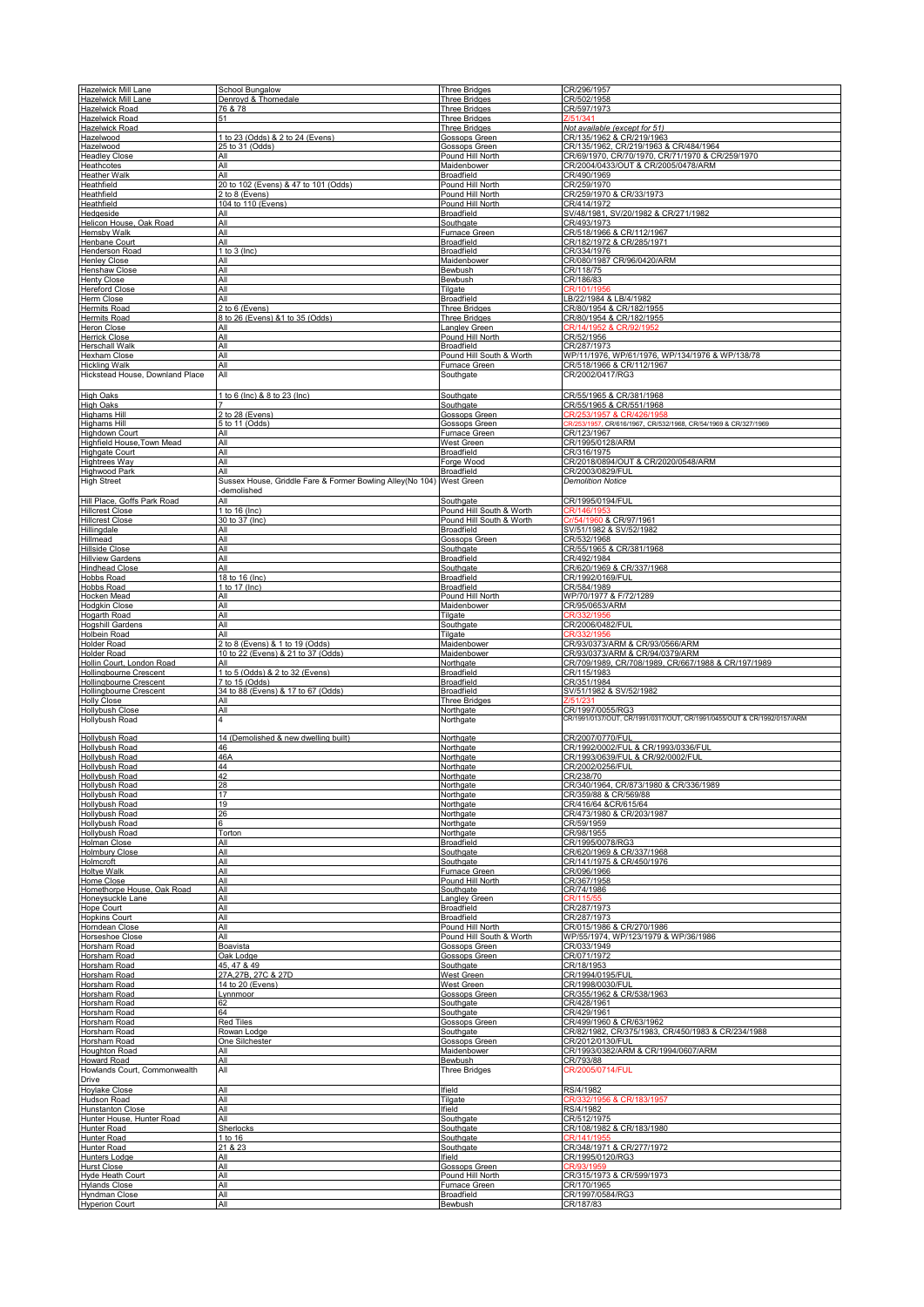| Icklesham House, Salvington Road             | All                                               | Bewbush                        | LB/27/76                                                                                 |
|----------------------------------------------|---------------------------------------------------|--------------------------------|------------------------------------------------------------------------------------------|
| <b>Ifield Drive</b>                          | 16 to 30 (Evens) & 52 to 104 (Evens)              | <b>Ifield</b>                  | CR/088/1972                                                                              |
| <b>Ifield Drive</b>                          | 192A to 214A (Inc)                                | Ifield                         | CR/189/1954                                                                              |
| <b>Ifield Drive</b>                          | <b>Ewhurst Cottage</b>                            | Ifield                         | CR/201/1967 & CR/208/1968                                                                |
| <b>Ifield Drive</b>                          | Orchard End                                       | Ifield                         | CR/214/1960 & CR/165/1961                                                                |
| <b>Ifield Drive</b>                          | 65 to 191 (Odds)                                  | Ifield                         | CR/263/1954                                                                              |
| <b>Ifield Drive</b>                          | 218 to 380 & 65 to 191 (Odds)                     | Ifield                         | CR/2                                                                                     |
| <b>Ifield Drive</b>                          | 402                                               | Ifield                         | CR/276/1980 & CR/338/1983                                                                |
| <b>Ifield Drive</b>                          | 21 to 63 (Odds)                                   | Ifield                         | CR/418/1964                                                                              |
| <b>Ifield Drive</b>                          | 2 to 14 (Evens) & 32 to 50 (Evens)                | Ifield                         | CR/418/1964 & CR/088/1972                                                                |
| <b>Ifield Green</b>                          | Marhaba                                           | Ifield                         | CR/109/1969 & CR/370/1967 & Cr/212/1968                                                  |
| <b>Ifield Green</b>                          | Knightsfield                                      | Ifield                         | CR/142/1957                                                                              |
| <b>Ifield Green</b>                          | Wickets                                           | Ifield                         | CR/187/1957                                                                              |
| <b>Ifield Green</b>                          | Cedar                                             | Ifield                         | CR/202/1966 & CR/300/1966                                                                |
| <b>Ifield Green</b>                          | Troutbeck                                         | Ifield                         | CR/266/1955, CR/216/1956 & CR/2001/0108/FUI                                              |
| <b>Ifield Green</b>                          | Newlyn & Gartons                                  | Ifield                         | CR/266/1968 & CR/356/1969                                                                |
| <b>Ifield Green</b>                          | Chatelet                                          | Ifield                         | CR/322/1957                                                                              |
| <b>Ifield Green</b>                          | Crosshill                                         | Ifield                         | CR/35/1956                                                                               |
| <b>Ifield Green</b>                          | Rickford                                          | Ifield                         | CR/35/1956                                                                               |
| <b>Ifield Green</b>                          | Westerly                                          | Ifield                         | CR/37/1957                                                                               |
| <b>Ifield Green</b>                          | Little Meadows                                    | Ifield                         | CR/47/1956 & CR/213/1956<br>CR/47/1956, CR/213/56, CR/415/1957 CR/503/1958 & CR/541/1958 |
| <b>Ifield Green</b>                          | <b>All Hallows</b>                                | Ifield                         | CR/57/1956                                                                               |
| Ifield Green                                 | Oakfields                                         | Ifield                         |                                                                                          |
| <b>Ifield Road</b>                           | 101/115 (Odds)                                    | <b>West Green</b>              | CR/15/1950                                                                               |
| <b>Ifield Road</b>                           | 129                                               | <b>West Green</b>              | CR/150/1957                                                                              |
| <b>Ifield Road</b>                           | 122                                               | West Green                     | CR/162/1956                                                                              |
| <b>Ifield Road</b>                           | 213 to 237 (odds)                                 | <b>West Green</b>              | CR/1992/0425/RG4                                                                         |
| <b>Ifield Road</b>                           | 64                                                | <b>West Green</b>              | CR/26/1952                                                                               |
| <b>Ifield Road</b>                           | Fairlight                                         | West Green                     | CR/27/1952                                                                               |
| <b>Ifield Road</b>                           | 79                                                | <b>West Green</b>              | CR/407/1959 & CR/36/1961                                                                 |
| <b>Ifield Road</b>                           | 125A                                              | <b>West Green</b>              | CR/497/1982, CR/160/1981 & CR/179/1984                                                   |
| <b>Ifield Road</b>                           | 181                                               | <b>West Green</b>              | CR/511/1957, CR/120/1958, CR/283/1958A & CR/489/1959                                     |
| Ifield Road                                  | 134                                               | <b>West Green</b>              | CR/66/1951                                                                               |
|                                              | <b>Little Gables</b>                              | <b>West Green</b>              | CR/66/1951                                                                               |
| field Road<br>Ifield Road                    | 116 to 120 (Evens)                                | <b>West Green</b>              | CR/79/1966                                                                               |
| <b>Ifield Road</b>                           | 90/92                                             | <b>West Green</b>              | CR/791/1988 & CR/361/1990                                                                |
| Ifield Road                                  | 51                                                | <b>West Green</b>              | CR/88/1953 & CR/239/1954                                                                 |
| <b>Ifield Road</b>                           | 124                                               | <b>West Green</b>              | CR/88/1953 & CR/239/1954                                                                 |
| <b>Ifield Road</b>                           | 1-112, Gym & Creche, Apex Apartments              | West Green                     | CR/2015/0763/ARM                                                                         |
| <b>Ifield Road</b>                           | 257, 259, 261, 263, 265<br>Villa Adelaide         | <b>West Green</b>              | CR/2017/0881/FUL<br>CR/47/1951                                                           |
| <b>Ifield Street</b><br>Inholmes, North Road | All                                               | Ifield<br><b>Three Bridges</b> | CR/053/1985 & CR/375/1986                                                                |
| Iona Close                                   | All                                               | <b>Broadfield</b>              | CR/504/1969 & CR/379/1970                                                                |
| <b>Irving Walk</b>                           | All                                               | Tilgate                        |                                                                                          |
| <b>Islington House</b>                       | All                                               | <b>Broadfield</b>              | CR/1997/0484/FUL                                                                         |
| Ivanhoe Close                                | All                                               | angley Green                   | CR/645/1982 & CR/209/1980                                                                |
| Iveagh Close                                 | All                                               | <b>Broadfield</b>              | CR/316/1975                                                                              |
| Ivory Walk                                   | All                                               | Bewbush                        | RS/57/LB/49/79                                                                           |
| Jackdaw Close                                | All                                               | angley Green                   | CR/92/195                                                                                |
| Jackson Road                                 | All                                               | <b>Broadfield</b>              | CR/1995/0078/RG3                                                                         |
| Jacobean Close                               | 8, 16 to 19 (Inc), 20, 30 to 35 (Inc)             | Maidenbower                    | CR/121/89                                                                                |
| Jacobean Close                               | All                                               | Maidenbower                    | CR/202/88                                                                                |
| Jacobs Court                                 | All                                               | Pound Hill North               | Not available                                                                            |
| Jade Way                                     |                                                   | Forge Wood                     | CR/2016/0780/ARM                                                                         |
| James Place                                  | All                                               | Southgate                      | CR/2000/0583/FUI                                                                         |
| <b>Jarvis Close</b>                          | All                                               | Broadfield                     | CR/1995/0078/RG3                                                                         |
| Jasper Drive                                 | All                                               | Forge Wood                     | CR/2016/0962/ARM                                                                         |
| Javelin Court                                |                                                   | Pound Hill North               | Not available                                                                            |
| Jeans Court                                  | AI                                                | <b>Broadfield</b>              | CR/287/1973                                                                              |
| Jersey Road                                  | 16 to 74 (Evens)                                  | <b>Broadfield</b>              | CR/177/1981                                                                              |
| Jersey Road                                  | 11 to 73 (Odds)                                   | <b>Broadfield</b>              | CR/248/1983                                                                              |
| <b>Jersey Road</b>                           | All                                               | <b>Broadfield</b>              | B/22/1981                                                                                |
| Jewel Walk                                   | 2 to 74 (Evens)                                   | Bewbush                        | CR/118/75                                                                                |
| Jewel Walk                                   | 1 to 73 (odds)                                    | Bewbush                        | CR/197/74                                                                                |
| John Pound House, Brighton Road              | All                                               | Southgate                      | CR/111/1979 & CR/235/1980                                                                |
|                                              |                                                   |                                |                                                                                          |
| Johnson Walk                                 | All                                               | Tilgate                        | CR/278/1955                                                                              |
| Jolesfield Court                             | All                                               | Bewbush                        | LB/27/76                                                                                 |
| Jordans Close                                | All                                               | Langley Green                  | CR/345/195                                                                               |
| Jordans Crescent                             | All                                               | Langley Green                  | CR/345/1954                                                                              |
| Juniper Road                                 | 66 to 76 (Evens)                                  | angley Green                   | CR/134/53                                                                                |
| Juniper Road                                 | 1 to 61 (Odds) & 2 to 64 (Evens)                  | <b>Langley Green</b>           | CR/504/1969 & CR/379/1970                                                                |
| Jura Close                                   | All                                               | <b>Broadfield</b>              |                                                                                          |
| Juxon Close                                  | All                                               | Bewbush                        | CR/118/75                                                                                |
| Keble Close                                  | All                                               | Pound Hill North               | CR/456/1966, CR/114/1969, CR/381/1969 & CR/47/1970                                       |
| Keir Hardie House, Dalton Close              | All                                               | <b>Broadfield</b>              | CR/287/1973 & F/73/593                                                                   |
| <b>Kelmscott Rise</b>                        | All                                               | <b>Broadfield</b>              | CR/1997/0584/RG3                                                                         |
| Kelso Close                                  | All                                               | Pound Hill South & Worth       | WP/134/1976                                                                              |
| Kempton House, Downland Place                | All                                               | Southgate                      | CR/2002/0417/RG3                                                                         |
| Kendale Close                                | All                                               | Maidenbower                    | CR/93/0381/ARM                                                                           |
| Kenmara Close                                | 3, 5 & 20                                         | <b>Three Bridges</b>           | CR/346.1971 & CR/265/1973                                                                |
| Kenmara Close                                | 2 to 6 (Evens) & 14 to 18 (Evens)                 | <b>Three Bridges</b>           | CR/346.1971 & CR/352/1972                                                                |
| Kenmara Close                                | 1.                                                | <b>Three Bridges</b>           | CR/346/1971 & CR/373/1973                                                                |
| Kenmara Close                                | 22                                                | <b>Three Bridges</b>           | CR/346/1971 & CR/502/1976                                                                |
| Kenmara Close                                | 12                                                | <b>Three Bridges</b>           | CR/346/1971 & CR/637/1980                                                                |
| Kenmara Close                                | 10                                                | <b>Three Bridges</b>           | CR/346/1971 & CR/638/1980                                                                |
| Kenmara Close                                | 7 to 17 (Odds) & 24 to 28 (Evens)                 | <b>Three Bridges</b>           | CR/346/1971 & CR/659/1979                                                                |
| Kenmara Court                                |                                                   | <b>Three Bridges</b>           | Not available                                                                            |
| Kennet Close                                 | All                                               | Gossops Green                  | CR/253/1957 & CR/426/1958                                                                |
|                                              | All                                               | <b>Broadfield</b>              | CR/411/1982                                                                              |
| Kennilworth Close<br>Kensington Road         | All                                               | Broadfield                     | CR/316/1975                                                                              |
| <b>Kestrel Close</b>                         | 2 to 24 (Evens)                                   | Langley Green                  | CR/314/1963, CR/446/1964 & CR/554/1964                                                   |
| <b>Kestrel Close</b>                         | 1 to 19 (Odds)                                    | Langley Green                  |                                                                                          |
| <b>Keswick Close</b>                         | All                                               | Ifield                         | Not available                                                                            |
| Keymer Road                                  |                                                   | Southgate                      | CR/1992/0165/RG4                                                                         |
| Kidborough Road                              | All                                               | <b>Gossops Green</b>           | CR/93/1959                                                                               |
| Kilnmead                                     | 62 to 72                                          | Northgate                      | CR/104/1965 & CR/100/1966                                                                |
| Kilnmead                                     | 56 to 60 (Evens)                                  | Northgate                      | CR/45/1966 & CR/511/1966                                                                 |
| Kilnmead                                     | 2 to 20 (Evens)                                   | Northgate                      | Z/49/508                                                                                 |
| Kilnmead                                     | 31 to 75 (Odds) & 22 to 54 (Evens)                | Northgate                      | Z/49/508 & CR/113/1955                                                                   |
| <b>Kilnmead Close</b>                        | 15A                                               | Northgate                      | CR/2005/0852/FUL                                                                         |
| <b>Kilnmead Close</b>                        | 1 to 15 (Inc)                                     | Northgate                      | Z/49/508                                                                                 |
| <b>Kimberley Road</b>                        | 2 to 12 (Evens)                                   | <b>Three Bridges</b>           | CR/376/1958                                                                              |
| <b>Kingfisher Close</b>                      | All                                               | <b>Three Bridges</b>           | CR/718/1986 & CR/351/1988                                                                |
| Kingscote Hill                               | 17 to 55 & 65 to 69 (Odds) & 2 to 34 & 54 (Evens) | Gossops Green                  | CR/173/1961                                                                              |
| Kingscote Hill                               | 57 to 63 (Odds) & 36 to 52 (Evens)                | <b>Gossops Green</b>           | CR/173/1961 & CR/532/1961                                                                |
| Kingscote Hill                               | 1 to 6 (Inc) & 12 & 14                            | <b>Gossops Green</b>           | CR/326/1962                                                                              |
| Kingscote Hill                               | 7&9                                               | Gossops Green                  | CR/424/1969, CR/417/1973 & CR/326/1975                                                   |
| Kingswood Close                              | All                                               | <b>Broadfield</b>              | CR/619/1989                                                                              |
| <b>Kipling Close</b>                         | All                                               | Pound Hill North               | CR/52/1956                                                                               |
| <b>Kirdford Close</b>                        | 23                                                | Ifield                         | CR/317/1954                                                                              |
| Kirdford Close                               | 1 to 22 (Inc) & 24 to 48 (Inc)                    | Ifield                         | CR/82/1954                                                                               |
| <b>Kites Close</b>                           | All                                               | <b>West Green</b>              | CR/16/1949                                                                               |
| Kithurst Close                               | The Dell                                          | Southgate                      | CR/2001/0229/FUL                                                                         |
| Kithurst Close                               | 1 to 10 ( $ln c$ )                                | Southgate                      | CR/337/1968 & CR/620/1969                                                                |
| Kittiwake Close                              | All                                               | Ifield                         | RS/15/1978                                                                               |
| Knepp Close                                  | All                                               | Pound Hill South & Worth       | CR/146/1953                                                                              |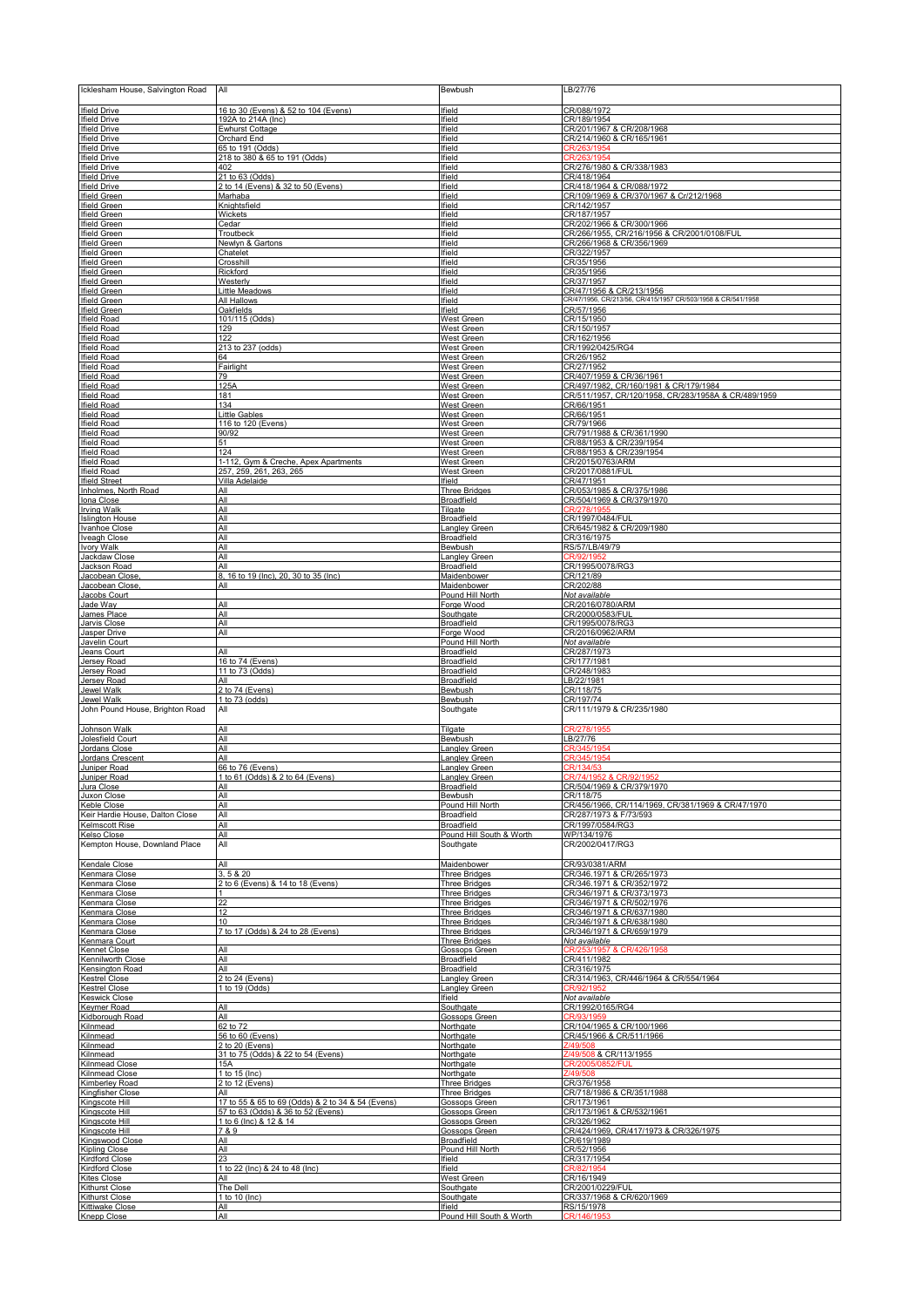| Knighton Close                           | All                                                        | Pound Hill North                         | CR/015/1986 & CR/270/1986                                       |
|------------------------------------------|------------------------------------------------------------|------------------------------------------|-----------------------------------------------------------------|
| Knole Close                              | All                                                        | Pound Hill South & Worth                 | CR/507/1983                                                     |
| Lady Margaret Road                       | 28 to 42 (Evens) & 17 to 31 (Odds)                         | lfield                                   | CR/263/1954                                                     |
| ady Margaret Road                        | 1 to 16 (inc) & 18 to 26 (Evens)                           | lfield                                   | CR/82/1954                                                      |
| ady Margaret Walk                        | All                                                        | Ifield                                   | CR/263/195                                                      |
| advmead Close                            | All                                                        | Maidenbower                              | CR/93/0215/ARM & CR/94/0636/ARM                                 |
| aker Court, Gales Drive                  | All                                                        | <b>Three Bridges</b>                     | CR/1999/0359/FUL                                                |
| amberhurst Walk                          | All                                                        | Furnace Green                            | CR/261/1967                                                     |
| ambeth Close                             | All                                                        | <b>Broadfield</b>                        | CR/131/1975                                                     |
| ambeth Walk                              | All                                                        | <b>Broadfield</b>                        | CR/520/1989                                                     |
| ambourne Close                           | All                                                        | Furnace Green                            | <b>R/109</b>                                                    |
| ancaster Close                           | All                                                        | Pound Hill North                         | F/72/1289                                                       |
| Lancelot Close                           | All                                                        | lfield                                   | CR/114/1983                                                     |
| ancing Close                             | 1 to 20 & 23 to 27                                         | Ifield                                   | 201128                                                          |
| ancing Close                             | 21 & 22                                                    | lfield                                   | CR/317/1954                                                     |
| anehurst Gardens                         | 13 to 57 (Odds) & 26 to 52 (Evens)                         | Pound Hill North                         | Not available                                                   |
| anercost Road                            |                                                            | Southgate                                | CR/262/1980                                                     |
| anercost Road                            | 1 to 11 (Odds) & 2 to 24 (Evens)                           | Southgate                                | CR/319/1978 & CR/247/1977                                       |
| angdale Road                             | All                                                        | lfield                                   | RS/5/1975 & RS/12/1978                                          |
| angey Lane                               | 18                                                         | lfield                                   | CR/561/1959                                                     |
| angley Court, North Road                 | All                                                        | <b>Three Bridges</b>                     | CR/2001/0525/FUL                                                |
| angley Drive                             | 54 to 74 (Evens)                                           | angley Green                             | CR/115/55                                                       |
| angley Drive                             | 41 to 85 (Odds)                                            | angley Green                             | CR/14/1952 & CR/92/1952                                         |
| angley Drive                             | Cameron House                                              | angley Green                             | CR/1998/0724/FUL & CR/1998/0629/FUL                             |
| angley Drive                             | 42                                                         | angley Green                             | CR/1999/0710/FUL                                                |
| angley Drive                             | 22 to 52 (Evens)                                           | angley Green                             | CR/058/1974, CR/55/1977, CR/655/1984 & CR/388/1982              |
| angley Lane                              | Lonicera                                                   | lfield                                   |                                                                 |
| angley Lane                              | 46 to 52 (Evens)                                           | lfield                                   | CR/150/1958                                                     |
| angley Lane                              | 10                                                         | Ifield                                   | CR/167/1958                                                     |
| angley Lane                              | 32                                                         | Ifield                                   | CR/259/1959, CR/397/1964 & Cr/285/1965                          |
| angley Lane                              | 24                                                         | Ifield                                   | CR/419/1961, CR/558/1962 & CR/65/1963                           |
| angley Lane                              | 36                                                         | Ifield                                   | CR/423/1958                                                     |
| angley Lane                              | 1                                                          | Ifield                                   | CR/427/1959 & CR/165/1960                                       |
| angley Lane                              |                                                            | Ifield                                   | CR/450/1970                                                     |
| Langley Lane                             | 44                                                         | Ifield                                   | CR/505/1958                                                     |
| angley Lane                              |                                                            | lfield                                   | CR/552/1962 & CR/151/1964                                       |
| angley Lane                              |                                                            | lfield                                   | CR/552/1962, CR/473/1965 & CR/253/1966                          |
| angley Lane                              | 40 & 42                                                    | lfield                                   | CR/60/1959                                                      |
| angley Lane                              | 12                                                         | lfield                                   | CR/79/1962                                                      |
| angley Lane                              | 14                                                         | Ifield                                   | CR/79/1962CR/424/1963                                           |
| angley Lane                              | 21                                                         | Ifield                                   | CR/8/1962 & CR/334/1966                                         |
| angley Walk                              | 34-44 (Evens) Walnut Lane                                  | Langley Green                            | CR/2008/0411/FUL                                                |
| angley Walk                              | 1 to 7 (Odds)                                              | angley Green                             | CR/119/19                                                       |
| angley Walk                              | 46 to 56 (Evens) & 70 to 92 (Evens)                        | angley Green                             | CR/119/1956 & CR/168/1957                                       |
| angley Walk                              | 2 to 44 & 58 to 68 (Evens)                                 | angley Green                             | CR/368/19                                                       |
| angstone Close                           | All                                                        | Maidenbower                              | CR/93/0392/ARM                                                  |
| ark Rise                                 | 34 to 78 (Evens)                                           | angley Green                             | CR/9/1953                                                       |
| Lark Rise                                | 1 to 15 (Odds) & 53 to 115 (Odds)                          | Langley Green                            | CR/92/1952                                                      |
| ark Rise                                 | 14 to 32 (Evens)                                           | angley Green                             |                                                                 |
| Laski Court, Dalton Road                 | All                                                        | <b>Broadfield</b>                        | CR/97/196<br>CR/287/1973 & F/73/593                             |
| atimer Close.                            | All                                                        | Langley Green                            | CR/321/5                                                        |
| Laud Drive                               | All                                                        | <u>Maidenbower</u>                       | CR/158/90                                                       |
| aurel Close                              | All                                                        | Furnace Green                            | CR/370/1964, CR/28/1965, CR/442/1965 & CR/488/1965              |
| avant Close.                             | 1 to 15 (Inc)                                              | Gossops Green                            | CR/426/1958                                                     |
| Lavant Close                             | 16 to 40 (Inc)                                             | <b>Gossops Green</b>                     | CR/426/1958 & CR/93/1959                                        |
| avington Close                           | All                                                        | Ifield                                   | CR/263                                                          |
| Lawrence Close                           | All                                                        | Maidenbower                              | CR/2004/0433/OUT & CR/2005/0478/ARM                             |
| aws Close                                | All                                                        | lfield                                   | RS/28/1977 & RS/17/1978                                         |
| ea Close                                 | All                                                        | Gossops Green                            | CR/426/1958                                                     |
| Leafield Close                           | All                                                        | Forge Wood                               | CR/2013/0610/ARM                                                |
|                                          |                                                            |                                          |                                                                 |
| eicester Court                           | All                                                        | Pound Hill South & Worth                 | CR/1998/0099/FUL & CR/1998/0100/FUL                             |
| eighlands                                | 1 to 33 (Odds) & 2 to 390 (Evens)                          | Pound Hill North                         | CR/367/1958                                                     |
| eighlands                                | 35 to 51 (Odds) & 32 to 38 (Evens)                         | Pound Hill North                         | CR/440/1956                                                     |
| eonardslee Court                         | All                                                        | Furnace Green                            | CR/123/1967                                                     |
| eopold Road                              | 3 (Adj No 5)                                               | West Green                               | CR/2004/0076/FUL                                                |
| Leopold Road                             | 9 to 15 (Odds)<br>19                                       | West Green                               | CR/079/1966                                                     |
| Leopold Road                             | 17                                                         | West Green                               | CR/129/1974, CR/287/1974 & CR/233/1958                          |
| eopold Road                              |                                                            | West Green                               | CR/192/1971 & CR/285/1972                                       |
| Leopold Road                             | 2 & 4                                                      | West Green                               | CR/1997/0563/FUL & CR/1997/0237/OUT                             |
| eopold Road                              | 8 & 10                                                     | West Green                               | CR/212/1976 & CR/215/1979                                       |
| etchworth Road                           | All                                                        | Bewbush                                  | CR.545/85                                                       |
| Leveret Lane                             | All                                                        |                                          | CR/92/1952                                                      |
| Lewes Close                              | All                                                        | angley Green<br>Pound Hill South & Worth | CR/146/1953                                                     |
| Lewisham Close                           | All                                                        | Broadfield                               | CR/131/1975                                                     |
| Leybourne Close                          |                                                            | <b>Broadfield</b>                        | CR/351/1984 &CR/115/1983                                        |
| Lidsey Close                             | All                                                        | Maidenbower                              | CR/95/0582/ARM                                                  |
| Lime Close                               | All                                                        | Langley Green                            | CR/92/1952                                                      |
| Linchmere House                          | All                                                        | lfield                                   | CR/2002/0726/FUL                                                |
| Linchmere Place                          | All                                                        | lfield                                   | CR/087/1972                                                     |
| Lincoln Close                            | All                                                        | Tilgate                                  | CR/101/195                                                      |
| Linden Close                             | All                                                        | Furnace Green                            | CR/370/1964, CR/28/1965, CR/442/1965 & CR/488/1965              |
| Lindgren Walk                            | All                                                        | Broadfield                               | CR/287/1973                                                     |
| Lingfield Drive                          | All                                                        | Pound Hill South & Worth                 | WP/134/1976                                                     |
| Linnell Close                            | All                                                        | Broadfield                               | CR/1997/0584/RG3                                                |
| Lismore Crescent                         | All                                                        | Broadfield                               | CR/504/1969 & CR/379/1970                                       |
| Little Crabtree                          | All<br>All                                                 | West Green<br>lfield                     |                                                                 |
| Little Paddock Close<br>Livingstone Road | All                                                        | Tilgate                                  | CR/2009/0606/OUT & CR/2011/0323/ARM<br>CR/332/1956 & CR/183/195 |
| Lodge Close                              | All                                                        | West Green                               | CR/15/1950                                                      |
| ondon Fields House ********              | All (Now Newfield House - See New Entry)                   | <b>Broadfield</b>                        | CR/316/1975 & CR/2006/0409/FUL                                  |
| London Road                              | First Choice House (86 dwellings) 100-117 & 113A, 200-217, | Northgate                                | CR/2014/0524/PA3                                                |
| London Road                              | 300-317, 400-417 & 500-517<br>127                          | Langley Green                            | CR/372/1967                                                     |
| London Road                              | 127A                                                       | angley Green                             | CR/65/1968                                                      |
| London Road                              | 20 to 28 (Evens)                                           | Northgate                                | Z/49/508 & CR/029/1950                                          |
| London Road                              | 153                                                        | Northgate                                | CR/2015/0747/FUL                                                |
| ong Close                                | All                                                        | Pound Hill South & Worth                 | CR/146/1953                                                     |
| Longhurst Road                           | All                                                        | Broadfield                               | CR/1991/0510/RG4                                                |
| ongwood View                             | 1 to 10 (Inc) & 13 to 22 (Inc)                             | Furnace Green                            | CR/380/62                                                       |
| ongwood View                             | 11 & 12                                                    | Furnace Green                            | CR/582/1962                                                     |
| Loppets Road                             | 6 to 70 (Evens)                                            | Tilgate                                  | CR/332/1956                                                     |
| Loppets Road                             | 2 & 4                                                      | Tilgate                                  | CR/379/1961                                                     |
| .oriners                                 |                                                            | Southgate                                | Not available                                                   |
| .oveletts                                | All                                                        | Gossops Green                            | CR/154/1958                                                     |
| Lovell Path                              | All                                                        | lfield                                   | Not available                                                   |
| owe Close                                |                                                            | Broadfield                               | CR/1995/0078/RG3                                                |
| owestoft Walk                            | All                                                        | Furnace Green                            | CR/518/1966 & CR/112/1967                                       |
| Lockwood Court, Woodfield Road           | All                                                        | Northgate                                | CR/385/1987                                                     |
|                                          |                                                            |                                          |                                                                 |
| Loxwood Walk                             | All                                                        | lfield                                   | CR/263/1954                                                     |
| Lucas Close                              | All                                                        | <u>Maidenbower</u>                       | CR/2004/0801/FUI                                                |
| Lucerne Drive                            | 1 and $3$<br>All                                           | <u>Maidenbower</u>                       | CR/96/0420/ARM                                                  |
| Lulworth Close                           | 8 to 14 (Evens)                                            | Bewbush                                  | CR/97/0287/FUL                                                  |
| Lundy Close                              |                                                            | Broadfield                               | CR/229/1974                                                     |
| Lundy Close                              | 16, 182, 830                                               | Broadfield                               | CR/229/1974                                                     |
| Lundy Close                              | All                                                        | <b>Broadfield</b>                        | CR/280/1972                                                     |
| Lutyens Close                            | All                                                        | Bewbush                                  | RS/57/LB/49/79                                                  |
| Lydon House, Dobson Road                 | All                                                        | Langley Green                            | CR/403/1974 & CR/109/1980                                       |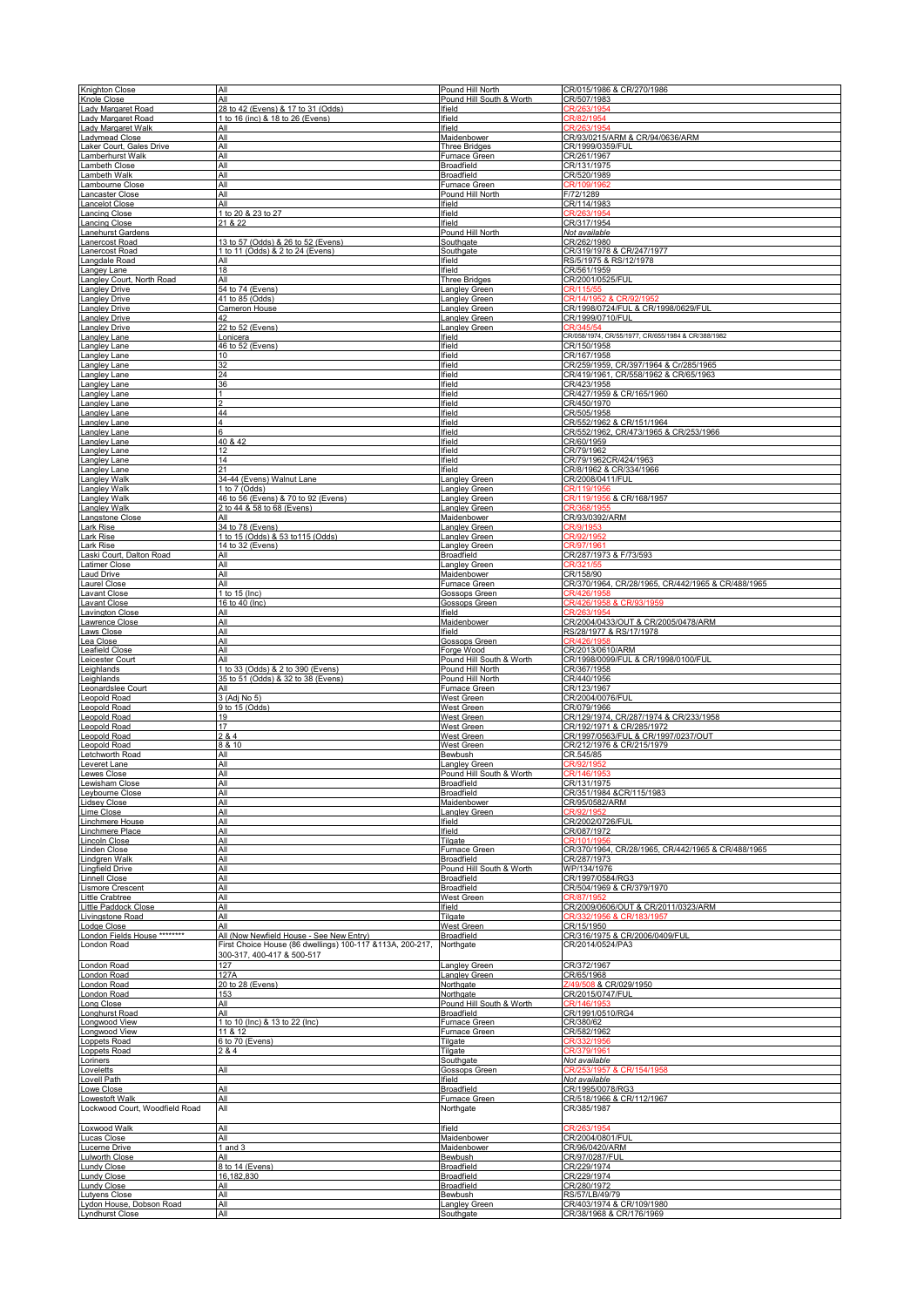| <b>Lyndhurst Close</b>                            | 1A                                                                   | Southgate                                            | CR/477/1982                                                                        |
|---------------------------------------------------|----------------------------------------------------------------------|------------------------------------------------------|------------------------------------------------------------------------------------|
| Lyon Close<br>Lyric Close                         | All<br>All                                                           | Maidenbower<br>Maidenbower                           | CR/1995/0626/ARM & CR/1996/0593/ARM<br>CR/99/0399/ARM                              |
| vtton Drive                                       | 5 TO 11 (Odds)                                                       | Pound Hill South & Worth                             | WP/38/1977                                                                         |
| vtton Drive<br>Maddox Drive                       | 1,3, 13 TO 41 (Odds) & 2 to 16 (Evens)                               | Pound Hill South & Worth<br>Pound Hill South & Worth | WP/55/1974, WP/61/1976 & WP/128/1975<br>Not available                              |
| Madehurst Court                                   | All                                                                  | Bewbush                                              | LB/30/RS/23/75                                                                     |
| Magdelene Close                                   | All<br>All                                                           | Pound Hill North                                     | CR/210/1970 & CR/552/1972                                                          |
| Magpie Walk<br>Maiden Lane                        | 1 to 51 (Odds) & 2 to 114 (Evens)                                    | Northgate<br>angley Green                            | CR/14/19                                                                           |
| <b>Maidenbower Square</b>                         | ΑIΙ                                                                  | Maidenbower                                          | CR/2000/0663/FUI                                                                   |
| Malham Close<br>Malham Close                      | 1 to $3$ (lnc)<br>4 to 10 (Inc)                                      | Maidenbower<br>Maidenbower                           | CR/93/0215/ARM<br>CR/93/0215/ARM & CR/95/0597/ARM                                  |
| Malthouse Road                                    | ongley Cottage (No 25)                                               | Southgate                                            | N/A                                                                                |
| Malthouse Road<br>Malthouse Road                  | 90<br>81A                                                            | Southgate<br>Southgate                               | CR/1/1948<br>CR/2005/0885/FUL                                                      |
| Malthouse Road                                    | 64A                                                                  | Southgate                                            | CR/362/1969 & CR/564/1969                                                          |
| Malthouse Road                                    | 42                                                                   | Southgate                                            | CR/401/1961 & CR/531/1961                                                          |
| Malthouse Road<br>Malthouse Road                  | 75A<br>101 to 113 (Odds)                                             | Southgate<br>Southgate                               | CR/414/1976<br>CR/539/1967 & Cr/296/66                                             |
| Malthouse Road                                    | 87 to 91 (Odds)                                                      | Southgate                                            | CR/549/1959 & CR/61/63                                                             |
| Malthouse Road<br>Malthouse Road                  | 99<br>97                                                             | Southgate<br>Southgate                               | CR/66/1956<br>CR/66/1956 & CR/452/1957                                             |
| Malvern Road                                      | The Cedar                                                            | Southgate                                            | CR/1993/0080/OUT & CR/1996/0508/FUL                                                |
| Malvern Road                                      | 1 to 31 (Odds)                                                       | Southgate                                            | CR/247/1977 & CR/319/1978<br>CR/1997/0584/RG3                                      |
| Mann Close<br><b>Mannings Close</b>               | All<br>All                                                           | <b>Broadfield</b><br>Pound Hill North                | CR/69/1970 & Cr/250/1970                                                           |
| Manorfields                                       | All                                                                  | Bewbush                                              | CR/516/90                                                                          |
| <b>Maple Close</b><br>Maplegreen, Perryfield Road | All<br>All                                                           | Langley Green<br>Southgate                           | CR/92/195<br>CR/113/1989                                                           |
| <b>Marion Road</b>                                | 1 to 19 (Odds)                                                       | Furnace Green                                        | CR/247/68 & CR/289/68                                                              |
| Marion Road                                       | 2 to 16 (Evens)                                                      | Furnace Green                                        | CR/289/68                                                                          |
| <b>Marion Road</b><br>Marion Road                 | 21 to 51 (Odds)<br>18 to 28 (Evens)                                  | Furnace Green<br>Furnace Green                       | CR/567/1966<br>CR/567/1966 & CR/071/1969                                           |
| Marion Road                                       | 53 to 59 (Odds)                                                      | Furnace Green                                        | CR/567/1966 & CR/200/1968                                                          |
| Marlborough Close<br>Marlow Court, London Road    | All<br>All                                                           | <b>Broadfield</b><br>Northgate                       | CR/188/1979<br>CR/363/1961                                                         |
| Marsh Court                                       | All                                                                  | <b>Broadfield</b>                                    | CR/287/1973                                                                        |
| Marshall Road                                     | All<br>6 to 41 (Inc)                                                 | Maidenbower                                          | CR/91/0395/ARM                                                                     |
| <b>Marshall Road</b><br><b>Martin Close</b>       | All                                                                  | Maidenbower<br>angley Green                          | CR/91/0395/ARM, CR/92/0012/ARM & CR/93/0425.ARM                                    |
| Martindale House, Cornwell Avenue                 | All                                                                  | Forge Wood                                           | CR/2015/0740/ARM                                                                   |
|                                                   | 79 to 129 (Odds)                                                     |                                                      | CR/134                                                                             |
| Martyrs Avenue<br>Martyrs Avenue                  | 10                                                                   | Langley Green<br><b>Langley Green</b>                | CR/288/1971                                                                        |
| Martyrs Avenue                                    | 4 to 8 (Evens) & 31 to 39 (Odds)                                     | <b>Langley Green</b>                                 | CR/343/1959                                                                        |
| Martyrs Avenue<br>Martyrs Avenue                  | 132, 134, 136<br>68 to 96 (Evens)                                    | angley Green<br>angley Green                         | CR/403/1974 & CR/109/1980<br>CR/7/1953                                             |
| Martyrs Avenue                                    | 17 to 29 (Odds)                                                      | Langley Green                                        | CR/92/195                                                                          |
| <b>Marvell Close</b><br>Masefield Road            | All<br>All                                                           | Pound Hill North<br>Bewbush                          | CR/52/1956<br>CR/186/83                                                            |
| Mason Road                                        | 1 to 31 (Odds)                                                       | Southgate                                            | CR/141/19                                                                          |
| <b>Matthews Drive</b>                             | 5 to 21 (Odds)                                                       | Maidenbower                                          | CR/93/0381/ARM                                                                     |
| <b>Matthews Drive</b><br><b>Matthey Place</b>     | 2 to 24 (Evens), 37 to 71 (Odds<br>All                               | Maidenbower<br>Pound Hill North                      | CR/94/0261/ARM & CR/95/0046/ARM<br>WP/88/1979, WP/58/1981, WP/120/1981 & F/72/1289 |
| <b>Maunsell Park</b>                              | All                                                                  | Pound Hill South & Worth                             | CR/36/1989, CR/37/1989, CR/419/1989 & CR/420/1989                                  |
| <b>Maxton Walk</b><br>Mayes Close                 | All<br>All                                                           | Broadfield<br>Maidenbower                            | CR/188/1979<br>CR/515/90, CR/91/0273/ARM & CR/92/0361/ARM                          |
| Mayfield                                          | All                                                                  | Pound Hill South & Worth                             | CR/038/1982, CR/232/1983 & CR/578/1983                                             |
| Mayflower Close                                   | All                                                                  | Maidenbower                                          | CR/260/88                                                                          |
| Mead Road<br>Meadowcroft Close                    | All<br>1 to 4 ( $ln c$ )                                             | Northgate<br>Gossops Green                           | 749/508<br>CR/532/1968                                                             |
| Meadowcroft Close                                 | 5 to 16 (Inc)                                                        | Gossops Green                                        | CR/97/1961 & CR/532/1968                                                           |
| Meadowlands                                       | 1 to 21 (Inc) (25 to 31 (Odds)<br>22 to 40 (Evens) & 33 to 55 (Odds) | <u>West Green</u>                                    | CR/15/1949<br>CR/15/1949 & CR/74/1951                                              |
| Meadowlands<br><b>Medlar Close</b>                |                                                                      | West Green<br>Langley Green                          | Not available                                                                      |
| Medway Road                                       | 1 to 71 (Odds) & 2 to 98 (Evens)                                     | <b>Gossops Green</b>                                 | CR/426/1958                                                                        |
| Medway Road<br><b>Mendip Walk</b>                 | 73 to 79 (Odds)<br>All                                               | <b>Gossops Green</b><br><b>West Green</b>            | CR/426/1958 & CR/93/1959<br>CR/115/1969                                            |
| Mercer Close                                      | All                                                                  | Maidenbower                                          | CR/93/0381/ARM                                                                     |
| <b>Mercury Close</b><br>Mereworth Drive           | All<br>All                                                           | Bewbush<br>Pound Hill South & Worth                  | CR/187/83<br>CR/195/1968 & CR/359/70                                               |
| <b>Meridian Close</b>                             | All                                                                  | Bewbush                                              | CR/98/0753/RG3                                                                     |
| Merton Road                                       | All                                                                  | <b>Broadfield</b>                                    | CR/1997/0584/RG3                                                                   |
| <b>Messenger Close</b><br>Middleton Way           | All<br>1 to 11 (Odds)                                                | Ifield<br>Ifield                                     | CR/2004/0144/ARM & CR/2002/0673/ARM<br>CR/114/1983                                 |
| Middleton Way                                     | 2 & 4                                                                | Ifield                                               | CR/633/1984                                                                        |
| Midgely Road<br><b>Midhurst Close</b>             | All<br>All                                                           | Northgate<br>Ifield                                  | CR/45/1949<br>CR/82/1954                                                           |
| Milborne Road                                     | All                                                                  | Maidenbower                                          | CR/94/0403/ARM                                                                     |
| <b>Millfield Court</b>                            | 1 to 54 (excl 13)                                                    | Ifield                                               | CR/2006/0066/FUI                                                                   |
| Mill Lane<br>Mill Road                            | Mill Bungalow<br>33 to 63 (Odds) & 36 to 46 (Evens)                  | Ifield<br><b>Three Bridges</b>                       | CR/403/1972, CR/350/1974 & CR/078/1979<br>CR/376/58                                |
| Mill Road                                         | 46A & 46B                                                            | <b>Three Bridges</b>                                 | CR/2018/0557/FUL                                                                   |
| Millais Close<br>Millenium House, meridian Close  | All<br>All                                                           | <b>Broadfield</b><br>Bewbush                         | CR/542/1983<br>CR/98/0753/RG3                                                      |
| Milne Close                                       | All                                                                  | Bewbush                                              | CR/186/83                                                                          |
| <b>Milton Mount</b>                               | All                                                                  | Pound Hill North                                     | CR/28/1968                                                                         |
| Milton Mount Avenue<br>Milton Mount Avenue        | 49<br>54                                                             | Pound Hill North<br>Pound Hill North                 | CR/105/1963<br>CR/116/1963                                                         |
| Milton Mount Avenue                               | ru                                                                   | Pound Hill North                                     | CR/137/1963                                                                        |
| <b>Milton Mount Avenue</b>                        | 59<br>43                                                             | Pound Hill North<br>Pound Hill North                 | CR/16/1963<br>CR/161/1964                                                          |
| Milton Mount Avenue<br><b>Milton Mount Avenue</b> | 56                                                                   | Pound Hill North                                     | CR/165/1963                                                                        |
| Milton Mount Avenue                               | 51                                                                   | Pound Hill North                                     | CR/17/1963 & CR/193/1964                                                           |
| Milton Mount Avenue<br>Milton Mount Avenue        |                                                                      |                                                      |                                                                                    |
| Milton Mount Avenue                               | 48                                                                   | Pound Hill North                                     | CR/170/1964                                                                        |
|                                                   | 69<br>47                                                             | Pound Hill North<br>Pound Hill North                 | CR/188/1963 & CR/360/1963<br>CR/21/1963                                            |
| Milton Mount Avenue                               | 57                                                                   | Pound Hill North                                     | CR/260/1963 & CR/671/1963                                                          |
| Milton Mount Avenue<br>Milton Mount Avenue        | 58<br>52                                                             | Pound Hill North<br>Pound Hill North                 | CR/327/1964<br>CR/377/1962A                                                        |
| Milton Mount Avenue                               | 65                                                                   | Pound Hill North                                     | CR/386/1963 & CR/109/1964                                                          |
| Milton Mount Avenue                               | 50                                                                   | Pound Hill North                                     | CR/400/1962 & CR/223/1963                                                          |
| Milton Mount Avenue<br>Milton Mount Avenue        | 34<br>73 to 83 (Odds) & 62 to 76 (Evens)                             | Pound Hill North<br>Pound Hill North                 | CR/416/1962<br>CR/440/1956 & CR/117/1960                                           |
| Milton Mount Avenue                               | 71                                                                   | Pound Hill North                                     | CR/440/1956 & CR/229/1964                                                          |
| Milton Mount Avenue                               | 32                                                                   | Pound Hill North<br>Pound Hill North                 | CR/441/1962, CR/518/1962 & CR/285/1963                                             |
| Milton Mount Avenue<br>Milton Mount Avenue        | 36<br>42                                                             | Pound Hill North                                     | CR/460/1962<br>CR/462/1962 & CR/235/1963                                           |
| Milton Mount Avenue                               | 44                                                                   | Pound Hill North                                     | CR/478/1962 & CR/488/1964                                                          |
| Milton Mount Avenue<br>Milton Mount Avenue        | 40<br>53                                                             | Pound Hill North<br>Pound Hill North                 | CR/511/1962<br>CR/555/1962 & CR/225/1963                                           |
| Milton Mount Avenue                               | 67                                                                   | Pound Hill North                                     | CR/571/1963 & CR/522/1964                                                          |
| Milton Mount Avenue<br>Milton Mount Avenue        | 55<br>63                                                             | Pound Hill North<br>Pound Hill North                 | CR/572/1963<br>CR/573/1963                                                         |
| Milton Mount Avenue                               | 61                                                                   | Pound Hill North                                     | CR/577/1962 & CR/7/1965                                                            |
| Milton Mount Avenue<br>Milton Mount Avenue        | 45<br>46                                                             | Pound Hill North<br>Pound Hill North                 | CR/64/1963<br>CR/71/1963                                                           |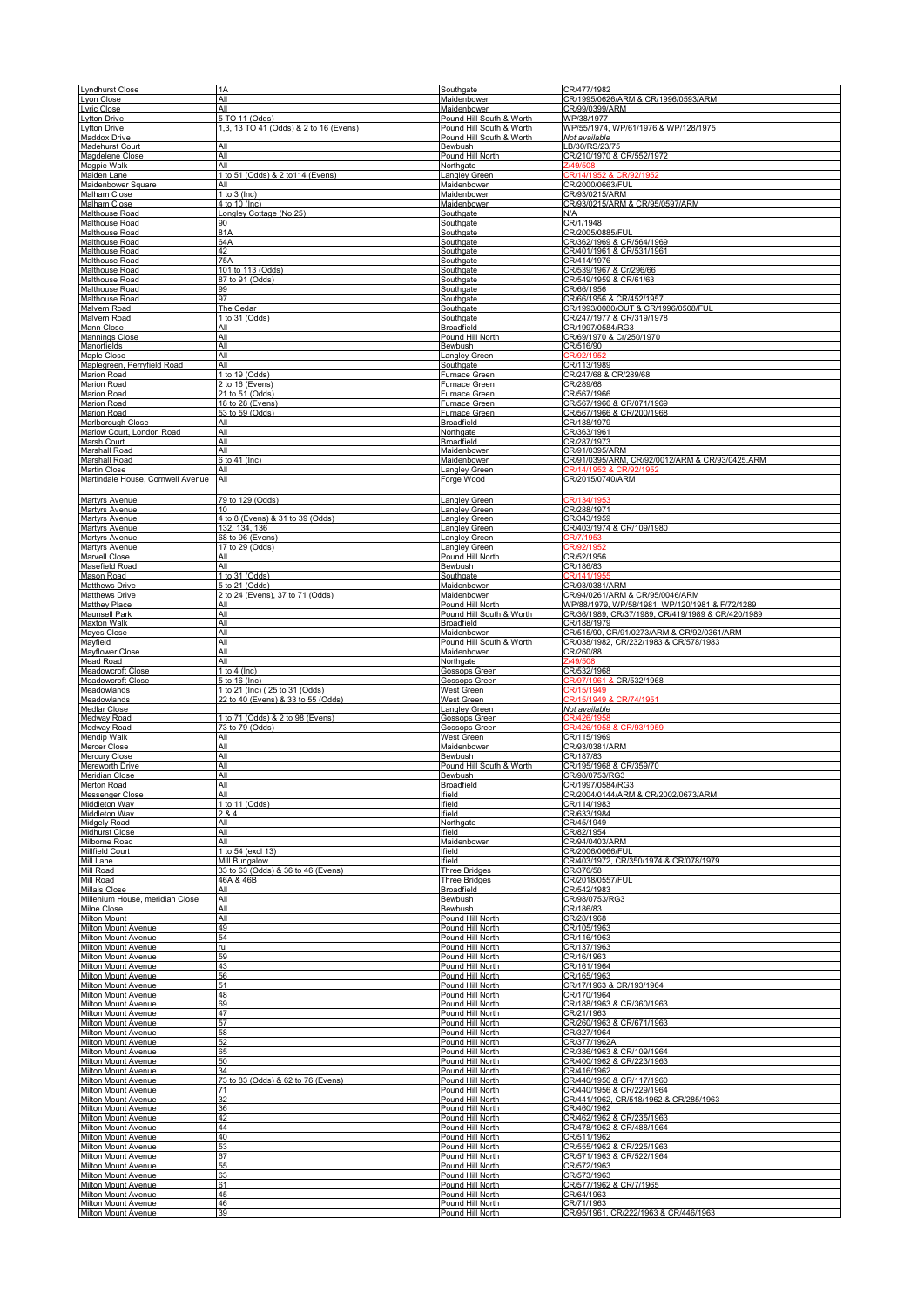| <b>Milton Road</b>                           | All<br>2 to 30 (Evens)                    | Pound Hill North<br><b>Three Bridges</b> | CR/52/1956                                       |
|----------------------------------------------|-------------------------------------------|------------------------------------------|--------------------------------------------------|
| <b>Mitchells Road</b><br><b>Mitford Walk</b> | 1 to 40 (Inc)                             | Bewbush                                  | CR/118/75                                        |
| Mitford Walk                                 | 41 to 49 (Inc)                            | Bewbush                                  | LB/30/RS/23/75                                   |
| Moat Walk                                    | ΑIΙ                                       | Pound Hill South & Worth                 | CR/577/1957                                      |
| Mole Close                                   | All                                       | angley Green                             |                                                  |
| <b>Molins Court</b>                          | All                                       | Bewbush                                  | CR/118/75                                        |
| Monarch Close                                | All                                       | Bewbush                                  | CR/197/74                                        |
| Monksfield                                   | All                                       | Three Bridges                            | CR/838/1988, CR/1992/0412/FUL & CR/1991/0508/OUT |
| Montreaux Court, Goffs Lane                  | All                                       | West Green                               |                                                  |
| Moor Park Crescent                           | 19 A & 19B                                | lfield                                   | CR/2001/0073/FUL                                 |
| Moor Park Crescent                           | 1 to 29                                   | lfield                                   | RS/12/1981                                       |
| Moorcroft Close                              | All                                       | West Green                               | CR/1992/0425/RG4                                 |
| Moore Road                                   | All                                       | Forge Wood                               | CR/0718/ARM                                      |
| <b>Moorland Road</b>                         | 8 to 14 (Evens)                           | <b>Maidenbower</b>                       | CR/93/0215/ARM & CR/94/0636/ARM                  |
| <b>Moorland Road</b>                         | 4 & 6                                     | Maidenbower                              | CR/93/0215/ARM & CR/95/0597/ARM                  |
| Moorland Road                                | 1 to 39 (Odds)                            | Maidenbower                              | CR/93/0392/ARM                                   |
| Moorland Road                                | 1, 3 and 5                                | Maidenbower                              | CR/96/0127/ARM                                   |
| Morecambe Close                              | All                                       | Bewbush                                  | CR/384/75                                        |
| Morgan House, Trafalgar Gardens              | All                                       | Pound Hill South & Worth                 | CR/2004/0069/FUL                                 |
| <b>Morrison Court</b>                        | All                                       | Broadfield                               | CR/287/1973                                      |
| <b>Morton Close</b>                          | All                                       | Broadfield                               | CR/1995/0078/RG3                                 |
| <b>Mount Close</b>                           | 18                                        | Pound Hill South & Worth                 | CR/11/1968                                       |
| <b>Mount Close</b>                           | 16                                        | Pound Hill South & Worth                 | CR/338/1968                                      |
| <b>Mount Close</b>                           | 12                                        | Pound Hill South & Worth                 | CR/341/1959 & CR/560/1960                        |
| <b>Mount Close</b>                           | 8                                         | Pound Hill South & Worth                 | CR/38/1953                                       |
| <b>Mount Close</b>                           | 1A                                        | Pound Hill South & Worth                 | CR/381/1966                                      |
| <b>Mount Close</b>                           | 34                                        | Pound Hill South & Worth                 | CR/381/1966 & CR/607/1968                        |
| Mount Close                                  |                                           | Pound Hill South & Worth                 | CR/420/1962 & CR/51/1965                         |
| Mount Close                                  | 36                                        | Pound Hill South & Worth                 | CR/429/1967                                      |
| <b>Mount Close</b>                           | 15                                        | Pound Hill South & Worth                 | CR/436/1967 & CR/565/1967                        |
| Mount Close                                  | 37                                        | Pound Hill South & Worth                 | CR/60/1968 & CR/331/1968                         |
| Mount Close                                  | 38                                        | Pound Hill South & Worth                 | CR/606/1967                                      |
| <b>Mount Close</b>                           | 7                                         | Pound Hill South & Worth                 | CR/64/1958 & CR/303/1958                         |
| <b>Mount Close</b>                           | 17                                        | Pound Hill South & Worth                 | CR/64/1968 & CR/165/1968                         |
| <b>Mount Close</b>                           | 19                                        | Pound Hill South & Worth                 | CR/68/1967                                       |
| <b>Mount Close</b>                           | 39                                        | Pound Hill South & Worth                 | CR/73/1968                                       |
| <b>Mount Close</b>                           | 13                                        | Pound Hill South & Worth                 | R/594/1959                                       |
| <b>Mount Close</b>                           | 29                                        | Pound Hill South & Worth                 | Z/49/39 & CR/37/1953                             |
| Mount Close                                  | 28                                        | Pound Hill South & Worth                 | Z/49/39, CR/125/1953 & CR/186/1953               |
| <b>Mount Close</b>                           | 23                                        | Pound Hill South & Worth                 | Z/49/515                                         |
| <b>Mount Close</b>                           | 24                                        | Pound Hill South & Worth                 | Z/50/208                                         |
| <b>Mount Close</b>                           | 21                                        | Pound Hill South & Worth                 | Z/50/253                                         |
| <b>Mount Close</b>                           | 26                                        | Pound Hill South & Worth                 | Z/50/96                                          |
| Mount Close                                  |                                           | Pound Hill South & Worth                 | Z/51/277                                         |
| Mount Close                                  | 20                                        | Pound Hill South & Worth                 | Z/52/176                                         |
| <b>Mount Close</b>                           | 14                                        | Pound Hill South & Worth                 | Z/52/441 & CR/53/1953                            |
| <b>Mount Close</b>                           | 35                                        | Pound Hill South & Worth                 | Z/52/89 & Z/52/334                               |
| Mountbatten Close                            | All                                       | Broadfield                               | CR/188/1979                                      |
| <b>Mountbatten Close</b>                     | 5 to 9 (Inc) & 15                         | <b>Broadfield</b>                        | CR/564/1979                                      |
| Mowbray Drive                                | 2 to 40 (Evens)                           | Bewbush                                  | CR/198/74                                        |
| <b>Muirfield Close</b>                       | ΑIΙ                                       | field                                    | RS/4/1982                                        |
| Mulberry Road                                | All                                       | angley Green                             | CR/74/52 & CR/92/195                             |
| Mullien Walk                                 | All<br>All                                | Broadfield                               | CR/285/1971 & CR/182/1971                        |
| Murray Court                                 | All                                       | <b>Broadfield</b>                        | CR/287/1973                                      |
| Nagle House, Cornwell Avenue                 |                                           | Forge Wood                               | CR/2015/0740/ARM                                 |
| Nash Road                                    | All                                       | Tilgate                                  | CR/278/                                          |
| <b>Nelson Close</b>                          | All                                       | Maidenbower                              | CR/290/90                                        |
|                                              |                                           |                                          |                                                  |
| <b>Neptune Close</b>                         | 1 to 13 (Odds) & 2 to 6 (Evens)           | Bewbush                                  | CR/187/83                                        |
| <b>Neptune Close</b>                         | 15 to 29 (Odds)                           | Bewbush                                  | CR/564/84                                        |
| Nesbit Court                                 | All                                       | Bewbush                                  | CR/186/83                                        |
| Netherwood                                   | All                                       | <b>Gossops Green</b>                     | CR/474/1960                                      |
| <b>Netley Close</b>                          | All                                       | <b>Broadfield</b>                        | CR/1992/0507/FUI                                 |
| <b>New Street</b>                            | 24A                                       | <b>Three Bridges</b>                     | CR/1998/0590/FUI                                 |
| <b>New Street</b>                            | 50                                        | <b>Three Bridges</b>                     | CR/235/1971 & CR/122/1972                        |
| <b>New Street</b>                            |                                           | <b>Three Bridges</b>                     | Not available (except 24a and 50)                |
| Newark Road                                  |                                           | Northgate                                | Not available                                    |
| Newbury Road                                 |                                           | Pound Hill South & Worth                 | CR/1998/0100/FU                                  |
| Newfield House, Kensington Road              | All                                       | Broadfield                               | CR/2006/0409/FUL<br>Note : See London Fields Hse |
| Newlands Road                                |                                           | Southgate                                | CR/179/1956                                      |
| Newlands Road                                | 3                                         | Southgate                                | CR/383/1956                                      |
| Newlands Road                                | Ameria                                    | Southgate                                | CR/44/1962 & CR/246/1965                         |
| Newlands Road                                | <b>Fairview Cottage</b>                   | Southgate                                | CR/61/1966, CR/1998/0265/OUT & CR/1998/0698/ARM  |
| Newman Close                                 | All                                       | Maidenbower                              | CR/290/90 & CR/92/0176/FUL                       |
| Newmarket Road                               | All                                       | <b>Furnace Green</b>                     | CR/359/196                                       |
| Nightingale Close                            | 1 to 47 (Odds) & 2 to 32 (Evens)          | Langley Green                            | CR/9/1953                                        |
| Nightingale Close                            | 34 to 52 (Odds)                           | Langley Green                            | CR/92/1952                                       |
| Nimrod Court                                 |                                           | Pound Hill North                         | Not available                                    |
| <b>Ninfield Court</b>                        | All                                       | Bewbush                                  | LB/27/76                                         |
| Niven Close                                  | All                                       | Maidenbower                              | CR/657/90                                        |
| Nokes Court, Commonwealth Drive              | All                                       | <b>Three Bridges</b>                     | CR/2005/0714/FUL                                 |
| Norfolk Close                                | All                                       | Bewbush                                  | CR/793/88                                        |
| Normandy Close                               | All                                       | <b>Maidenbower</b>                       | CR/583/90 & CR/93/0141/ARM                       |
| Normanhurst Close                            | All                                       | <b>Three Bridges</b>                     | CR/022/1972                                      |
| North Close                                  | All                                       | Northgate                                | 749/508                                          |
| North Mead                                   | All                                       | Northgate                                | CR/48/195                                        |
| North Road                                   | 65                                        | <b>Three Bridges</b>                     | CR/079/1976                                      |
| North Road                                   | 58                                        | Three Bridges                            | CR/102/1954                                      |
| North Road                                   | 116 to 122 (Evens)                        | <b>Three Bridges</b>                     | CR/103/1961                                      |
| North Road                                   | 56A                                       | <b>Three Bridges</b>                     | CR/104/1983 & CR/48/1966                         |
| North Road                                   | 24                                        | <b>Three Bridges</b>                     | CR/210/1953                                      |
| North Road                                   | 85, 85, 87A                               | <b>Three Bridges</b>                     | CR/213/1966                                      |
| North Road                                   | 44                                        | <b>Three Bridges</b>                     | CR/258/1954                                      |
| North Road                                   | 46                                        | <b>Three Bridges</b>                     | CR/259/1954                                      |
| North Road                                   | 63                                        | <b>Three Bridges</b>                     | CR/297/1954                                      |
| North Road                                   | 1A, 1B, 1C & 1D                           | <b>Three Bridges</b>                     | CR/375/1965 & CR/156/1966                        |
| North Road                                   | 77 to 83(Odds) & 83A                      | <b>Three Bridges</b>                     | CR/391/1982                                      |
| North Road                                   | 3 & 5                                     | <b>Three Bridges</b>                     | CR/446/1962                                      |
| North Road                                   | 68A                                       | <b>Three Bridges</b>                     | CR/505/1961                                      |
| North Road                                   | 76                                        | <b>Three Bridges</b>                     | CR/571/1973                                      |
| North Road                                   | 66                                        | <b>Three Bridges</b>                     | CR/657/1968                                      |
| North Road                                   | 68                                        | <b>Three Bridges</b>                     | Z/50/67A, CR/58/1953 & CR/101/1953               |
| North Road                                   | 1 to 11 Judith Parsons Court              | <b>Three Bridges</b>                     | CR/2016/0166/FUL                                 |
| Northgate Road                               | 35 & 36                                   | Northgate                                | CR/559/1973 & CR/395/1975                        |
| Norwich Close                                | All                                       | Furnace Green                            | CR/112/1967                                      |
| Nurserylands                                 | All                                       | Gossops Green                            | CR/280/1960A, CR/395/1960 & CR/532/1968          |
| Nutbourne Mews                               | All                                       | Forge Wood<br>lfield                     | CR/2013/0610/ARM                                 |
| <b>Nuthurst Close</b>                        | All                                       | Furnace Green                            | CR/82/1954                                       |
| <b>Nymans Court</b>                          | All                                       |                                          | CR/123/1967                                      |
| Oak Dell                                     | All                                       | Pound Hill South & Worth                 | CR/195/1968 & CR/359/1970                        |
| Oak Road                                     | 3rd Crawley Scout Group Hall (Demolished) | Southgate                                | Not available                                    |
| Oak Way                                      | All                                       | Northgate                                | CR/29/1950 & CR/48/195                           |
| Oakapple Close                               | All                                       | <b>Broadfield</b>                        | SV/18/1982 & SV/16/1982                          |
| Oakbrook                                     | All                                       | Northgate                                | CR/2007/0158/FUL                                 |
| Oakfields                                    | All                                       | Pound Hill South & Worth                 | WP/136/1981 & CR/428/1981                        |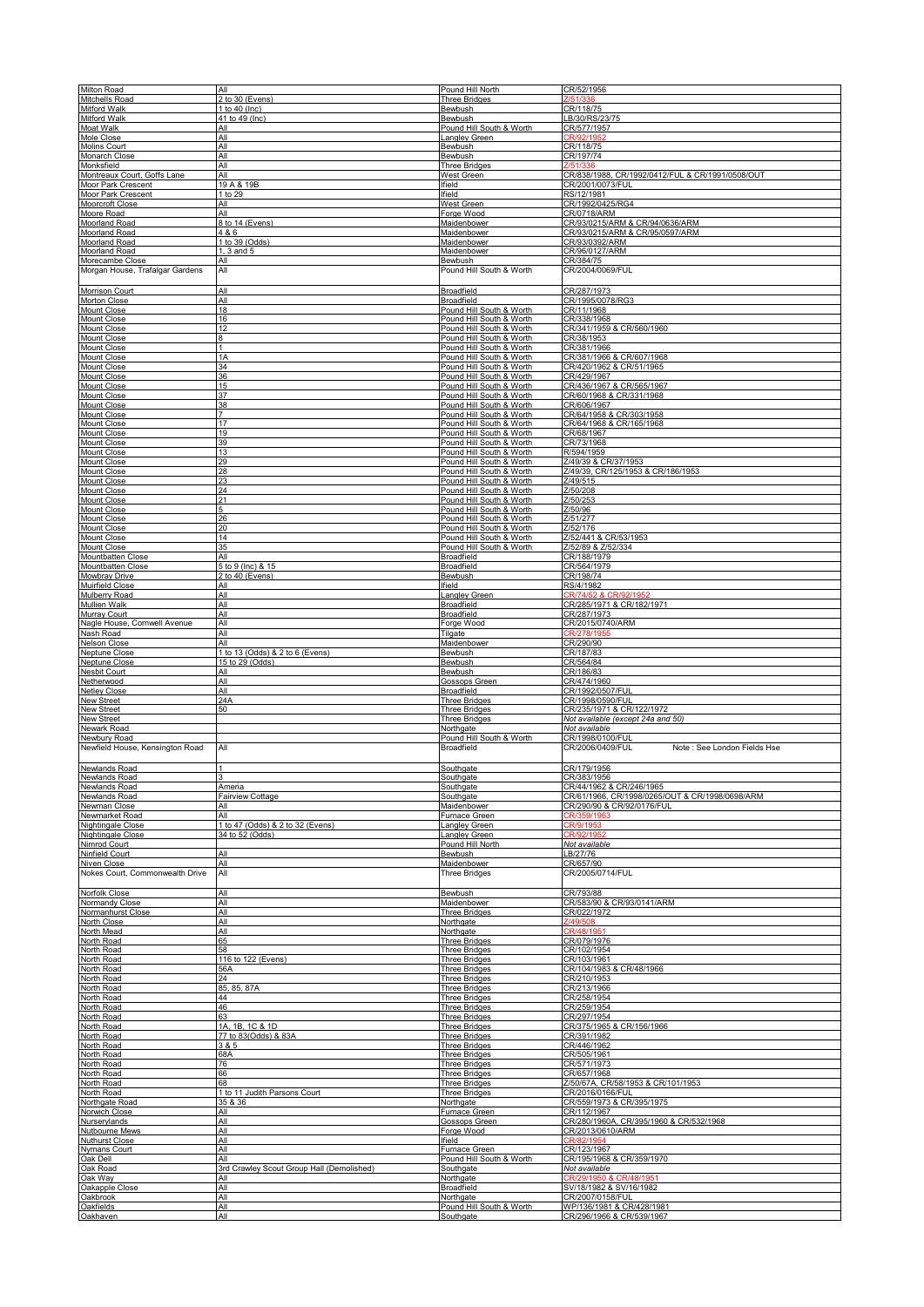| Oakhill Chase                                                                                                                                                            | All                                                                                                             | Pound Hill South & Worth                             | CR/2003/0288/FUL                                                                               |
|--------------------------------------------------------------------------------------------------------------------------------------------------------------------------|-----------------------------------------------------------------------------------------------------------------|------------------------------------------------------|------------------------------------------------------------------------------------------------|
| Oaklands Chase<br>Oakwood Court, Mann Close<br>Oates Walk                                                                                                                | All<br>All                                                                                                      | Pound Hill South & Worth<br>Broadfield               | CR/2016/0494/FUL, CR/2017/0507/NCC<br>CR/2005/0304/FUL                                         |
|                                                                                                                                                                          | All                                                                                                             | Tilgate                                              | CR/332/1956                                                                                    |
| Oatlands<br>Old Brighton Road                                                                                                                                            | All<br><b>High Oaks</b>                                                                                         | Gossops Green<br>Broadfield                          | CR/154/1958<br>CR/141/1987, CR/796/88 & CR/1991/0117/FUL                                       |
| Old Brighton Road                                                                                                                                                        | Gleneder                                                                                                        | Broadfield                                           | CR/520/1990 & CR/1991/0167/FUL                                                                 |
| Old Brighton Road                                                                                                                                                        | Westbrook                                                                                                       | Pease Pottage                                        | CR/2015/0119/FUI                                                                               |
| Old Horsham Road (St Wilfids Dev)                                                                                                                                        | 1-12 Lindisfarne House, St Aiden Close, 1-14 St Aiden<br>Close, 1-12 Anaba House, St Augustine Road, 1-21 (odd) | Southgate                                            | CR/2009/0353/ARM                                                                               |
|                                                                                                                                                                          | and 2-40 (even) St Augustine Road                                                                               |                                                      |                                                                                                |
| Old Horsham Road<br>Old Horsham Road<br>Old Horsham Road                                                                                                                 | Woodside Cottage & Holvoak Cottage                                                                              | Southgate                                            | CR/1993/0243/RUP & CR/1995/0532/FUL                                                            |
|                                                                                                                                                                          | Jesmond Dene<br>1 to 13 (Odds)                                                                                  | Southgate<br>Southgate                               | CR/302/1956, CR/77/1962 & CR/315/1962<br>CR/55/1965 & CR/381/1968                              |
| Old Manor Close                                                                                                                                                          | All                                                                                                             | Ifield                                               | CR/429/1963 & CR/143/1965                                                                      |
| Old Manor Court<br>Old Martyrs                                                                                                                                           | All<br>8, 10 & 12                                                                                               | Ifield<br>Langley Green                              | CR/429/1963 & CR/143/1965<br>CR/403/1965 & CR/617/1965                                         |
| Old Martyrs                                                                                                                                                              | 1 to 7 (Odds) & 2 to 6 (Evens)                                                                                  | angley Green                                         | CR/403/1965, CR/630/1965 & CR/550/1966                                                         |
| Old Meadow House, Pegler Way                                                                                                                                             | All                                                                                                             | West Green                                           | CR/2004/0501/FUL & CR/2001/0637/OUT                                                            |
| Old Orchards                                                                                                                                                             | All                                                                                                             | Pound Hill South & Worth<br>Maidenbower              | CR/1994/0107/FUI<br>CR/657/90                                                                  |
| Olivier Road<br>Onslow Court, Tinsley Lane                                                                                                                               |                                                                                                                 | <b>Three Bridges</b>                                 | Not available                                                                                  |
| Onyx Close<br>Orchard House<br>Orde Close<br>Oriel Close<br>Orion Court                                                                                                  | All                                                                                                             | Forge Wood                                           | CR/2016/0780/ARM                                                                               |
|                                                                                                                                                                          | All<br>All                                                                                                      | angley Green<br>Pound Hill North                     | CR/630/1983, CR/377/1986, CR/313/1974 & CR/076/1988<br>CR/125/1958                             |
|                                                                                                                                                                          | All                                                                                                             | Pound Hill North                                     | CR/261/1970, CR/390/1974 & CR/101/1978                                                         |
| Ormesby Walk                                                                                                                                                             | All<br>All                                                                                                      | Bewbush<br>Furnace Green                             | CR/187/83<br>CR/518/1966 & CR/112/1967                                                         |
| Osbourne Court, Broadfield Barton                                                                                                                                        | All                                                                                                             | Broadfield                                           | CR/491/1988                                                                                    |
|                                                                                                                                                                          |                                                                                                                 |                                                      |                                                                                                |
| <b>Osmund Close</b>                                                                                                                                                      | All                                                                                                             | Pound Hill South & Worth<br>Southgate                | Not available<br>CR/247/1977 & CR/319/1978                                                     |
| Osney Close<br>Otford Close                                                                                                                                              | All                                                                                                             | Broadfield                                           | SV/51/1982 & SV/52/1982                                                                        |
|                                                                                                                                                                          | All                                                                                                             | Bewbush                                              | CR/118/75                                                                                      |
|                                                                                                                                                                          | All<br>2 to 12 (Evens)                                                                                          | Furnace Green<br>Gossops Green                       | CR/518/1966 & CR/112/1967<br>CR/219/1963 & CR/484/1964                                         |
|                                                                                                                                                                          | All                                                                                                             | Pound Hill South & Worth                             | CR/256/1984                                                                                    |
|                                                                                                                                                                          | All<br>1 to 21 (Odds) & 2 to 16 (Evens)                                                                         | Tilgate                                              | CR/101/195<br>CR/154/1958                                                                      |
|                                                                                                                                                                          | 18 to 56 (Evens) & 29 to 75 (Odds)                                                                              | Gossops Green<br><b>Gossops Green</b>                |                                                                                                |
| Offord Close<br>Colution Walk<br>Coverdene Drive<br>Colution<br>Medical Paddockhurst Road<br>Paddockhurst Road<br>Paddockhurst Road<br>Paddockhurst Road<br>Padstow Walk | 23 to 27 (Odds)                                                                                                 | <b>Gossops Green</b>                                 | & CR/154/195                                                                                   |
| Padstow Walk                                                                                                                                                             | 2 to 68 (Evens) & 1 to 47 (Odds)<br>70 to 104 (Evens) & 49 to 71 (Odds)                                         | Bewbush<br>Bewbush                                   | CR/384/75<br>RS/57/LB/49/79                                                                    |
| Page Court, Commonwealth Drive                                                                                                                                           | All                                                                                                             | <b>Three Bridges</b>                                 | CR/2005/0714/FUL                                                                               |
|                                                                                                                                                                          |                                                                                                                 |                                                      |                                                                                                |
| Pagewood Close<br>Pagewood Close                                                                                                                                         | All<br>1 to 10 (inc), 18, 19, 21, 26 to 29 (Inc)                                                                | Maidenbower<br>Maidenbower                           | CR/96/0665/FUL<br>CR/97/0405/FUL                                                               |
| Pallingham Drive                                                                                                                                                         | 2 to 8 (Evens)                                                                                                  | Maidenbower                                          | CR/96/0420/ARM                                                                                 |
| Palmer Road<br>Palmer Road                                                                                                                                               | 2 to 22 (Evens)<br>24 to 30 (Evens), 1 to 21 (Odds)                                                             | Maidenbower                                          | CR/93/0179/ARM<br>CR/93/0373/ARM & CR/93/0566/ARM                                              |
| Pankhurst Court                                                                                                                                                          | All                                                                                                             | Maidenbower<br><b>Broadfield</b>                     | CR/287/1973                                                                                    |
| Parham Road                                                                                                                                                              | All                                                                                                             | Ifield                                               |                                                                                                |
| Parish House, Perryfield Road                                                                                                                                            | All<br>All                                                                                                      | Southgate<br>Southgate                               | CR/195/1988 & CR/48/1989<br>CR/1995/0634/FUL                                                   |
| Park View, Horsham Road<br>Parker Close                                                                                                                                  | All                                                                                                             | Maidenbower                                          | CR/158/90                                                                                      |
| Parkfield Close                                                                                                                                                          | All                                                                                                             | <b>Gossops Green</b>                                 | CR/532/1968 & CR/54/1969                                                                       |
| Parkway<br>Parkway                                                                                                                                                       | 26<br>19A                                                                                                       | Pound Hill North<br>Pound Hill North                 | CR/171/1957<br>CR/2003/0579/FUL                                                                |
| Parkway                                                                                                                                                                  | 13                                                                                                              | Pound Hill North                                     | CR/32/1953                                                                                     |
| Parkway                                                                                                                                                                  | 1 to 12 (Inc), 23 to 27 (Odds) 29 to 113 (Odds) & 28                                                            | Pound Hill North                                     | CR/52/1956                                                                                     |
| Parkway                                                                                                                                                                  | to 86 (Evens)<br>20                                                                                             | Pound Hill North                                     | CR/530/1957                                                                                    |
| Parkway                                                                                                                                                                  | 15                                                                                                              | Pound Hill North                                     | Z/51/100 & Z/53/19                                                                             |
| Parkway<br>Parkway                                                                                                                                                       | 14<br>19                                                                                                        | Pound Hill North<br>Pound Hill North                 | Z/52/13 & Z/52/389<br>Z/52/198                                                                 |
| Parkway                                                                                                                                                                  | 17                                                                                                              | Pound Hill North                                     | Z/52/35 & CR/202/1953                                                                          |
| Parkway<br>Parkway<br>Parkway                                                                                                                                            | 21                                                                                                              | Pound Hill North                                     | Z/52/352 & CR/60/1953                                                                          |
|                                                                                                                                                                          | 16<br>18                                                                                                        | Pound Hill North<br>Pound Hill North                 | Z/52/63<br>Z/52/63                                                                             |
| Parkel<br>Parnell Close<br>Path Link<br>Potterdele Close                                                                                                                 | All                                                                                                             | <b>Maidenbower</b>                                   | CR/93/0330/ARM                                                                                 |
|                                                                                                                                                                          | All<br>All                                                                                                      | Ifield                                               | Z/49/508                                                                                       |
| Patterdale Close                                                                                                                                                         | ΑIΙ                                                                                                             | Northgate<br>Southqate                               | CR/215/196                                                                                     |
| Pax Close                                                                                                                                                                | All                                                                                                             | Bewbush                                              | CR/383/85                                                                                      |
| Payne Close<br>Payne Close                                                                                                                                               | $1$ to 14 (Inc)<br>15 to 20 (Inc)                                                                               | Pound Hill North<br>Pound Hill North                 | WP/70/77<br>WP/88/79                                                                           |
| Peacemaker Close                                                                                                                                                         | All                                                                                                             | Bewbush                                              | CR/383/85                                                                                      |
| Peacock Walk                                                                                                                                                             | All                                                                                                             | Bewbush                                              | CR/197/74                                                                                      |
|                                                                                                                                                                          | 1 to 15 (Odds)<br>43 to 105 (Odds) & 26 to 92 (Evens)                                                           | Pound Hill South & Worth<br>Pound Hill South & Worth | CR/146/195<br>CR/21/1954                                                                       |
| Peacock walk<br>Pearson Road<br>Pearson Road<br>Pearson Road<br>Pearwell Close<br>Pearwell Close                                                                         | 107 to 129 (Odds)                                                                                               | Pound Hill South & Worth                             | 2/52/39                                                                                        |
|                                                                                                                                                                          | All<br>The Newmark - all                                                                                        | Bewbush<br>West Green                                | CR/187/83<br>CR/2016/0816/PA3                                                                  |
|                                                                                                                                                                          | All                                                                                                             | Bewbush                                              | CR/384/75                                                                                      |
| Pembroke Road                                                                                                                                                            | All                                                                                                             | Pound Hill North                                     | CR/38/1971                                                                                     |
| Pembroke Road<br>Penfold Road                                                                                                                                            | 1-3 Lehmann Oaks<br>All                                                                                         | Pound Hill<br>Maidenbower                            | CR/2016/0384/FUI<br>CR/1993/0220/ARM & CR/1993/0297/ARM                                        |
| Penn Close                                                                                                                                                               | All                                                                                                             | Langley Green                                        | CR/115/55                                                                                      |
| Pennine Close<br><b>Penshurst Close</b>                                                                                                                                  | All<br>All                                                                                                      | West Green<br>Pound Hill South & Worth               | CR/1993/0396/RG3<br>WP/128/1975                                                                |
| Peppard Road                                                                                                                                                             | All                                                                                                             | Maidenbower                                          | CR/96/0428/ARM                                                                                 |
|                                                                                                                                                                          | 3                                                                                                               | Maidenbower                                          | CR/97/0169/ARM                                                                                 |
| Peppard Road<br>Percivale Close<br>Perkstead Court                                                                                                                       | All<br>All                                                                                                      | Ifield<br>Bewbush                                    | CR/2015/0389/FUI<br>CR/118/75                                                                  |
| Perryfield House, Perryfield Road                                                                                                                                        | All                                                                                                             | Southgate                                            | CR/434/1973                                                                                    |
| Perryfield Road                                                                                                                                                          | 41                                                                                                              | Southgate                                            | CR/127/1954, CR/204/1955 & CR/198/1958                                                         |
| Perryfield Road                                                                                                                                                          | 23 to 39 (Odds)                                                                                                 | Southgate                                            | CR/127/1954, CR/204/1955, CR/324/1955A, CR/256/1956 & CR/58/1957                               |
| Perryfield Road                                                                                                                                                          | 48 & 50                                                                                                         | Southgate                                            | CR/127/1954, CR/204/1955, CR/324/1955A, CR/256/1956, CR/250/1957 &                             |
| Perryfield Road                                                                                                                                                          | 43 to 49 (Odds)                                                                                                 | Southgate                                            | CR/20/1958<br>CR/127/1954, CR/204/1955, CR/324/1955A, CR/256/1956, CR/58/1957 &                |
|                                                                                                                                                                          |                                                                                                                 |                                                      | CR/20/1958                                                                                     |
| Perryfield Road                                                                                                                                                          | 52 to 62 (Evens)                                                                                                | Southgate                                            | CR/127/1954, CR/204/1955, CR/324/1955A, CR/256/1956, CR/58/1957,                               |
|                                                                                                                                                                          |                                                                                                                 |                                                      | CR/280/57 & CR/20/1958<br>CR/127/54, CR/204/55, CR/324/55A, CR/256/56, CR/280/1957, CR/20/1958 |
| Perryfield Road                                                                                                                                                          | 28 & 30                                                                                                         | Southgate                                            | & CR/146/1958                                                                                  |
| Perryfield Road                                                                                                                                                          |                                                                                                                 | Southgate                                            | CR/17/1948 & CR/23/1948                                                                        |
| Perryfield Road                                                                                                                                                          | 27                                                                                                              | Southgate                                            | CR/20/1958 & CR/258/1958                                                                       |
| Perryfield Road<br>Perth Close                                                                                                                                           | 4<br>All                                                                                                        | Southgate<br>Langley Green                           | CR/219/1962<br>CR/1992/0071/ARM                                                                |
| Peterborough Road                                                                                                                                                        | All                                                                                                             | Tilgate                                              | CR/101/1956                                                                                    |
| Peterhouse Parade<br>Peterlee Walk                                                                                                                                       | All<br>1 to 7 (Inc)                                                                                             | Pound Hill North<br>Bewbush                          | CR/413/1968 & CR/73/1972<br>CR/033/87                                                          |
| Peterlee Walk                                                                                                                                                            | 8 to 20 (Inc)                                                                                                   | Bewbush                                              | CR/104/89                                                                                      |
| Petworth Court                                                                                                                                                           | All                                                                                                             | Bewbush                                              | LB/30/RS/23/75                                                                                 |
| Pevensey Close<br>Peverel Road<br>Phillips Close                                                                                                                         | All<br>All                                                                                                      | Pound Hill South & Worth<br>Ifield                   | CR/146/195<br>RS/40/1980                                                                       |
|                                                                                                                                                                          | All                                                                                                             | Maidenbower                                          | CR/96/0420/ARM                                                                                 |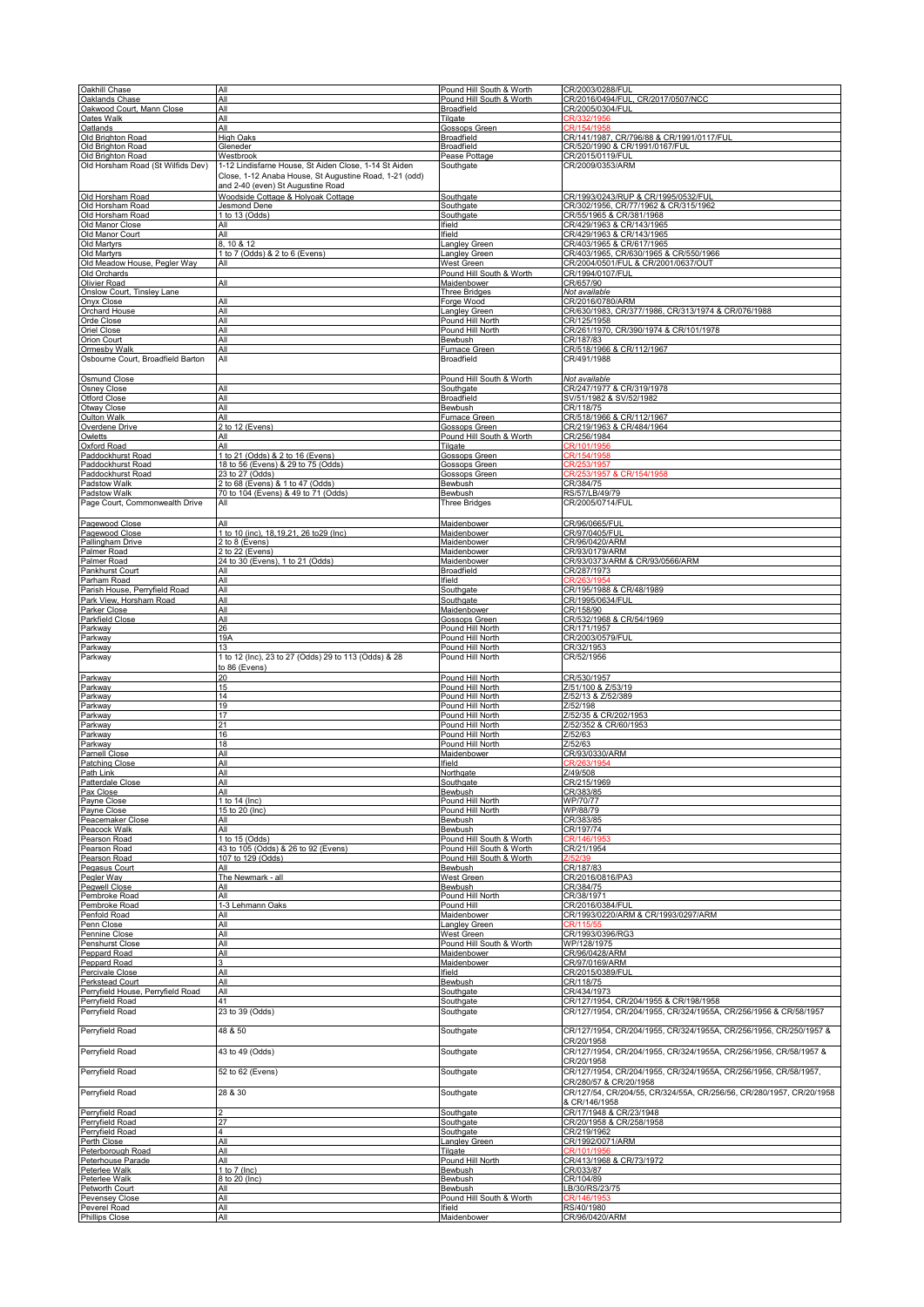| Pinara Close                                            | All                                                                | Ifield                                           | CR/2000/0343/RG4 & CR/2006/0104/ARM                                                |
|---------------------------------------------------------|--------------------------------------------------------------------|--------------------------------------------------|------------------------------------------------------------------------------------|
| Pine Close<br>Pine Shaw                                 | All<br>All                                                         | <b>Langley Green</b><br>Pound Hill South & Worth | CR/74/195<br>CR/195/1968 & CR/359/1970                                             |
| Pinova Close                                            | All                                                                | Ifield                                           | CR/2005/0335/OUT & CR/2006/0104/ARM                                                |
| Pippin Link                                             | All                                                                | Ifield                                           | CR/2000/0343/RG4 & CR/2006/0104/ARM                                                |
| Playden Court<br>Playden Court                          | 6 to 17 (Inc)<br>1 to $6$ (Inc)                                    | Bewbush<br>Bewbush                               | CR/076/76<br>LB/27/76                                                              |
| <b>Plough Close</b>                                     | All                                                                | Ifield                                           | CR/107/1970 & CR/655/1957                                                          |
| Plover Close<br>Pollards                                | All<br>All                                                         | angley Green<br><b>Gossops Green</b>             | <b>R/154</b><br>& CR/253/1957                                                      |
| Pond Wood Road                                          | 54 to 60 (Evens)                                                   | <b>Three Bridges</b>                             | CR/215/1958                                                                        |
| Pond Wood Road                                          | 1 to 45 (Odds) &2 to 52 (Evens)<br>ΑIΙ                             | <b>Three Bridges</b>                             | 7/51<br>CR/74/195                                                                  |
| Poplar Close<br>Poppy Way                               | All                                                                | angley Green<br>Forge Wood                       | CR/2016/0962/ARM                                                                   |
| <b>Portfield Close</b>                                  | All                                                                | Forge Wood                                       | CR/2013/0610/ARM                                                                   |
| Pottersfield, Woolborough Road<br>Pound Hill Parade     | All<br>All                                                         | Northgate<br>Pound Hill South & Worth            | CR/104/1965 & CR/100/1966<br>CR/43/1954                                            |
| Poynings Road                                           | 34                                                                 | lfield                                           | CR/2006/0146/FUL                                                                   |
| Poynings Road                                           | 8b, 8c,                                                            | lfield                                           | CR/736/1988 & CR/647/1987                                                          |
| Poynings Road<br><b>Prestwick Close</b>                 | 1 to 107 (Odds) & 2 to 32 (Evens)<br>All                           | Ifield<br>lfield                                 | RS/40/1980<br>RS/4/1982                                                            |
| Prestwood Close                                         | All                                                                | Langley Green                                    | CR/119/1956                                                                        |
| <b>Priest Croft Close</b><br>Primrose Close             | All<br>All                                                         | <b>Gossops Green</b><br><b>Broadfield</b>        | CR/280/1960A & CR/532/1968<br>CR/490/1969                                          |
| Primula Close                                           | All                                                                | Forge Wood                                       | CR/2017/0125/ARM                                                                   |
| <b>Princess Road</b><br><b>Princess Road</b>            | 27<br>14                                                           | West Green<br><b>West Green</b>                  | CR/046/1973 & CR/423/1973<br>CR/419/1974                                           |
| <b>Proctor Close</b>                                    | All                                                                | Maidenbower                                      | CR/94/0071/RG3                                                                     |
| Proirs Walk                                             |                                                                    | <b>Three Bridges</b>                             | Not available                                                                      |
| <b>Prospect Place</b><br>Prospect Place                 | 4<br>3                                                             | West Green<br>West Green                         | CR/035/1976<br>CR/043/1971 & CR/613/1973                                           |
| Prospect Place                                          | 587                                                                | West Green                                       | CR/167/1970, CR/613/1973 & CR/35/1976                                              |
| Puffin Road                                             | All<br>All                                                         | Ifield                                           | RS/15/1978<br>7/51                                                                 |
| Punch Copse Road<br><b>Punnetts Court</b>               | All                                                                | <b>Three Bridges</b><br>Bewbush                  | LB/27/76                                                                           |
| <b>Purcell Road</b>                                     | All                                                                | Bewbush                                          | LB/22/77                                                                           |
| <b>Purley Close</b><br>Pyecombe Court                   | All<br>All                                                         | Maidenbower<br><b>Bewbush</b>                    | CR/96/0428/ARM<br>LB/30/RS/23/75                                                   |
| Quantock Close                                          | All                                                                | <b>West Green</b>                                | CR/1993/0396/RG3                                                                   |
| Queens Square                                           | Flats A-G 8-9 Queens Square                                        | Northgate                                        | CR/2017/0552/FUL                                                                   |
| Queensway<br>Queensway                                  | Flats 1 & 2 above 7-9 Queensway<br>Flats 1-4 above 11-13 Queensway | Northgate<br>Northgate                           | CR/2013/0490/FUI<br>CR/2019/0928/PA3                                               |
| Queston Mews, Copthorne Road                            | Alexandria                                                         | Pound Hill North                                 | Z/49/401                                                                           |
| Queens Square<br>Rackman Close                          | 1-6 Osborne House<br>7 & 9                                         | Northgate<br>Southgate                           | CR/2015/0110/FUI<br>CR/337/1968                                                    |
| Rackman Close                                           | 3                                                                  | Southgate                                        | CR/337/1968 & CR/112/1972                                                          |
| Rackman Close                                           |                                                                    | Southgate                                        | CR/337/1968 & CR/161/1972                                                          |
| Rackman Close<br>Rackman Close                          |                                                                    | Southgate<br>Southgate                           | CR/337/1968 & CR/351/1971<br>CR/337/1968 & CR/407/1971                             |
| Rackman Close                                           |                                                                    | Southgate                                        | CR/337/1968 & CR/459/1971                                                          |
| Rackman Close<br>Rackman Close                          | 11 to 41 (Odds)                                                    | Southgate<br>Southgate                           | CR/337/1968 & CR/620/1969<br>CR/337/1968, CR/214/1969, CR/188/1972 & CR/313/1972   |
| Radford Road                                            | <b>Annexe at Amersham</b>                                          | Pound Hill                                       | CR/1998/0644/FUI                                                                   |
| Radford Road                                            | Fox Run                                                            | Pound Hill North                                 | CR/100/1964 & CR/274/1964                                                          |
| Radford Road<br>Radford Road                            | The Dolphins<br>Aliskia                                            | Pound Hill North<br>Pound Hill North             | CR/257/1960 & CR/355/1960<br>CR/431/1962 & CR/64/1967                              |
| Radford Road                                            | _ynworth                                                           | Pound Hill North                                 | CR/467/1973 & CR/468/1975                                                          |
| Radford Road<br>Radford Road                            | County Edge<br>Moray                                               | Pound Hill North<br>Pound Hill North             | CR/52/1963, CR/467/1973 & CR/404/1964<br>CR/529/1960 & CR/197/1962                 |
| Radford Road                                            | Tanglewood                                                         | Pound Hill North                                 | CR/562/1959 & CR/148/1961                                                          |
| Radford Road                                            | The Pippin                                                         | Pound Hill North                                 | DH/R.58/221                                                                        |
| Radford Road<br>Radford Road                            | <b>Warwick Cottage</b><br>Glenhow                                  | Pound Hill North<br>Pound Hill North             | Z/49/357<br>7/49/362                                                               |
| Radford Road                                            | Ellesmere                                                          | Pound Hill North                                 | DH/R 59/172                                                                        |
| Railey Road                                             | 6 to 16 (Evens)<br>1 to 63 (Odds) & 18to 126 (Evens)               | Northgate<br>Northgate                           | CR/45/1949<br>749/508                                                              |
| Railey Road<br>Raleigh Walk                             | All                                                                | Tilgate                                          | CR/278/195                                                                         |
| Ramblers Way                                            | 2-30 (Evens)                                                       | <b>Broadfield</b>                                | CR/1995/0078/RG3                                                                   |
| Ramblers Way<br>Ramblers Way                            | 2 to 30 (Evens)<br>1&3                                             | <b>Broadfield</b><br><b>Broadfield</b>           | CR/1995/0078/RG3<br>SV/18/82 & SV/46/1982                                          |
| Rampling Court, Commonwealth                            | All                                                                | Three Bridges                                    | CR/2005/0714/FUL                                                                   |
| Drive                                                   |                                                                    |                                                  |                                                                                    |
| Ramsey Court<br>Randall Scholfield Court, Crossways All | All                                                                | Broadfield<br><b>Three Bridges</b>               | CR/287/1973<br>CR/456/1971, CR/445/1974 & CR/442/1975                              |
|                                                         |                                                                    |                                                  |                                                                                    |
| Ranmore Close                                           | All<br>All                                                         | <b>Broadfield</b>                                | SV/51/1982 & SV/52/1982                                                            |
| Ransome Close<br>Rathbone House, Chippendale Road       | All                                                                | Bewbush<br><b>Broadfield</b>                     | CR/186/83<br>CR/287/1973                                                           |
|                                                         |                                                                    |                                                  |                                                                                    |
| Raven Lane<br>Ravendene Court, Brighton Road            | All<br>All                                                         | angley Green<br>Southgate                        | <b>CR/02/105</b><br>CR/622/1980 & CR/278/1982                                      |
| Rawlinson Road                                          | All                                                                | <b>Maidenbower</b>                               | CR/2004/0433/OUT & CR/2005/0478/ARM                                                |
| <b>Raworth Close</b>                                    | All                                                                | Maidenbower                                      | CR/1/91                                                                            |
| Rectory Lane<br><b>Redditch Close</b>                   | Plough Lodge<br>ΑIΙ                                                | lfield<br>Bewbush                                | CR/320/1972<br>CR/104/89                                                           |
| Redgrave Drive                                          | 1 to 5 (Odds)                                                      | Maidenbower                                      | CR/260/88                                                                          |
| Redgrave Drive                                          | 22 to 34 (evens)                                                   | Maidenbower                                      | CR/396/90                                                                          |
| Redgrave Drive<br>Redgrave Drive                        | 2 to 34 (Evens)<br>7 to 33 (Odds), 36 to 52 (Evens)                | Maidenbower<br>Maidenbower                       | CR/516/88<br>CR/657/90                                                             |
| <b>Redshank Court</b>                                   | All                                                                | Ifield                                           | RS/15/1978                                                                         |
| Redwood Close<br>Redwood Close                          | 6 to 34 (Evens)<br>5 to 41 (Odds)                                  | Northgate<br>Northgate                           | CR/171/1971<br>CR/171/1971                                                         |
| Redwood Close                                           | $\overline{1}$ to 4 (Inc)                                          | Northgate                                        | CR/77/1964. CR/361/1964 & CR/12/1966                                               |
| Reedings                                                |                                                                    | Ifield                                           | Not available                                                                      |
| Reeves House, Trafalgar Gdns<br><b>Regents Close</b>    | All<br>All                                                         | Pound Hill South & Worth<br><b>Broadfield</b>    | CR/2004/0069/FUI<br>CR/316/1975                                                    |
| Reigate Close                                           | All                                                                | Pound Hill North                                 | CR/259/1970                                                                        |
| Reynolds Road<br>Rhodes Way                             | All<br>All                                                         | West Green<br>Tilgate                            | CR/332/1956 & CR/183/1957                                                          |
| Richborough Court, Church Street                        | All                                                                | West Green                                       | CR/357/1986                                                                        |
|                                                         |                                                                    |                                                  |                                                                                    |
| <b>Richmond Court</b><br>Rickfield                      | 1 to $3$ (lnc)<br>All                                              | Southgate<br>Gossops Green                       | CR/96/0342/FUL<br>CR/154/1958 & CR/253/1957                                        |
| Rickmans Avenue                                         | All                                                                | Forge Wood                                       | CR/2013/0610/ARM                                                                   |
| Ridgeside                                               | All<br>1 to 27 (Odds) & 20 to 66 (Evens)                           | <b>Three Bridges</b>                             | /51/336                                                                            |
| Rillside<br>Rillside                                    | 2 to 28 (Evens)                                                    | Furnace Green<br>Furnace Green                   | CR/21/1962 & CR/613/1962<br>CR/21/1962, CR/278/1962 & CR/613/1962                  |
| <b>Rimmer Close</b>                                     | All                                                                | <b>Broadfield</b>                                | CR/1995/0078/RG3                                                                   |
| <b>Ringwood Close</b><br><b>Ritchie Close</b>           | All<br>All                                                         | <b>Furnace Green</b><br>Maidenbower              | CR/379/1961<br>CR/1995/0001/ARM                                                    |
| Riverbrook Road                                         | All inc. Sapling House, Forest House & Treetop House               | Forge Wood                                       | CR/2018/0894/OUT & CR/2020/0548/ARM                                                |
| <b>River Mead</b><br><b>Riverside Walk</b>              | All                                                                | Ifield                                           | CR/073/1981 & CR/296/1982                                                          |
| Robin Close                                             | All<br>All                                                         | Forge Wood<br>angley Green                       | CR/2013/0610/ARM<br>R/14/19                                                        |
| Robinson Crescent                                       | All                                                                | Forge Wood                                       | CR/2015/0740/ARM                                                                   |
| Robinson House<br>Rona Close                            | All<br>All                                                         | West Green<br>Broadfield                         | CR/2001/0300/FUL, CR/1999/0538/FUL & CR/1999/0537/OUT<br>CR/504/1969 & CR/379/1970 |
| Rosamund Road                                           | 1 to 11 (Odds)                                                     | Furnace Green                                    | CR/071/1969 & CR/567/1966                                                          |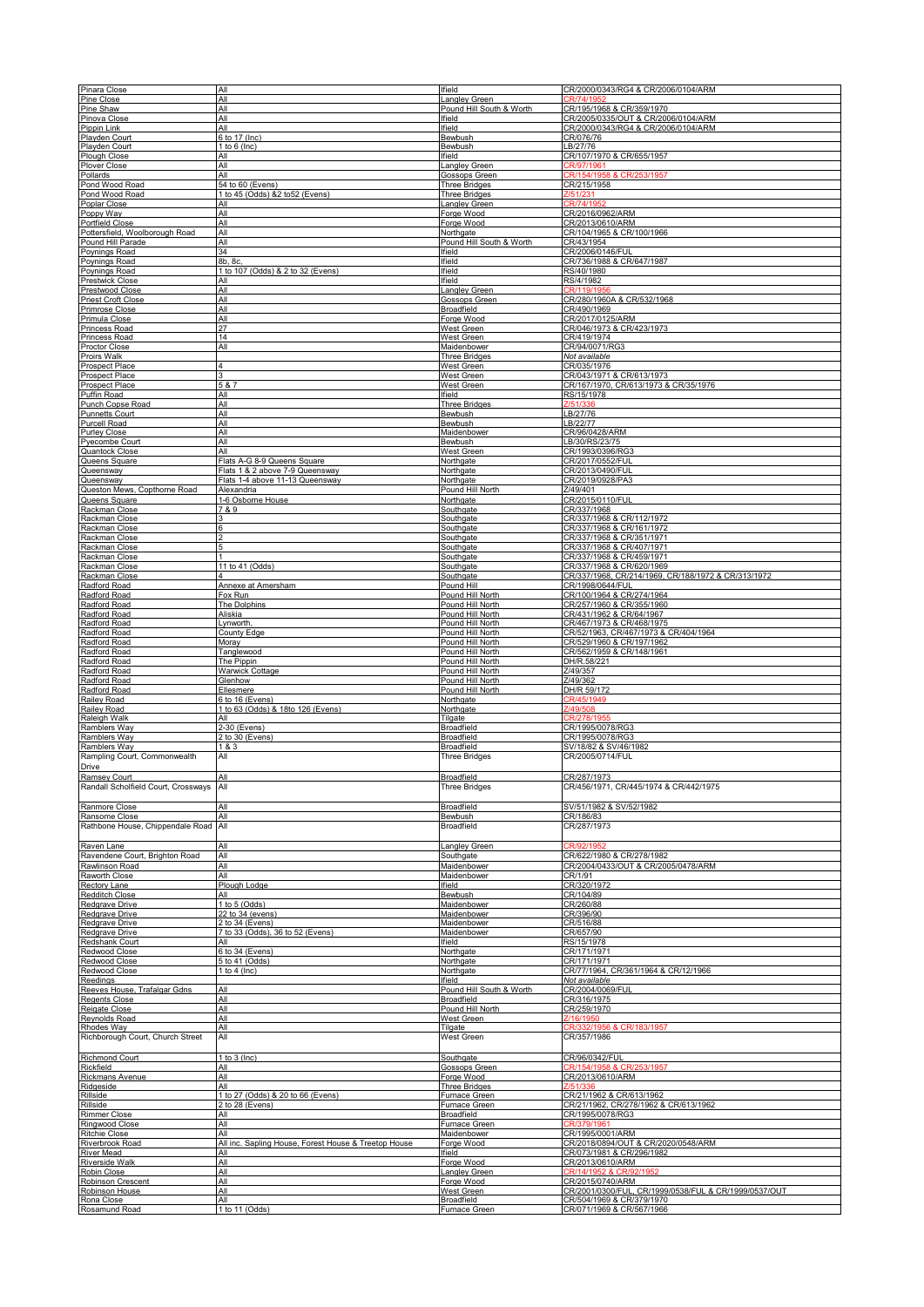| Rosamund Road<br>Rosamund Road                                  | 2 to 20 (Evens)<br>22 to 36 (Evens)                                     | Furnace Green<br>Furnace Green                       | CR/567/1966<br>CR/567/1966 & CR/200/1968                                |
|-----------------------------------------------------------------|-------------------------------------------------------------------------|------------------------------------------------------|-------------------------------------------------------------------------|
| Rose Walk                                                       | All                                                                     | Southgate                                            | CR/1993/0466/OUT & CR/1995/0170/FUL                                     |
| Rosedale Close<br>Rosemary House, Tinsley Lane                  | All<br>All                                                              | Gossops Green<br><b>Three Bridges</b>                | CR/348/1975<br>CR/1999/0689/FUI                                         |
| <b>Rosemead Gardens</b>                                         | All                                                                     | Southgate                                            | CR/2003/0835/FUL                                                        |
| <b>Ross Close</b><br>Rossmore Close                             | All<br>All                                                              | Tilgate<br>Pound Hill North                          | CR/015/1986 & CR/270/1986                                               |
| <b>Rother Crescent</b>                                          | 2 - 18 (Evens)<br>1 - 17 (Odds). 19 - 74 (Inc), 76, 78                  | Gossops Green                                        | FR/2<br>R/253/1957 & CR/426/1958                                        |
| Rother Crescent<br>Rother Crescent                              | 79 to 79 (Odds), 81 - 159 (Inc) & 160 to 206 (Evens)                    | Gossops Green<br>Gossops Green                       | R/426/10                                                                |
| Roundway Court<br>Rowan Close<br>Rowfant Close<br>Royston Close |                                                                         | Northgate<br><b>Three Bridges</b>                    | <u>Not available</u><br>Not available                                   |
|                                                                 | All                                                                     | Pound Hill South & Worth                             | CR/1997/0148/FUI                                                        |
| <b>Rudgwick Road</b>                                            | All                                                                     | <b>Three Bridges</b><br>lfield                       | CR/570/1972, CR/266/1973 & CR/243/1974<br>Not available                 |
| <b>Runcorn Close</b>                                            | All<br>All                                                              | <b>Bewbush</b>                                       | CR.545/85<br>CR/118/75                                                  |
| Runshooke Court<br><b>Rushetts Road</b>                         | 13 to 25 (Odds)                                                         | <b>Bewbush</b><br>Langley Green                      | CR/143/196                                                              |
| <b>Rushetts Road</b><br><b>Rushetts Road</b>                    | 102 to 140 (Evens)<br>89 to 107 (Odds)                                  | angley Green<br>angley Green                         | R/368/195<br>CR/592/1957 & CR/239/1958<br>CR/374/1955.                  |
| <b>Rushetts Road</b>                                            | 3 to 11 (Odds) & 32 to 60 (Evens)                                       | Langley Green                                        | CR/92/195                                                               |
| <b>Ruskin Close</b><br>Rusper Road                              | All<br>Pathways Bungalow (demolished 31/07/2015)                        | Pound Hill North<br>Ifield                           | CR/583/1969 & CR/66/1971<br>CR/2014/0545/CC1                            |
| Rusper Road                                                     | Le Chantier                                                             | Ifield                                               | CR/130/1974 & CR/445/1975                                               |
| <b>Rusper Road</b><br><b>Rusper Road</b>                        | Yew Tree House<br>113 & 115                                             | Ifield<br>Ifield                                     | CR/1999/0141/FUL & CR/1999/0463/FUL<br>CR/238/1963 & CR/531/1963        |
| <b>Rusper Road</b><br><b>Rusper Road</b>                        | 137 to 173 (Odds)<br>175 to 197 (Odds)                                  | Ifield<br>Ifield                                     | CR/316/1956<br>CR/318/1956                                              |
| <b>Rusper Road</b>                                              | 117 to 135 (Odds)                                                       | Ifield                                               | CR/437/1956                                                             |
| Rusper Road<br>Rusper Road                                      | 83 to 91 (Odds)<br>33 to 61 (Odds)                                      | Ifield<br>lfield                                     | CR/439/1956<br>CR/439/1956 & CR/9/197                                   |
| <b>Rusper Road</b>                                              | 3 to 31 (Odds)                                                          | lfield                                               |                                                                         |
| <b>Ruspers Keep</b><br><b>Ruston Close</b>                      | All<br>All                                                              | lfield<br>Maidenbower                                | CR/422/1977, CR/280/1973 & CR/170/1976<br>CR/96/0210/FUL                |
| <b>Rydal Close</b><br>Rye Ash                                   | All<br>All                                                              | Ifield<br><b>Three Bridges</b>                       | RS/5/1975 & RS/12/1978<br>Z/51/231 & CR/253/195                         |
| Ryelands                                                        | All                                                                     | <b>Gossops Green</b>                                 | CR/15                                                                   |
| Saddler Row<br><b>Saffron Close</b>                             | All                                                                     | Southgate<br>Broadfield                              | Not available<br>CR/717/1969                                            |
| Sage House, Tinsley Lane                                        | All                                                                     | Three Bridges                                        | CR/1999/0689/FUI                                                        |
| <b>Salehurst Road</b><br>Salehurst Road                         | 16 to 30 (Evens) & 9 to 15 (Odds)<br>2 to 14 (Evens) & 1 to 7 (Odds)    | Pound Hill South & Worth<br>Pound Hill South & Worth | CR/513/1986<br>CR/674/1985                                              |
| Salisbury Road<br>Saltdean Close                                | All<br>All                                                              | Tilgate                                              | CR/332/1956<br>CR/209/1981 & CR/540/1983                                |
| Salterns Road                                                   | 1 to 9 (Odds)                                                           | Southgate<br>Maidenbower                             | CR/1993/0382/ARM & CR/1994/0607/ARM                                     |
| Salterns Road<br>Salterns Road                                  | 2 to 18 (Evens)<br>11 to 41 (Odds), 20 to 34 (Evens)                    | Maidenbower<br>Maidenbower                           | CR/93/0215/ARM & CR/95/0597/ARM<br>CR/95/0582/ARM                       |
| <u> Samaritan Close</u>                                         | All                                                                     | Bewbush                                              | CR/383/85                                                               |
| Samphire Close<br>Sandown Court                                 | All                                                                     | Broadfield<br>Pound Hill South & Worth               | CR/717/1969<br>Not available                                            |
| Sandpiper Close<br>Sandringham Close                            | All                                                                     | Ifield<br>Broadfield                                 | RS/15/1978<br>CR/411/1982                                               |
| Sargent Close                                                   | 1-21 (Odds)<br>All                                                      | Tilgate                                              | CR/332/1956                                                             |
| Sark Close<br>Sark Close                                        | 1-11 (Odds)<br>2-16 (Evens)                                             | Broadfield<br>Broadfield                             | B/33/1982 & LB/22/1981<br>LB/55/1981 &LB/22/1981                        |
| Saturn Close                                                    | AΙ                                                                      | Bewbush                                              | CR/187/83                                                               |
| Saunders Close<br>Saunders Close                                | Ark House, 8 Saunders Close, (Adj No 10)<br>1A, 1B & 1C                 | Pound Hill<br>Pound Hill South & Worth               | CR/2009/0541/FUI<br>CR/514/1963 & CR/169/1964                           |
|                                                                 |                                                                         |                                                      |                                                                         |
| Saunders Close                                                  | 13 to 32 (Inc)                                                          | Pound Hill South & Worth                             | Not available                                                           |
| Savernake Walk                                                  | All<br>1 to 7 (Odds) 2 & 4                                              | Furnace Green<br>Pound Hill South & Worth            | 70/10<br>CR/1991/0207/ARM                                               |
| Saxon Road<br>Saxon Road                                        | 33 to 41 (Odds)                                                         | Pound Hill South & Worth                             | CR/1992/0469/FUI                                                        |
| Saxon Road<br><b>Scallows Close</b>                             | 10 to 28 (Evens) & 23 to 31 (Odds)<br>All                               | Pound Hill South & Worth<br><b>Three Bridges</b>     | CR/1992/0508/FUI                                                        |
| <b>Scallows Road</b>                                            |                                                                         | <b>Three Bridges</b>                                 | CR/092/1982                                                             |
| <b>Scallows Road</b><br><b>Scallows Road</b>                    | Omega<br>Cherrywood                                                     | <b>Three Bridges</b><br><b>Three Bridges</b>         | CR/235/1987<br>CR/361/1982 & CR/212/1983                                |
| <b>Scallows Road</b><br><b>Scallows Road</b>                    | Montrose<br>Woodvale                                                    | <b>Three Bridges</b><br><b>Three Bridges</b>         | CR/434/1982<br>CR/436/1986                                              |
| <b>Scallows Road</b>                                            | Applewood                                                               | <b>Three Bridges</b>                                 | CR/512/1982, CR/62/1984 & CR/533/1984                                   |
| Schaffer House, Proctor Close<br>Schlumberger House (Gatwick    | All<br>All                                                              | Maidenbower<br>Gatwick Airport                       | CR/96/0366/RG3<br>CR/250/1997 & CR/375/1978 & CR/143/1979               |
| Airport                                                         |                                                                         |                                                      |                                                                         |
| Scott Road<br>Seaford Road                                      | All<br>All                                                              | Tilgate<br>Broadfield                                | CR/343/1971                                                             |
| Seddon Court                                                    | All                                                                     | Broadfield                                           | CR/287/1973                                                             |
| Sedgefield Close<br>Sedgewick Close                             | All<br>All                                                              | Pound Hill South & Worth<br>Pound Hill South & Worth | WP/134/76<br>CR/146/1953                                                |
| Selbourne Close<br>Selham Close                                 | All<br>All                                                              | Pound Hill North<br>Ifield                           | CR/015/1986 & CR/270/1986                                               |
| Selham Close                                                    | 10                                                                      | Ifield                                               | CR/317/1954                                                             |
| Selham Close<br>Selsey Court                                    | 29 to 40<br>All                                                         | Ifield<br>Broadfield                                 | CR/57/1955 & CR/269/1955<br>CR/343/1971                                 |
| Selsey Road                                                     | All                                                                     | <b>Broadfield</b><br>Pound Hill North                | CR/343/1971                                                             |
| Selwyn Close<br>Sequioa Park, Brighton Road                     | All<br>All                                                              | Southgate                                            | CR/261/1970 & CR/552/1972<br>CR/743/1986 & CR/020/1987                  |
| Severn Road<br>Severn Road                                      | All<br>5 to 8 (Inc), 15 to 20 (Inc) 25 & 26, 31 to 40 (Inc)             | Maidenbower<br>Maidenbower                           | CR/260/88<br>CR/313/89                                                  |
| Seymour Road                                                    | All                                                                     | Broadfield                                           | CR/182/1971 & CR/285/1971                                               |
| Shackleton Road<br>Shaftesbury Road                             | All<br>1 to 31 Inc                                                      | Tilgate<br>Maidenbower                               | CR/332/1956<br>CR/1992/0233/ARM                                         |
| Shaftesbury Road<br>Shaftesbury Road                            | 9 to 31<br>32 to 38 inc                                                 | Maidenbower<br>Maidenbower                           | CR/1993/0041/ARM<br>CR/99/0399/ARM                                      |
| Sharon Close                                                    | All                                                                     | Furnace Green                                        | CR/370/1964, CR/28/1965, CR/442/1965 & CR/488/1965                      |
| Sharpthorne Close<br>Sharpthorne Close                          | 1 to $6$ (Inc)                                                          | Ifield<br>Ifield                                     | CR/030/1980 & CR/077/1983<br>CR/165/1984CR/434/1984                     |
| Shaws Road                                                      | All                                                                     | Northgate                                            | 7/49/508                                                                |
| Shearwater Court<br><b>Sheffield Close</b>                      | All<br>All                                                              | lfield<br>Furnace Green                              | RS/15/1978<br>CR/096/1966                                               |
| Sheldon Close<br><b>Shelley Close</b>                           | All<br>All                                                              | Maidenbower<br>Pound Hill North                      | CR/158/90<br>CR/52/1956                                                 |
| <b>Shepherd Close</b>                                           |                                                                         | Southgate                                            | Not available                                                           |
| <b>Sheppey Close</b>                                            | 10 to 20 (Evens)<br>44 to 52 (Evens)                                    | Broadfield<br>Broadfield                             | CR/114/1974<br>CR/229/1974                                              |
| Sheppey Close<br>Sheppey Close                                  | All<br>All                                                              | Broadfield<br>Furnace Green                          | CR/280/1972<br>CR/379/1961                                              |
| Sherwood Walk<br>Shetland Close                                 | All                                                                     | Pound Hill South & Worth                             | WP/123/1979 & WP/55/1974                                                |
| <b>Shinwell Walk</b>                                            | All<br>80 to 86 (Evens)                                                 | Broadfield<br>lfield                                 | CR/287/1973<br>CR/263/1954                                              |
| Shipley Road<br>Shipley Road                                    | 45 to 63 (Odds)                                                         | lfield                                               | CR/269/1955                                                             |
| Shipley Road<br>Shipley Road                                    | 46 to 78 (Evens) & 65 to 139 (Odds)<br>1 to 43 (Odds) & 2 to 44 (Evens) | lfield<br>lfield                                     | CR/449/1957<br>CR/57/1955 & CR/269/1955                                 |
| Shipley Road                                                    | 81A & 81B                                                               | Ifield<br>Pound Hill South & Worth                   | CR/2017/0442/FUL                                                        |
| Shire Place<br><b>Shirley Close</b>                             | All                                                                     | Bewbush                                              | Not available<br>CR/793/88                                              |
| Shoreham Close<br>Short Close<br>Short Close                    | All<br>1 to $9$ (lnc)                                                   | Maidenbower<br>Langley Green                         | CR/93/0392/ARM<br>CR/345/1954<br>CR/345/1954, CR/549/1975 & CR/209/1979 |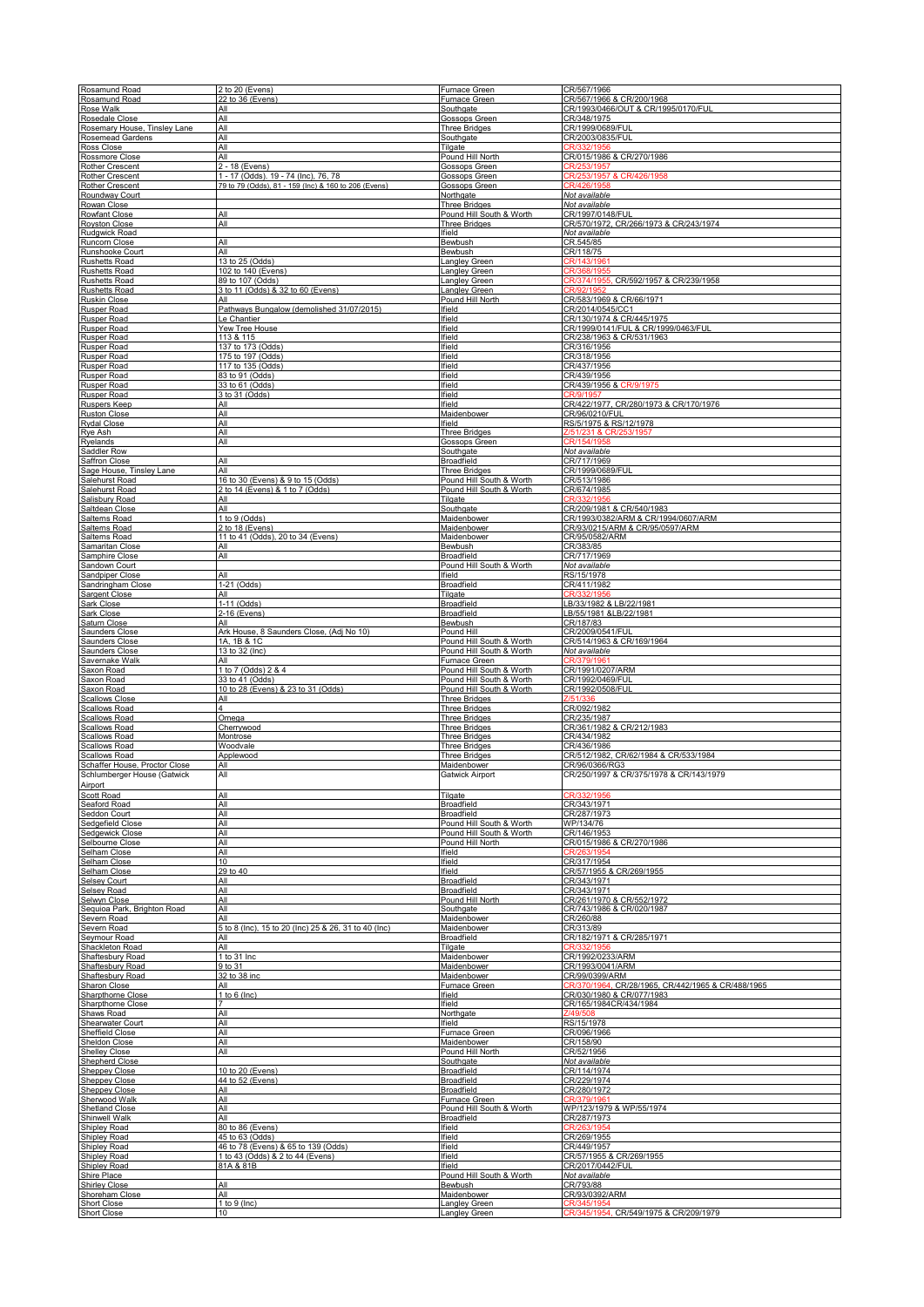| <b>Short Gallop</b>                                | All                                                      | Pound Hill South & Worth                       | WP/123/1975                                                                             |
|----------------------------------------------------|----------------------------------------------------------|------------------------------------------------|-----------------------------------------------------------------------------------------|
| Sienna Drive<br><b>Silchester Drive</b>            | All                                                      | Pound Hill North<br><b>Gossops Green</b>       | CR/2005/0470/FUL & CR/2006/0179/FUL<br>Not available                                    |
| Silkin Walk                                        | All                                                      | <b>Broadfield</b>                              | CR/287/1973                                                                             |
| Silver Birch House, Southbrook<br>Sinclair Close   | All<br>All                                               | <b>Broadfield</b><br>Maidenbower               | SV/13/1979, SV/23/80 & SV/50/81<br>CR/583/90 & CR/93/0141/ARM                           |
| <b>Sissinghurst Close</b>                          | All                                                      | Pound Hill South & Worth                       | CR/507/1983                                                                             |
| Skelmersdale Walk<br>Skelmersdale Walk             | 1 to 12 (Inc)<br>13 to 17 (Inc)                          | Bewbush<br>Bewbush                             | CR.545/85<br>CR/033/87                                                                  |
| Skelmersdale Walk                                  | 18 to 21 (Inc)                                           | Bewbush                                        | CR/104/89                                                                               |
| Slaugham Court<br>Slinfold Walk                    | Al<br>All                                                | Bewbush<br>Ifield                              | LB/30/RS/23/75<br>CR/449/1957                                                           |
| <b>Smalls Mead</b>                                 | 32, 34, 35 & 37                                          | <b>West Green</b>                              | CR/23/1949                                                                              |
| Smalls Mead                                        | 1 to 33 (Odds) & 2 to 30 (Evens)                         | West Green                                     | CR/6/1948                                                                               |
| Smith Close<br>Snell Hatch                         |                                                          | Southgate<br>West Green                        | <u>Not available</u><br>Not available                                                   |
| Snowdrop Close                                     | Αll                                                      | <b>Broadfield</b>                              | CR/717/1969                                                                             |
| Soane Close<br>Somerley Drive                      | All<br>All                                               | Bewbush<br>Forge Wood                          | RS/57/LB/49/79<br>CR/2013/0610/ARM & CR/2016/0114/ARM                                   |
| <b>Somerley Drive</b>                              | 1-11 Woodlands House & 1-11 Burstow House                | Forge Wood                                     | CR/2014/0062/ARM                                                                        |
| Somerville Drive<br>Somerville Drive               | 7 to 23 (Odds) & 8 to 30 (Evens)<br>1 to $6$ (Inc)       | Pound Hill North<br>Pound Hill North           | CR/38/1971<br>CR/47/1970 & CR/38/1971                                                   |
| Sorrel Close                                       | All                                                      | <b>Broadfield</b>                              | CR/717/1969                                                                             |
| South Close<br>Southbrook                          | All<br>All                                               | Northgate<br><b>Broadfield</b>                 | SV/13/1979, SV/23/80                                                                    |
| Southgate Drive                                    | All                                                      | Southgate                                      | CR/41/195                                                                               |
| Southgate Parade<br>Southgate Road                 | 1A to 11A (Inc)                                          | Southgate<br>Southgate                         | CR/371/1955<br>CR/24/1953 & CR/112/1953                                                 |
| Southgate Road                                     | 13                                                       | Southgate                                      | CR/29/1949                                                                              |
| Southgate Road                                     |                                                          | Southgate                                      | CR/29/1952                                                                              |
| Southgate Road<br>Southgate Road                   | ĥ                                                        | Southgate<br>Southgate                         | CR/323/1955 & CR/293/1956<br>CR/409/1972                                                |
| Southgate Road                                     |                                                          | Southgate                                      | CR/42/1971                                                                              |
| Southgate Road<br>Southgate Road                   | 18                                                       | Southgate<br>Southgate                         | CR/506/1986 & CR/724/1986                                                               |
| Southgate Road                                     | 10                                                       | Southgate                                      | CR/549/1959, CR/63/1961, CR/557/60 & CR/296/1963<br>CR/63/1961, CR/557/60 & CR/296/1963 |
| Southgate Road<br>Southgate Road                   | 11<br>7                                                  | Southgate<br>Southgate                         | CR/72/1951<br>CR/73/1951 & CR/84/1952                                                   |
| Southgate Road                                     |                                                          | Southgate                                      | Not available                                                                           |
| Southgate Road Gardens<br>Southwark Close          | All<br>All                                               | Southgate<br><b>Broadfield</b>                 | CR/2018/0693/FUL & CR/2019/0282/FUI<br>CR/131/1975                                      |
| Southwater Close                                   | All                                                      | Ifield                                         | CR/1998/0197/FUL & CR/1997/0054/OUT                                                     |
| Spencers Road<br><b>Spencers Road</b>              | <b>Gray Willows</b><br>1-10 Spencers Place               | <b>West Green</b><br><b>West Green</b>         | CR/316/1954<br>CR/2013/0576/FU                                                          |
| <b>Spinel Street</b>                               | All                                                      | Forge Wood                                     | CR/2016/0962/ARM                                                                        |
| <b>Spring Close</b><br>Spring Plat                 | All<br>All                                               | Southgate<br>Pound Hill South & Worth          | CR/2003/0318/FUL<br>CR/146/1953                                                         |
| Spring Plat Court                                  | All                                                      | Pound Hill South & Worth                       | CR/119/1979                                                                             |
| Springfield Court, Springfield Road                | All                                                      | Southgate                                      | CR/66/1961                                                                              |
| Springfield Road                                   | 4A, 4B & 4C                                              | Southgate                                      | CR/2012/0337/FUL                                                                        |
| Springfield Road                                   | 54                                                       | Southgate                                      | CR/230/1966 & CR/66/1972                                                                |
| Springfield Road<br>Spinks Court, Somerley Drive   | All<br>All                                               | Southgate<br>Forge Wood                        | CR/612/1865<br>CR/2013/0610/ARM                                                         |
| Sprucefield Court, Ifield Road                     | All                                                      | West Green                                     | CR/585/1990 & CR/251/1990                                                               |
| Spurgeon Close<br>Squirrel Close                   | All<br>All                                               | West Green                                     | CR/601/1987 & CR/405/1985                                                               |
| <b>Squirrel Close</b>                              | 15                                                       | angley Green<br>Langley Green                  | R/92/195<br>CR/2013/0439/FUL                                                            |
| St Andrews Road                                    | All                                                      | Ifield                                         | RS/4/1982                                                                               |
|                                                    |                                                          |                                                |                                                                                         |
| St Annes Close                                     | All                                                      | Pound Hill North<br>Pound Hill North           | CR/261/1970. CR/390/1974 & CR/101/1978                                                  |
| St Catherines Road<br>St Catherines Road           | 1 to 79 (Odds) & 2 to 68 (Evens)<br>81 to 87 (Odds)      | Pound Hill North                               | CR/114/1969 & CR/47/1970<br>CR/2005/0470/FUL & CR/2006/0179/FUL                         |
| St Georges Court, Longmere Road                    | All                                                      | West Green                                     | CR/584/1987 & CR/110/1988                                                               |
| St Helier Close                                    | 2 to 18 (Inc)                                            | Broadfield                                     | CR/051/1982 & LB/12/1977                                                                |
| St Helier Close                                    | All                                                      | Broadfield                                     | CR/177/1981                                                                             |
| St Hildas Close<br>St Hughes Close                 | All<br>All                                               | Pound Hill North<br>Pound Hill North           | CR/261/1970. CR/390/1974 & CR/101/1978<br>CR/261/1970. CR/390/1974 & CR/101/1978        |
| St Ives, Belloc Close                              | All                                                      | Pound Hill North                               | CR/23/1982 &CR/196/1985                                                                 |
| St Johns Road<br>St Marys Drive                    | 6A<br>1 to 15 (Odds), 2 to 12 (Evens) & 36 to 42 (Evens) | <b>West Green</b><br>Pound Hill North          | CR/502/1982<br>CR/173/1955                                                              |
| St Marys Drive                                     | 64 to 98 (Evens) & 109 to 139 (Odds)                     | Pound Hill North                               | CR/173/1955                                                                             |
| St Marys Drive<br>St Marys Drive                   | 100 to 138 (Evens) & 141 to 171 (Odds)<br>46             | Pound Hill North<br>Pound Hill North           | CR/52/1956                                                                              |
| St Marys Drive                                     | 62                                                       | Pound Hill North                               | Z/52/222<br>Z/52/268                                                                    |
| St Marys Drive                                     | 60                                                       | Pound Hill North                               | Z/52/279A                                                                               |
| St Marys Drive<br>St Marys Drive                   | 44<br>54                                                 | Pound Hill North<br>Pound Hill North           | Z/52/282<br>Z/52/297                                                                    |
| St Marys Drive                                     | 48                                                       | Pound Hill North<br>West Green                 | Z/52/90                                                                                 |
| St Peters Road<br>St. Aubin Close                  | All                                                      | <b>Broadfield</b>                              | Not available<br>CR/542/1983                                                            |
| St. Barnabas Court                                 |                                                          | Pound Hill South & Worth                       | Not available                                                                           |
| St. Brelades Road<br>St. Edmunds Close             | All<br>All                                               | <b>Broadfield</b><br><b>Langley Green</b>      | CR/542/1983<br>CR/7/1953                                                                |
| St. James Walk                                     | All                                                      | <b>Broadfield</b>                              | CR/316/1975<br>CR/7/1953                                                                |
| St. Joan Close<br>St. Nicholas Court               | All                                                      | Langley Green<br>Pound Hill South & Worth      | Not available                                                                           |
| St. Richards Mews                                  | All                                                      | <b>Three Bridges</b>                           | CR/1994/0391/FUI                                                                        |
| St. Sampson Close<br>St. Stephen Close             | All<br>All                                               | Broadfield<br>Langley Green                    | CR/542/1983<br>CR/7/195                                                                 |
| St. Vincent Close                                  | All                                                      | Maidenbower                                    | CR/260/88 & CR/259/88                                                                   |
| <b>Stable Close</b><br>Stace Way                   | All                                                      | <u>Maidenbower</u><br>Pound Hill South & Worth | CR/96/0294/ARM<br>WP/55/1974                                                            |
| Stackfield Road                                    | All                                                      | Ifield                                         | RS/17/1978 & RS/28/1977                                                                 |
| <b>Stafford Road</b><br>Stagelands                 | All<br>3 to 73 (Odds) & 2 to 74 (Evens)                  | angley Green<br>angley Green                   | CR/119/19<br>R/92/1952                                                                  |
| Stagelands Court                                   | All                                                      | angley Green                                   | CR/294/1973                                                                             |
| Stanbridge Close<br>Stanford Ct, M'bower Place     | 2 to 5 (Note rest of street in Horsham DC)<br>All        | lfield<br>Maidenbower                          | CR/633/1984<br>CR/2000/0032/FUL & CR/2000/0588/FUL                                      |
| <b>Stanier Close</b>                               | All                                                      | Maidenbower                                    | CR/572/90                                                                               |
| <b>Stanley Road</b>                                | All<br>All                                               | <b>Tilgate</b><br>Bewbush                      | CR/332/1956<br>& CR/183/1957<br>CR/076/76                                               |
| <b>Staplecross Court</b><br>Station Way, Pinnacle  | Replaces Central Court                                   | Northgate                                      | CR/2006/0683/FUL                                                                        |
| Stephen Close                                      | All<br>All                                               | Langley Green                                  | CR/7/1953<br>CR/583/90 & CR/93/0141/ARM                                                 |
| <b>Stepney Close</b><br>Stevenage Road             | All                                                      | Maidenbower<br>Bewbush                         | CR.545/85                                                                               |
| <b>Steyning Close</b>                              | All                                                      | Northgate                                      | 7/49/508                                                                                |
| Sth of Oriel School<br><b>Stirling Close</b>       | All<br>All                                               | Maidenbower<br>Maidenbower                     | CR/2004/0279/FUL & CR/2004/0801/FUL<br>CR/572/90 & CR/1992/0394/ARM                     |
| Stirrup Way                                        | All                                                      | Pound Hill South & Worth                       | WP/128/1975                                                                             |
| Stoat House, Squirrel Close<br><b>Stokes Close</b> | All<br>All                                               | Langley Green<br>Maidenbower                   | CR/2006/0257/FUI<br>CR/95/0582/ARM                                                      |
| Stone Court                                        | All                                                      | Maidenbower                                    | CR/2004/0322/FUI                                                                        |
| Stonebridge Court<br>Stonecrop Close               | All<br>All                                               | Broadfield<br>Broadfield                       | CR/316/1975<br>CR/717/1969                                                              |
| Stonefield Close                                   | All                                                      | Southgate                                      | CR/36/1954, CR/260/1954 & CR/331/1956                                                   |
| Stoneycroft Walk<br>Stopham Road                   | All<br>1 to 35 (Odds), 20 to 42 (Evens)                  | Ifield<br>Maidenbower                          | RS/5/1975 & RS/12/1978<br>CR/1993/0382/ARM & CR/1994/0607/ARM                           |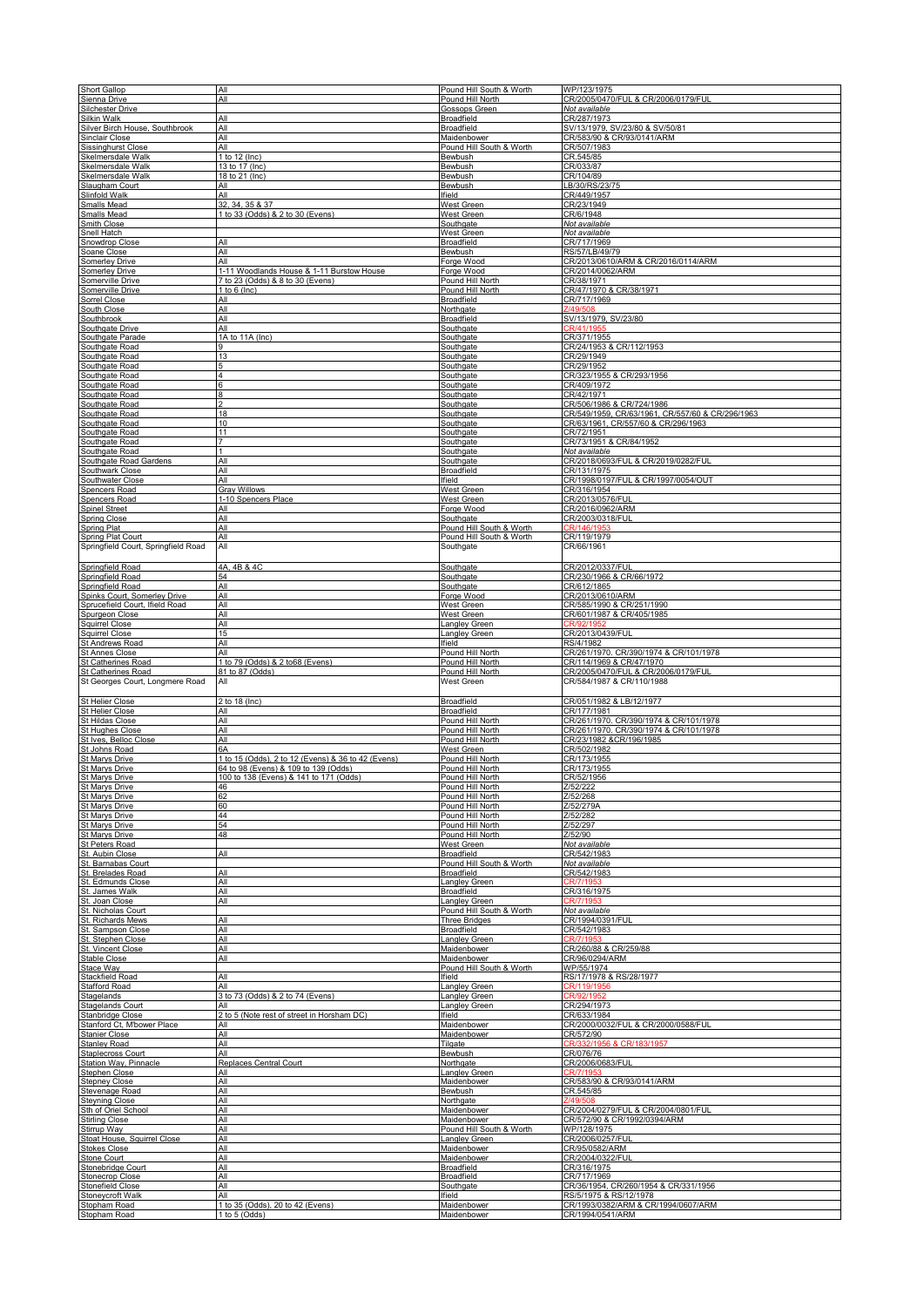| Stopham Road<br>Stopham Road                          | 2 to 12 (Evens)<br>14 & 16                                                                              | Maidenbower<br>Maidenbower                           | CR/93/0215/ARM<br>CR/93/0215/ARM & CR/95/0597/ARM                                                                        |
|-------------------------------------------------------|---------------------------------------------------------------------------------------------------------|------------------------------------------------------|--------------------------------------------------------------------------------------------------------------------------|
| <b>Storrington Court</b>                              | All                                                                                                     | Ifield                                               | CR/33/1971 & CR/87/1972                                                                                                  |
| <b>Strachey Court</b><br><b>Strand Close</b>          | All<br>All                                                                                              | Broadfield<br>Maidenbower                            | CR/287/1973<br>CR/1992/0233/ARM                                                                                          |
| Strathmore Road                                       | 39                                                                                                      | lfield                                               | CR/370/1974 & CR/006/1976                                                                                                |
| Strathmore Road<br>Strathmore Road                    | Pandora<br>All                                                                                          | Ifield<br>Ifield                                     | CR/535/1983<br>CR/680/1967                                                                                               |
| <b>Street Hill</b><br><b>Strickland Close</b>         | All                                                                                                     | Pound Hill South & Worth<br>Ifield                   | Not available<br>RS/17/1978 & RS/28/1977                                                                                 |
| <b>Stroudley Close</b>                                | All                                                                                                     | Maidenbower                                          | CR/572/90                                                                                                                |
| <b>Strudgate Close</b><br><b>Stuart Close</b>         | All<br>8 and 10                                                                                         | Furnace Green<br>Maidenbower                         | CR/096/1966<br>CR/121/89                                                                                                 |
| <b>Stuart Close</b>                                   | All                                                                                                     | Maidenbower                                          | CR/202/88                                                                                                                |
| Stumblets<br>Stumblets                                | 1 to 7 (Odds) 2 & 4<br>g                                                                                | Pound Hill South & Worth<br>Pound Hill South & Worth | CR/195/1968 & CR/359/1970<br>CR/2005/0709/RUP                                                                            |
| <b>Sullington Hill</b>                                | All                                                                                                     | Southgate                                            | CR/337/1968 & CR/620/1969                                                                                                |
| Summer House, Oak Road<br>Summersvere Close           | All<br>9 to 12 (Inc)                                                                                    | Southgate<br><b>Three Bridges</b>                    | CR/2003/0318/FUL<br>CR/123/1958 & 185/1959                                                                               |
| Summersvere Close<br>Summersvere Close                | $1$ to 8 (Inc)<br>13 to 16 (Inc)                                                                        | <b>Three Bridges</b><br><b>Three Bridges</b>         | CR/123/1958 & CR/124/1958<br>CR/123/1958 & CR/370/1959                                                                   |
| Summersvere Close                                     | 17                                                                                                      | <b>Three Bridges</b>                                 | CR/142/1966 & CR/92/1967                                                                                                 |
| Summersvere Close<br>Summersvere Close                | Deo Gratis & Carsluth<br>1A                                                                             | <b>Three Bridges</b><br><b>Three Bridges</b>         | CR/208/1962 & CR/274/1966<br>CR/293/1967                                                                                 |
| Summersvere Close                                     | 18                                                                                                      | <b>Three Bridges</b>                                 | CR/527/1985                                                                                                              |
| Summersvere Close<br>Sundew Close                     | Menan<br>All                                                                                            | <b>Three Bridges</b><br><b>Broadfield</b>            | CR/95/1985 & CR/527/1985<br>CR/717/1969                                                                                  |
| Sunflower Way<br>Sunningdale Court                    | All<br>All                                                                                              | Forge Wood<br>Southgate                              | CR/2017/0125/ARM<br>CR/60/1975, CR/169/1975 & CR/264/1973                                                                |
| Sunnymead                                             | 1 to 143 (Odds) & 30 to 76 (Evens)                                                                      | West Green                                           | CR/19/1950                                                                                                               |
| Sunnymead<br>Surrenden Rise                           | All<br>All                                                                                              | West Green<br>Broadfield                             | CR/47/1949<br>CR/492/1984                                                                                                |
| Swaledale Close                                       | All                                                                                                     | Southgate                                            | CR/215/1969                                                                                                              |
| Swallow Close<br>Swift Lane                           | All<br>All                                                                                              | Langley Green<br>Langley Green                       | CR/14/1952 & CR/92/195<br>CR/14/1952 & CR/92/1952                                                                        |
| <b>Sycamore Close</b>                                 | 1 to 4 (Inc) & 10 to 28 (Inc)<br>5 to 9 (Inc)                                                           | Langley Green<br>Langley Green                       | CR/97/1961                                                                                                               |
| <b>Sycamore Close</b><br>Sylvan Road                  | 1 to 19 (Odds)                                                                                          | Furnace Green                                        |                                                                                                                          |
| Symonds House, Braeburn Road<br><b>Talisman House</b> | All<br>All                                                                                              | Ifield<br><b>Three Bridges</b>                       | CR/2000/0343/RG4 & CR/2006/0104/ARM<br>CR/1991/0444/OUT                                                                  |
| <b>Tallis Close</b>                                   | All                                                                                                     | Bewbush                                              | LB/22/77                                                                                                                 |
| <b>Talman Close</b><br><b>Tamar Close</b>             | All<br>All                                                                                              | Ifield<br>Maidenbower                                | RS/28/1977 & RS/17/1978<br>CR/260/88                                                                                     |
| <b>Tangmere Road</b>                                  | All                                                                                                     | lfield                                               | CR/263/195                                                                                                               |
| <b>Tanyard Close</b><br><b>Tatham Court</b>           | All<br>All                                                                                              | Maidenbower<br><b>Broadfield</b>                     | CR/1993/0382/ARM & CR/1994/0607/ARM<br>CR/287/1973                                                                       |
| <b>Taunton Close</b>                                  | All                                                                                                     | Pound Hill                                           | CR/1998/0100/FUL                                                                                                         |
| <b>Taylor Walk</b><br><b>Teasel Close</b>             | All<br>All                                                                                              | West Green<br><b>Broadfield</b>                      | CR/601/1987 & CR/405/1985<br>CR/490/1969                                                                                 |
| Teesdale<br><b>Telham Court</b>                       | All<br>All                                                                                              | Southgate<br>Bewbush                                 | CR/74/1967<br>LB/27/76                                                                                                   |
| <b>Temple Close</b>                                   | All                                                                                                     | Maidenbower                                          | CR/158/90                                                                                                                |
| <b>Tennyson Close</b><br>Tern Road                    | All<br>11 to 21 (Odds) & 10 to 20 (Evens)                                                               | Pound Hill North<br>Ifield                           | CR/173/1955<br>RS/12/1981                                                                                                |
| <b>Tern Road</b>                                      | 1 to 9 (Odds) & 2 to 8 (Evens)                                                                          | Ifield                                               | RS/15/1978                                                                                                               |
| <b>Thatcher Close</b><br>The Acorns                   | All                                                                                                     | Southgate<br><b>Broadfield</b>                       | Not available<br>SV/18/1982 & SV/46/1982                                                                                 |
| The Birches                                           | All (46A)                                                                                               | <b>Three Bridges</b>                                 | 1 (CR/2019/0541/FUL)<br>CR/2015/0417/FUL                                                                                 |
| The Boulevard                                         | Platform, 11 The Boulevard - 001-023, 101-132, 201-<br>232, 301-330, 401-430, 501-530, 601-607, 701-707 | Northgate                                            |                                                                                                                          |
|                                                       | ex numbers 013, 113, 213, 313, 413, 513.                                                                |                                                      |                                                                                                                          |
| The Boulevard<br>The Bower                            | Geraint Thomas House North & South                                                                      | Northgate<br>Pound Hill South & Worth                | CR/20016/0662/FUL<br>CR/159/1980, CR/371/1983 & CR/482/1983                                                              |
| The Bower                                             | 3 (Final application CR/99/0589/FUL)                                                                    | Pound Hill South & Worth                             | CR/348/1983, CR/257/1987, CR/105/1990, CR/93/0197/OUT, CR/CR/96/0230/RUP,<br>CR/99/0289/RUP                              |
| The Bower                                             |                                                                                                         | Pound Hill South & Worth                             | CR/572/1981, CR/280/1985 & CR/227/1988                                                                                   |
| The Broadway<br>The Broadway                          | flats 1-4 above 42-46<br>flats 12A & 12B                                                                | Northgate<br>Northgate                               | CR/2016/0984/PA3<br>CR/2016/0198/FUL                                                                                     |
| The Broadway                                          | Flats 48A & 48B                                                                                         | Northgate                                            | CR/2017/0549/PA3                                                                                                         |
| The Broadway<br>The Broadway                          | Broadgate Units 1-3 & Flats 1-78<br>Flats 1-25, 13A The Broadway                                        | Northgate<br>Northgate                               | CR/2015/0609/FUL<br>CR/2015/0694/FUI                                                                                     |
| The Brook, Clappers Gate<br>The Cackstones            | All<br>All                                                                                              | Northgate<br>Pound Hill South & Worth                | CR/1998/0482/RG3                                                                                                         |
| The Canter                                            | All                                                                                                     | Pound Hill South & Worth                             | WP/55/1974, WP/98/75, WP/129/75, WP/61/76, WP/36/81 & CR/428/1981<br>WP/55/1974, WP/98/75, WP/129/75, WP/61/76, WP/36/81 |
| The Chase<br>The Copse, Gales Drive                   | All<br>All                                                                                              | Furnace Green<br><b>Three Bridges</b>                | CR/379/61, CR/109/6<br>CR/2003/0487/FUL                                                                                  |
| The Courtyard, East Park                              | 14, 15                                                                                                  | Southgate                                            | CR/2017/0143/PA3                                                                                                         |
| The Covey                                             | All                                                                                                     | Pound Hill South & Worth                             | WP/55/74, WP/98/75, WP/129/75, WP/61/76, WP/61/78 & WP/36/81                                                             |
| The Crawley Foyer, Horhsam Road                       | All                                                                                                     | West Green                                           | CR/1998/0030/FUL                                                                                                         |
| The Croft                                             | 5 to 43 (Odds) & 2 to 36 (Evens)                                                                        | Gossops Green                                        | CR/280/1960A                                                                                                             |
| The Croft                                             | 1 & 3                                                                                                   | Gossops Green                                        | CR/280/1960A & CR/333/1962                                                                                               |
| The Dingle<br>The Dingle                              | 1 to 55 (Odds) & 2 to 106 (Evens)<br>35A, 35B, 35C, 35D & 35E                                           | West Green<br>West Green                             | <b>R/12/105</b><br>CR/1993/0396/RG3                                                                                      |
| The Drive, Gatwick Road                               | 1A, 1B, 2 and 3                                                                                         | <b>Three Bridges</b>                                 | CR/207/0074/FUL                                                                                                          |
| The Garrones                                          | All                                                                                                     | Pound Hill South & Worth                             | WP/55/74, WP/98/75, WP/129/75, WP/61/76, WP/123/79 & WP/36/81                                                            |
| The Glade                                             | All                                                                                                     | Furnace Green                                        | CR/379/61, CR/109/62 & CR/359/63                                                                                         |
| The Green<br>The Grooms                               | All                                                                                                     | West Green<br>Pound Hill South & Worth               | CR/15/1949 & CR/45/1952<br>WP/55/1974                                                                                    |
| The Grove<br>The Hollow                               | All<br>1 to 11 (Odds)                                                                                   | West Green<br>Gossops Green                          | CR/15/1949<br>CR/426/1958                                                                                                |
| The Hollow                                            | 13. 15 & 2 to 20 (Evens)                                                                                | Gossops Green                                        | CR/97/1961                                                                                                               |
| The Laurels, Tinsley Lane<br>The Link                 | All<br>All                                                                                              | <b>Three Bridges</b><br>West Green                   | CR/478/1987, CR/214/1988 & CR/837/1988<br>CR/16/1949                                                                     |
| The Mardens                                           | Ewhurst                                                                                                 | lfield                                               | CR/134/1964                                                                                                              |
| The Mardens<br>The Mardens                            | <b>Trinity Manse</b><br>Aurore                                                                          | Ifield<br>Ifield                                     | CR/562/1964<br>CR/622/1964 & CR/71/1965                                                                                  |
| The Mardens                                           | <b>Apple Trees</b><br>1 to 5 (Odds), 17 to 23 (Odds), 31 to 71 (Odds)                                   | Ifield                                               | CR/71/1965<br>CR/218/1957                                                                                                |
| The Millbank<br>The Millbank                          | 2 to 18 (Evens), 24 to 30 (Evens) & 40 to 44 (Evens)                                                    | Ifield<br>Ifield                                     | CR/218/1957                                                                                                              |
| The Millbank                                          | 7 to 15 (Odds), 25 to 29 (Odds), 20 & 22, & 32 to 38 (Evens)                                            | Ifield                                               | CR/218/1957 & CR/430/1957                                                                                                |
| The Orchards                                          |                                                                                                         | lfield                                               | Not available                                                                                                            |
| The Paddock<br>The Pasture                            | All<br>All                                                                                              | Pound Hill South & Worth<br>Pound Hill South & Worth | WP/128/1975<br>CR/146/1953                                                                                               |
| The Pavement                                          | No 4. Flat 1 & 2                                                                                        |                                                      |                                                                                                                          |
| The Pines<br>The Ridings                              | All<br>All                                                                                              | Pound Hill South & Worth<br>Pound Hill South & Worth | CR/2001/0043/FUL<br>WP/134/1976 & WP/55/1974                                                                             |
| The Rise                                              | All                                                                                                     | Pound Hill South & Worth                             |                                                                                                                          |
| The Spinney<br>The Tithe                              | All<br>All                                                                                              | Southgate<br>lfield                                  | CR/55/1965 & CR/381/1968<br>CR/2004/0030/FUI                                                                             |
| The Twitten                                           | 1 to 9 (Odds) & 2 to 42 (Evens)                                                                         | <b>West Green</b>                                    | CR/477/1957                                                                                                              |
| The Twitten<br><b>Thetford Walk</b>                   | 11 & 13<br>All                                                                                          | West Green<br>Bewbush                                | CR/477/1957 & CR/100/1962<br>CR/104/89                                                                                   |
| <b>Theydon Close</b>                                  | All                                                                                                     | Furnace Green                                        | ER/379/61.                                                                                                               |
| Thirlmere Road                                        |                                                                                                         | Ifield                                               | Not available                                                                                                            |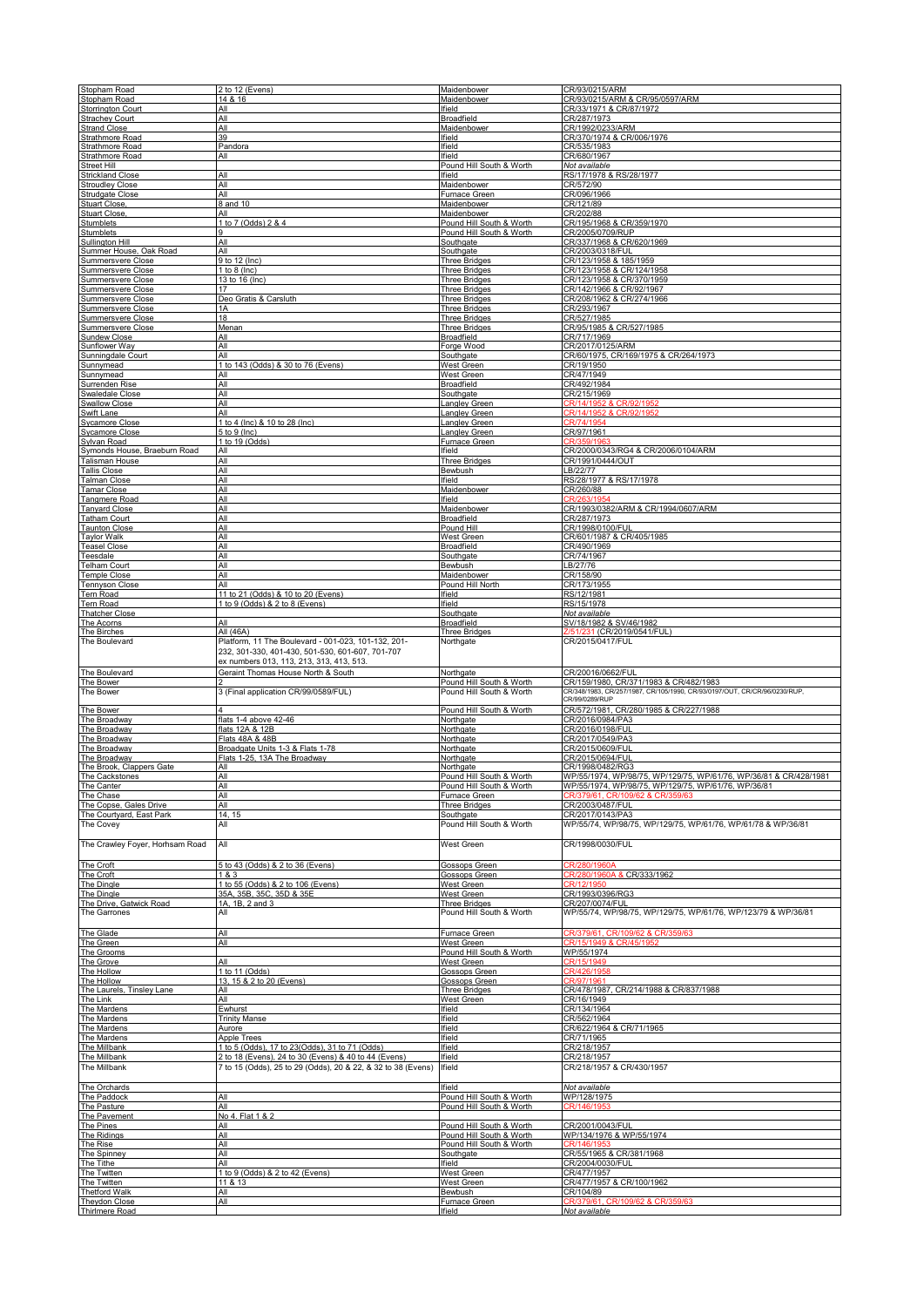| <b>Thompson Court</b>                            | All<br>1 to 10 (Inc)              | <b>Broadfield</b>                                    | CR/287/1973<br>CR/396/90                              |
|--------------------------------------------------|-----------------------------------|------------------------------------------------------|-------------------------------------------------------|
| <b>Thorndyke Close</b><br><b>Thorndyke Close</b> | Al                                | <b>Maidenbower</b><br><u>Maidenbower</u>             | CR/516/88 & CR/080/1987                               |
| Thornhill, Old Horsham Road                      | All                               | Southgate                                            | CR/1993/0271/FUL                                      |
| Three Bridges Road                               | 89A                               | <b>Three Bridges</b>                                 | CR/028/1972                                           |
| Three Bridges Road                               | 142                               | <b>Three Bridges</b>                                 | CR/143/1964                                           |
| Three Bridges Road                               | 144                               | Three Bridges                                        | CR/168/1970                                           |
| Three Bridges Road                               | 143                               | <b>Three Bridges</b>                                 | CR/203/1953                                           |
| Three Bridges Road                               | 114 to 132 (Evens)                | <b>Three Bridges</b>                                 | CR/218/1961                                           |
| Three Bridges Road                               | 99                                | <b>Three Bridges</b>                                 | CR/264/1958                                           |
| Three Bridges Road                               | 56A                               | <b>Three Bridges</b>                                 | CR/289/1983                                           |
| <b>Three Bridges Road</b>                        | 146                               | <b>Three Bridges</b>                                 | CR/294/1969                                           |
| Three Bridges Road                               | 123                               | <b>Three Bridges</b>                                 | CR/304/1954                                           |
| <b>Three Bridges Road</b>                        | 138                               | Three Bridges                                        | CR/361/1987                                           |
| Three Bridges Road                               | 97                                | Three Bridges                                        | CR/39/1955                                            |
| Three Bridges Road                               | 32 & 32A                          | Three Bridges                                        | CR/410/1961A                                          |
| <b>Three Bridges Road</b>                        | 139                               | Three Bridges                                        | CR/435/64 & CR/619/1964                               |
| <b>Three Bridges Road</b>                        | 96                                | <b>Three Bridges</b>                                 | CR/58/1962, CR/298/1963 & CR/110/1964                 |
| <b>Three Bridges Road</b>                        | 65 & 67                           | <b>Three Bridges</b>                                 | CR/67/1954 & CR/218/1954                              |
| Three Bridges Road                               | 95                                | <b>Three Bridges</b>                                 | CR/74/1955 & CR/157/1956                              |
| Three Bridges Road                               | 71                                | <b>Three Bridges</b>                                 | CR/87/1955                                            |
| <b>Three Bridges Road</b>                        | 71A                               | <b>Three Bridges</b>                                 | CR/94/1954                                            |
| Three Bridges Road                               | 24                                | <b>Three Bridges</b>                                 | CR/94/1956                                            |
| <b>Three Bridges Road</b>                        | 67A                               | <b>Three Bridges</b>                                 | CR/98/1955                                            |
| Three Bridges Road                               | 127                               | <b>Three Bridges</b>                                 | Z/49/54 & CR/119/1953                                 |
| Three Bridges Road                               | 99, 101                           | <b>Three Bridges</b>                                 | CR/2016/0524/FUL                                      |
| Thyme House, Tinsley Lane                        | AI                                | <b>Three Bridges</b>                                 | CR/1998/0763/FUI                                      |
| <b>Ticehurst Close</b>                           | 1 to 3 (Inc), 10 & 13 to 21 (Inc) | Pound Hill South & Worth                             | CR/520/1986 & CR/546/1986                             |
| <b>Ticehurst Close</b>                           | 4 to 6 (Inc) & 11 & 12            | Pound Hill South & Worth                             | CR/520/1986, CR/546/1986, CR/735/1986 & CR/736/1986   |
| <b>Ticehurst Close</b>                           | 7 to 9 (Inc)                      | Pound Hill South & Worth                             | CR/735/1986 & CR/736/1986                             |
| <b>Tilgate Drive</b>                             |                                   | Tilgate                                              | Not available                                         |
| <b>Tilgate Parade</b>                            | All                               | Tilgate                                              | CR/106/1956                                           |
| Tilgate Way                                      | 1 to 53 (Odds) & 2 to 38 (Evens)  | Tilgate                                              |                                                       |
| Tilgate Way                                      | 57 to 79 (Odds)                   | Tilgate                                              | CR/158/90                                             |
| <b>Tillitson Close</b>                           | All                               | Maidenbower                                          |                                                       |
| Timberlands                                      | All                               | <b>Broadfield</b>                                    | SV/13/1979 & SV/23/1980                               |
| <b>Tinsley Close</b>                             | All                               | <b>Three Bridges</b>                                 | CR/1996/0031/ARM                                      |
| Tinsley Court, Tinsley Lane                      | All                               | Three Bridges                                        | CR/2003/0695/FUL                                      |
| <u>Tinsley Green</u>                             | Dara                              | Pound Hill North                                     | CR/264/1960                                           |
| <b>Tinsley Green</b>                             |                                   | Pound Hill North                                     | CR/511/1961                                           |
| <b>Tinsley Green</b>                             | Kanderstag<br>Rose Cottage        | Pound Hill North                                     | CR/511/1961                                           |
| <b>Tinsley Lane</b>                              | 84                                | <b>Three Bridges</b>                                 | CR/041/1980, CR/095/1985, CR/436/1956 & CR/176/1957   |
| <u>Tinsley Lane</u>                              | 73A                               | <b>Three Bridges</b>                                 | CR/140/1967                                           |
| <u>Tinsley Lane</u>                              | 106A                              | <b>Three Bridges</b>                                 | CR/143/1959                                           |
| <b>Tinslev Lane</b>                              | 86, 86A, 88 & 88A                 | <b>Three Bridges</b>                                 | CR/15/1966 & CR/543/1966                              |
| <b>Tinslev Lane</b>                              | 53                                | <b>Three Bridges</b>                                 | CR/150/1968                                           |
| <b>Tinslev Lane</b>                              | 66 to 72 (Evens)                  | <b>Three Bridges</b>                                 | CR/1991/0271/OUT & CR/1997/0030/FUL                   |
| <b>Tinsley Lane</b>                              | 77A, 79 & 79A                     | <b>Three Bridges</b>                                 | CR/1997/0077/OUT & CR/1991/0078/OUT                   |
| <b>Tinsley Lane</b>                              | 47                                | <b>Three Bridges</b>                                 | CR/200/1954                                           |
| <b>Tinsley Lane</b>                              | 100A                              | <b>Three Bridges</b>                                 | CR/328/1987 & CR/558/1989                             |
| <b>Tinsley Lane</b>                              | 102 & 102A                        | <b>Three Bridges</b>                                 | CR/346/1971 & CR/352/1972                             |
| <u>Finsley Lane</u>                              | 104 & 104A                        | <b>Three Bridges</b>                                 | CR/346/1971 & CR/373/1973                             |
| <u> Finsley Lane</u>                             | 49                                | Three Bridges                                        | CR/356/1954                                           |
| Tinsley Lane                                     | 61                                | Three Bridges                                        | CR/389/1960                                           |
| <u> Finsley Lane</u>                             | 63                                | <b>Three Bridges</b>                                 | CR/390/1960                                           |
| <u> Finsley Lane</u>                             | 65                                | Three Bridges                                        | CR/390/1960                                           |
| Tinsley Lane                                     | 55                                | Three Bridges                                        | CR/41/1954                                            |
|                                                  | 59                                | <b>Three Bridges</b>                                 | CR/42/1954                                            |
| <u>Finsley Lane</u><br><u>Finsley Lane</u>       | 51                                | <b>Three Bridges</b>                                 | CR/59/1957                                            |
| Tinsley Lane                                     | 57                                | <b>Three Bridges</b>                                 | CR/6/1954                                             |
| <b>Tinsley Lane</b>                              | 98                                | <b>Three Bridges</b>                                 | CR/81/1957                                            |
| <b>Tinsley Lane</b>                              | 106                               | <b>Three Bridges</b>                                 | CR/96/1959 & CR/143/1959                              |
|                                                  | 67                                | <b>Three Bridges</b>                                 | Z/52/234 & CR/54/1953                                 |
| <b>Tinsley Lane</b><br>Tintern Road              | All                               | <u>Gossops Green</u>                                 | CR/348/1975 & CR/306/1973                             |
| <u> Firee Path,</u>                              | All                               | <b>Broadfield</b>                                    | CR/504/1969 & CR/379/1970                             |
| Titmus Drive                                     | 1 to 75 (Odds)                    | Tilgate                                              | CR/332/1956                                           |
| <b>Titmus Drive</b>                              | Vicarage                          | Tilgate                                              | CR/433/1972, CR/227/1972 & CR/015/1972                |
| Titmus Drive                                     | 2 to 96 (Evens)                   | Tilgate                                              | Not available (except for odd numbers)                |
| <b>Toftwood Close</b>                            |                                   | Pound Hill South & Worth                             | CR/074/1983, CR/520/1986 & CR/546/1986                |
| Tomlin Court, Commonwealth Drive                 | All                               | <b>Three Bridges</b>                                 | CR/2005/0714/FUL                                      |
| Town Barn Road                                   | 2 to 50 (Evens)                   | West Green                                           | CR/16/1949                                            |
| Town Barn Road                                   | 7 to 19 (Odds)                    | <b>West Green</b>                                    | CR/191/19                                             |
| Town Mead                                        | 1 to 57 (Odds) & 2 to 66 (Evens)  | West Green                                           | CR/35/1950                                            |
| <b>Tree View</b>                                 | Al                                | <b>Broadfield</b>                                    | SV/48/1981 & SV/20/1982CR/271/1982                    |
| <b>Trefoil Crescent</b>                          | All                               | <b>Broadfield</b>                                    | CR/182/1971 & CR/285/1971                             |
| Trent Close                                      | All                               | Gossops Green                                        |                                                       |
| <b>Trevanne Plat</b>                             | 1 & 8 & 2                         | Pound Hill South & Worth                             | CR/195/1968                                           |
| <b>Trevanne Plat</b>                             | $3$ to $6$ (Inc)                  | Pound Hill South & Worth                             | CR/195/1968 & CR/490/1972                             |
| Trewarren Court, Ifield Road                     | All                               | West Green                                           | CR/283/1987                                           |
| <b>Treyford Close</b>                            | All                               | Ifield                                               | CR/263/1954                                           |
| <b>Trinity Close</b>                             | All                               | Pound Hill North                                     | CR/38/1971                                            |
| Trist Way                                        | All                               | Ifield                                               | CR/2004/0144/ARM & CR/2002/0673/ARM                   |
| <b>Troon Close</b>                               | All                               | Ifield                                               | RS/4/1982                                             |
| <b>Trotton Close</b>                             | All                               | Maidenbower                                          | CR/1993/0382/ARM & CR/1994/0607/ARM                   |
| Tudor Close                                      | 4 to 7 (Inc) 15 to 25 (Inc)       | Maidenbower                                          | CR/121/89                                             |
| <b>Tudor Close</b>                               | All                               | Maidenbower                                          | CR/202/88                                             |
| <b>Tulip Close</b>                               | All                               | Forge Wood                                           | CR/2017/0125/ARM                                      |
| <b>Tullett Road</b>                              | All                               | Maidenbower                                          | CR/1993/0220/ARM & CR/1993/0297/ARM                   |
| Tunnmeade                                        | All                               | Ifield                                               | RS/17/1978                                            |
| <b>Turner Walk</b>                               | All                               | Tilgate                                              | CR/97/1961                                            |
| Turners Hill Road                                | Rice House & New Lodge            | Pound Hill South & Worth                             | CR/1994/0220/OUT, CR/1997/0301/RUP & CR/1997/0723/FUL |
| Turners Hill Road                                | Lavant                            | Pound Hill South & Worth                             | CR/2002/0794/FUL                                      |
| Turners Hill Road                                | <b>Heather Mead</b>               |                                                      | CR/485/1956 & CR/473/1957                             |
| Turners Hill Road                                | Windfall                          | Pound Hill South & Worth<br>Pound Hill South & Worth | CR/76/1958                                            |
| Turnpike Place                                   | 36                                | angley Green                                         | CR/016/1986                                           |
| Turnpike Place                                   | 35                                | angley Green                                         | CR/247/1975, CR/203/1974, CR/127/1970 & CR/038/1972   |
| Turnpike Place                                   | 1 to 5 ( $Inc$ )                  | angley Green                                         | CR/301/1969 & CR/419/1965                             |
| Turnpike Place                                   | 11 to 34 (Inc)                    | angley Green                                         | CR/419/1965, CR/411/1966 & CR/4/1968                  |
| <b>Tuscany Gardens</b>                           | Al                                | Northgate                                            | CR/671/1989, CR/654/1990 & CR/607/1990                |
| Tushmore Avenue                                  | 1A                                | Northgate                                            | CR/2006/0479/FUL                                      |
| Tushmore Avenue                                  | 2                                 | Northgate                                            | CR/272/1966 & CR/534/1966                             |
| Tushmore Avenue                                  |                                   | Northgate                                            | CR/94/1952                                            |
| Tushmore Court                                   | All                               | Northgate                                            | CR/539/1981 & CR/380/1981                             |
| Tushmore Crescent                                |                                   | Northgate                                            | Not available                                         |
| <b>Tushmore Crescent</b>                         | 31                                | Northgate                                            | CR/2015/0027/FUL                                      |
| Tushmore Lane                                    |                                   | Northgate                                            | CR/1995/0196/OUT & CR/1995/0566/FUL                   |
| Tushmore Lane                                    | 36 to 40 (Evens)                  | Northgate                                            | CR/237/1955                                           |
| Tushmore Lane                                    | 34                                | Northgate                                            | CR/504/1972 & CR/129/1973                             |
| <b>Tushmore Lane</b>                             | 27                                | Northgate                                            | CR/611/1967                                           |
| Tushmore Lane                                    | 2 to 18 (Evens)<br>All            | Northgate                                            | CR/77/1964, CR/361/1964 & CR/12/1966<br>CR/198/74     |
| Tussock Close<br><b>Tuxford Close</b>            | All                               | Bewbush<br>Maidenbower                               | CR/94/0071/RG3                                        |
| Twyne Close,                                     | All                               | Bewbush                                              | CR/118/75                                             |
| Tyler Road                                       |                                   | Southgate                                            | Not available                                         |
| Tyne Close                                       | AI                                | Maidenbower                                          | CR/259/88                                             |
| <b>Ullswater Road</b>                            | All & Jim Smith Court             | Forge Wood                                           | CR/2016/0114/ARM                                      |
| <b>Valley Drive</b>                              | All inc.Frost House               | Forge Wood                                           | CR/2018/0894/OUT & CR/2020/0548/ARM                   |
| Vanburgh Close                                   | All                               | Bewbush                                              | RS/57/LB/49/79                                        |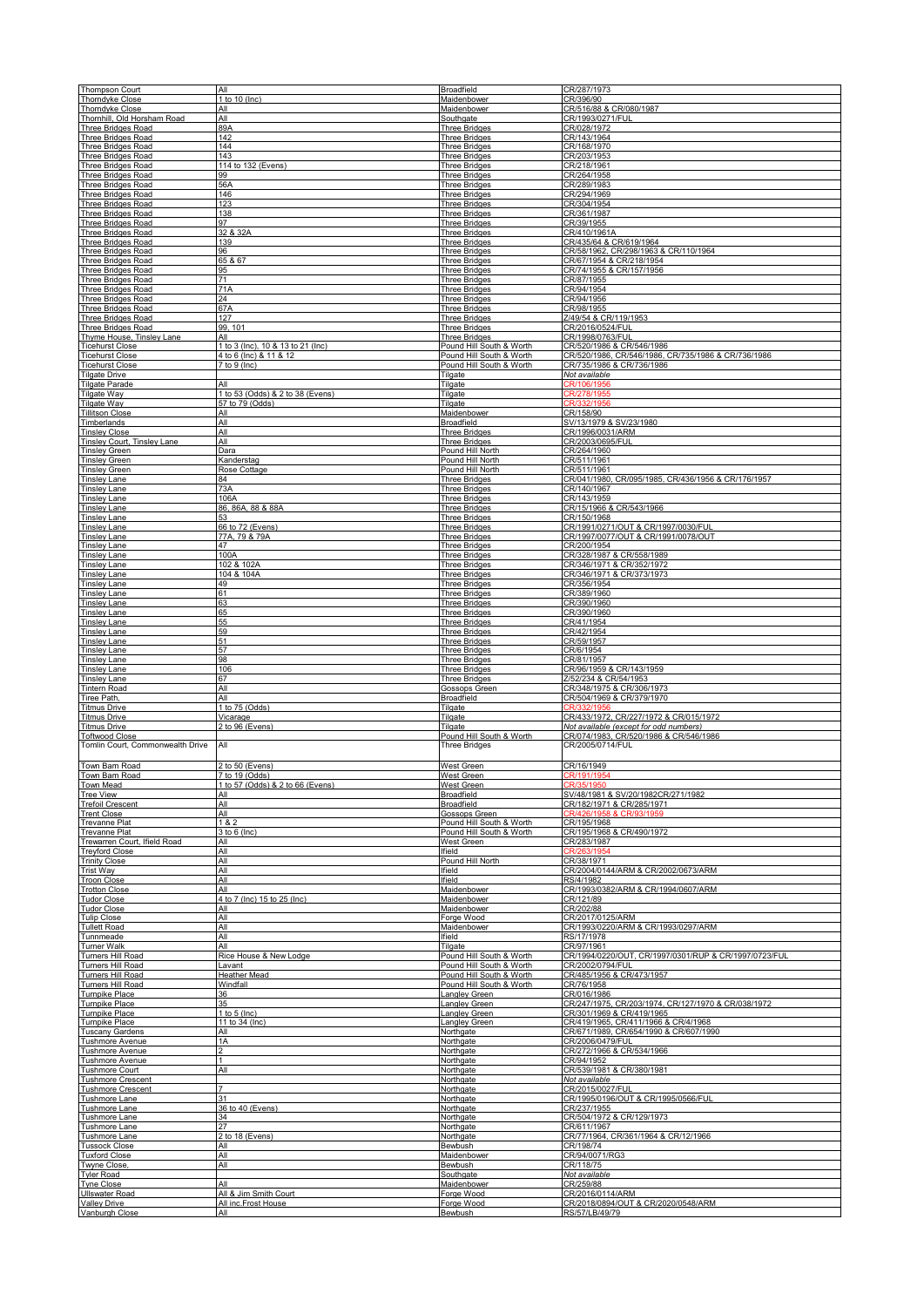| Vancouver Drive                                      | 1 to 23 (Inc), 27 to 32 (Inc) & 37 to 46 (Inc)                        | <b>Langley Green</b>                         | CR/1992/0071/ARM                                                           |
|------------------------------------------------------|-----------------------------------------------------------------------|----------------------------------------------|----------------------------------------------------------------------------|
| Vancouver Drive<br><b>Jancouver Drive</b>            | 33 & 34<br>24 to 26 (Inc)                                             | angley Green<br>Langley Green                | CR/1992/0071/ARM & CR/1992/0521/FUI<br>CR/1992/0071/ARM & CR/1993/0409/FUI |
| <b>Jancouver Drive</b>                               | 35 & 36                                                               | Langley Green                                | CR/1992/0071/ARM, CR/1992/0521/ARM & CR/1993/0409/ARM                      |
| Vanners<br>Victor Court                              | All                                                                   | Northgate<br>Pound Hill North                | CR/97/1952<br>Not available                                                |
| √ictoria Mews                                        | All                                                                   | West Green                                   | CR/2001/0300/FUL, CR/1999/0538/FUL & CR/1999/0537/OUT                      |
| Victoria Road                                        | 1A                                                                    | <b>West Green</b>                            | CR/1998/0639/FUL & CR/1995/0625/FUL                                        |
| Victoria Road<br>Vivienne Close                      | All                                                                   | <b>West Green</b><br>Langley Green           | Not available<br>CR/403/1974 & CR/109/1980                                 |
| Vulcan Close                                         | All                                                                   | <b>Broadfield</b>                            | CR/188/1979                                                                |
| <b>Wadham Close</b><br>Wainwrights                   | All                                                                   | Pound Hill North<br>Southgate                | CR/261/1970. CR/390/1974 & CR/101/1978<br>Not available                    |
| Wakehams Green Drive                                 |                                                                       | Pound Hill North                             | Not available                                                              |
| Wakehurst Drive                                      | 1 to 29 (Odds)                                                        | Southgate                                    | CR/141/1955                                                                |
| Walberton House. Salvington Road                     | All                                                                   | Bewbush                                      | LB/27/76                                                                   |
| <b>Waldby Court</b>                                  | All                                                                   | Bewbush                                      | CR/118/75                                                                  |
| Walesbeech                                           | All                                                                   | <b>Furnace Green</b>                         | CR/261/1967                                                                |
| Walker Road<br>Walnut lane                           | All<br>All                                                            | Maidenbower<br>Langley Green                 | CR/1/91<br>CR/92/1952                                                      |
| <b>Walstead Court, Barley Close</b>                  | All                                                                   | Southgate                                    | CR/2004/0684/FU                                                            |
| <b>Walstead House</b><br><b>Walton Heath</b>         | All<br>1 to 5 (Odds)                                                  | Southgate<br>Pound Hill North                | CR/404/1968 (Property Denolished)<br>CR/414/1972                           |
| <b>Walton Heath</b>                                  | 37                                                                    | Pound Hill                                   | CR/2015/0536/FUL                                                           |
| <b>Wandle Close</b>                                  | All                                                                   | Maidenbower                                  | CR/515/90, CR/91/0273/ARM & CR/92/0361/ARM                                 |
| <b>Wantage Close</b><br><b>Warner Close</b>          | All<br>All                                                            | Maidenbower<br>Maidenbower                   | CR/96/0210/FUL<br>CR/1995/0001/ARM                                         |
| Warnham Road                                         | 5 to 45 (Odds) & 2 to 100 (Evens)                                     | <b>Furnace Green</b>                         | CR/096/1966                                                                |
| Warnham Road                                         | 1 & 3                                                                 | Furnace Green                                | CR/132/1965<br>CR/263/1954                                                 |
| <b>Warren Drive</b><br><b>Warren Drive</b>           | 102 to 140 (Evens) & 113 to 139 (Odds)<br>1 to 17 (Odds)              | Ifield<br>Ifield                             | CR/53/1960, CR/54/1960 & CR/97/1961                                        |
| <b>Warren Drive</b>                                  | 141                                                                   | Ifield                                       | CR/2018/0837/FUL                                                           |
| <b>Warrinton Close</b><br><b>Washington Road</b>     | All<br>All                                                            | Bewbush<br>Bewbush                           | CR/104/89<br>CR.545/85                                                     |
| <b>Wassand Close</b>                                 | All                                                                   | <b>Three Bridges</b>                         | CR/200/1989                                                                |
| <b>Waterfield Gradens</b>                            | All                                                                   | Bewbush                                      | CR/383/85                                                                  |
| <b>Watersfield Road</b><br>Waterlea                  | All<br>2 to 32 (Evens)                                                | Forge Wood<br>Furnace Green                  | CR/2013/0610/ARM<br>CR/135/1965                                            |
| Waterlea                                             | 34 to 88 (Evens) & 1 to 13 (Odds)                                     | <b>Furnace Green</b>                         | CR/261/1967                                                                |
| <b>Waterside Close</b>                               | All                                                                   | Bewbush                                      | CR/237/85                                                                  |
| <b>Watson Close</b><br><b>Waveney Walk</b>           | All<br>All                                                            | Maidenbower<br><b>Furnace Green</b>          | CR/94/0071/RG3<br>CR/578/1966 & CR/112/1967                                |
| Wayside                                              |                                                                       | Ifield                                       | Not available                                                              |
| <b>Weald Drive</b><br><b>Weald Drive</b>             | 1 to 31 (Odds)<br>249 to 275 (Odds)                                   | <b>Furnace Green</b><br>Furnace Green        | CR/190/1965<br>CR/21/62 & Cr/278/62                                        |
| <b>Weald Drive</b>                                   | 108 to 196 (Evens)                                                    | Furnace Green                                | CR/21/62 & CR                                                              |
| Weald Drive                                          | 201 to 247 (Odds)                                                     | Furnace Green                                | CR/21/62 & CR/613/62                                                       |
| <b>Weald Drive</b><br><b>Weald Drive</b>             | 200 to 226 (Evens)<br>2 to 62 (Evens)                                 | Furnace Green<br>Furnace Green               | <b>CR/379</b><br><b>PR/379/61</b><br>CR/109/62 & CR/359/6                  |
| <b>Weaver Close</b>                                  | All                                                                   | Ifield                                       | RS/17/1978                                                                 |
| Webb Close                                           | All                                                                   | <b>Broadfield</b>                            | CR/287/73                                                                  |
| <b>Weddel Road</b><br>Weirbrook                      | All<br>All                                                            | Tilgate<br><b>Furnace Green</b>              | CR/21/62 & CR/613/62                                                       |
| <b>Weller Close</b>                                  |                                                                       | Pound Hill South & Worth                     | Not available                                                              |
| <b>Wellington Close</b><br>Wells Road                | All<br>All                                                            | Pound Hill North                             | WP/163/1974 & F/72/1289                                                    |
| Welwyn Close                                         | 1 to 11 (Odds)                                                        | Tilgate<br>Bewbush                           | CR/101/1956<br>CR.545/85                                                   |
| Welwyn Close                                         | 13 to 23 (Odds)                                                       | Bewbush                                      | CR/033/87                                                                  |
|                                                      |                                                                       |                                              |                                                                            |
| <b>Wenlock Close</b>                                 | All                                                                   | Gossops Green                                | CR/348/1975 & CR/306/1973                                                  |
| Wensleydale<br><b>Wentworth Drive</b>                | All                                                                   | Southgate<br>Pound Hill South & Worth        | CR/175/1967<br>Not available                                               |
| <b>Wesley Close</b>                                  | All                                                                   | Bewbush                                      | B/44/82                                                                    |
| <b>West Avenue</b>                                   | 26                                                                    | <b>Three Bridges</b>                         | CR/133/1963 & CR/144/1965<br>CR/80/1954 & CR/287/1954                      |
| <b>West Avenue</b><br>West Green Drive               | 1 to 31 (Odds), 2 to 8 (Evens) & 18 to 24 (Evens)<br>64 to 88 (Evens) | <b>Three Bridges</b><br><b>West Green</b>    | CR/16/1949                                                                 |
| West Green Drive                                     | 52 to 62 (Evens)                                                      | <b>West Green</b>                            | CR/47/1949                                                                 |
| West Green Drive<br>West Green Drive                 | 31 to 57 (Odds)<br>1-26 Foundry House & 1-66 Bloomery House           | <b>West Green</b><br><b>West Green</b>       | CR/9/1955 & CR/68/1955<br>CR/2014/0317/NCC                                 |
| West Green Drive                                     | 113-216 Apex Apartments                                               | <b>West Green</b>                            | CR/2015/0763/ARM                                                           |
| <b>West Street</b>                                   | 45 to 53 (Odds)                                                       | Southgate                                    | CR/2003/0318/FUL                                                           |
| <b>West Street</b><br>West Way                       | 90-100 (evens)                                                        | Southgate<br><b>Three Bridges</b>            | CR/2012/0577/FUI<br>Not available                                          |
| <b>Westcott Close</b>                                | All                                                                   | Broadfield                                   | CR/1992/0507/FUL                                                           |
| Westfield Road<br><b>Westminster Road</b>            | 21 & 23<br>1 to 11 (Odds)                                             | West Green<br>Maidenbower                    | CR/394/1966<br>CR/259/88                                                   |
| Westminster Road                                     | 2 to 12 (Odds)                                                        | Maidenbower                                  | CR/260/88                                                                  |
| <b>Westminster Road</b>                              | 13 to 17 (Odds)                                                       | Maidenbower                                  | CR/290/90                                                                  |
| <b>Westminster Road</b><br>WestminsterRoad           | 2 to 8 (Evens)<br>13 to 37 (Odds), 14 to 26 (Evens)                   | Maidenbower<br>Maidenbower                   | CR/313/89<br>CR/515/90                                                     |
| <b>Wheeler Road</b>                                  | All                                                                   | Maidenbower                                  | CR/1/91                                                                    |
| <b>Wheeler Road</b><br><b>Wheeler Road</b>           | 13 to 32 (Inc) & 41 to 46 (Inc)<br>47 to 66 (Inc)                     | Maidenbower<br>Maidenbower                   | CR/1/91 & CR/92/0482/ARM<br>CR/1/91 & CR/93/0038/ARM                       |
| <b>Whistler Close</b>                                | All                                                                   | Tilgate                                      | CR/332/1956                                                                |
| <b>Whiteoak Close</b>                                | All                                                                   | Forge Wood                                   | CR/2013/0610/ARM                                                           |
| <b>Whitgift Walk</b><br><b>Whittington Road</b>      | All<br>All                                                            | Tilgate<br>Tilgate                           | CR/278/1955<br>CR/278/1955                                                 |
| Wickland Court, Hunter Road                          | All                                                                   | Southgate                                    | CR/508/1983                                                                |
| Wilberforce Close<br><b>Wilkinson Court</b>          | All<br>All                                                            | <b>Broadfield</b><br><b>Broadfield</b>       | CR/216/1984<br>CR/287/1973                                                 |
| <b>William Morris Way</b>                            | 2 to 36 (Evens)                                                       | <b>Broadfield</b>                            | CR/121/1990 & CR/1993/0188/FUL                                             |
| William Morris Way<br><b>Willow Close</b>            | All                                                                   | <b>Broadfield</b>                            | CR/216/1984<br>CR/48/1951                                                  |
| Willowfield, Perryfield Road                         | All                                                                   | Northgate<br>Southgate                       | CR/678/1988, CR/113/1989                                                   |
| Wilmington Close                                     | All                                                                   | <b>Broadfield</b>                            | CR/314/1984                                                                |
| <b>Wilson Close</b><br>Wilton House, Ifield Road     | All<br>All                                                            | Maidenbower<br><b>West Green</b>             | CR/1996/0105/ARM<br>CR/2006/0481/FUL                                       |
| Wimbourne House, Ifield Road                         | All                                                                   | West Green                                   | CR/353/1975, CR/077/1974 & CR/011/1974                                     |
| Wimblehurst Road                                     | All                                                                   | Forge Wood                                   | CR/2013/0610/ARM                                                           |
| <b>Wincanton Close</b><br>Winchester Road            | All<br>All                                                            | Pound Hill South & Worth<br>Tilgate          | CR/1998/0100/FUL<br>R/101/19                                               |
| Windermere Close                                     | All                                                                   | Forge Wood                                   | CR/2015/0740/ARM                                                           |
| Windmill Court<br><b>Windrush Close</b>              | All<br>All                                                            | <b>West Green</b><br><b>Gossops Green</b>    | CR/415/1981 & CR/254/1983                                                  |
| <b>Windsor Close</b>                                 | All                                                                   | <b>Broadfield</b>                            | CR/188/1979                                                                |
| Windyridge                                           |                                                                       | Gossops Green                                | CR/253/1957                                                                |
| <b>Winter Gardens</b><br>Winterfold                  | All<br>2 to 10 (Evens)                                                | Southgate<br>Furnace Green                   | CR/2003/0318/FUL<br>CR/21/62 & CR/613/62                                   |
| Winterfold                                           | 1 to 9 (Odds)                                                         | Furnace Green                                | CR/21/62, CR/278/62 & CR/613/62                                            |
| Wisborough Court                                     | All                                                                   | Bewbush                                      | B/30/RS/23/75                                                              |
| Wisteria Drive<br><b>Wiston Court</b>                | All<br>All                                                            | Forge Wood<br>Bewbush                        | CR/2016/0962/ARM<br>B/30/RS/23/75                                          |
| <b>Witney Road</b>                                   | All                                                                   | Furnace Green                                | CR/2010/0248/OUT & CR/2012/0253/ARM                                        |
| Woburn Road                                          | All                                                                   | Gossops Green                                | CR/348/1975<br>CR/93/1959                                                  |
| <b>Wold Close</b><br>Woldhurstlea                    | All<br>All                                                            | <b>Gossops Green</b><br><b>Gossops Green</b> | CR/204/1973, CR/204/1975 & CR/525/1975                                     |
| <b>Wolstonbury Close</b><br><b>Wolstonbury Close</b> | 7A<br>1 to 7 (Odds) & 2 to 24 (Evens)                                 | Southgate<br>Southgate                       | CR/402/1983 & CR/380/1984<br>CR/613/1979 & CR/328/1080                     |